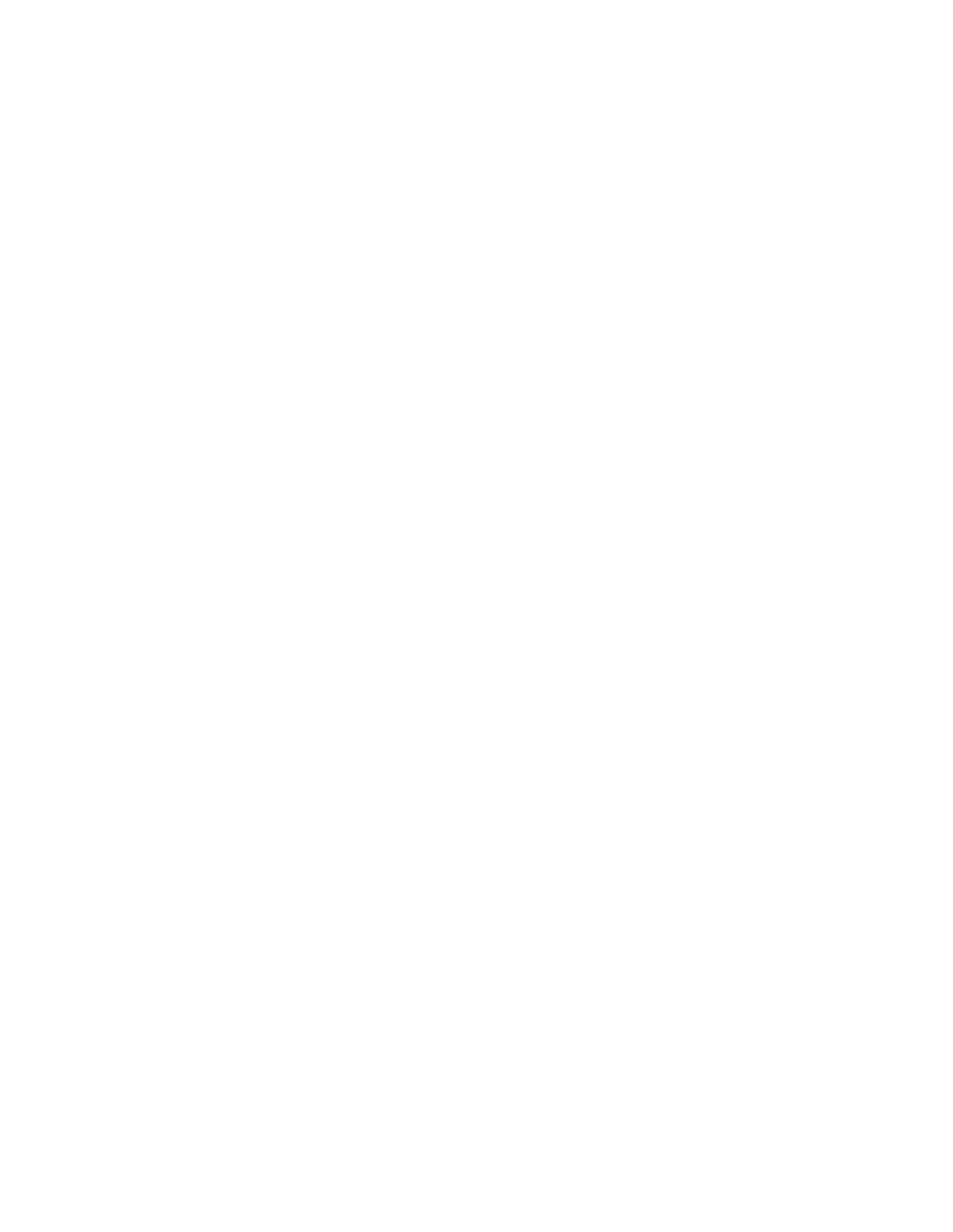Ash Wednesday, March 2, 2022 Joel 2:1-2, 12-17; Isaiah 58:1-12; Psalm 51(backstory in 2 Samuel chapters 11-12); Matthew 6:1-6,16-21; 2 Corinthians 5:20b-6:10

# **On Becoming A Christian**

*Ella Cleveland*

If A Roman Catholic priest once said to me, "I think Hans Kung's On Being a Christian should be called On Becoming a Christian. After all, we have not arrived at being Christians; we are constantly in the process of becoming Christians."

How true. All the readings today affirm that. They provide us models for fasting, repentance, prayer, and giving.

Joel 2: 13: "rend your hearts, not your garments…" Isaiah 58: "is not this the fast I have chosen, to deal bread to the hungry…" Psalm 51: "have mercy on me…create in me a pure heart…" Matthew 6: "so when you give... and when you pray... and when you fast..."

As we begin Lent 2022, let us first read each passage in its entirety and promise to improve our spiritual practices quantitatively and qualitatively. Can I get an "Amen?"

Keep in mind that we are co-workers with God (2 Corinthians 6:1). We are not on our own in this. And as a result of our prayer, repentance, fasting, and giving, we will eventually reach the end goals. They may seem upside-down in this crazy world, but they are true:

> …we are sorrowful, yet always rejoicing poor, yet making many rich having nothing, yet possessing everything (2 Corinthians 6:10)

**Prayer:** Loving and Creator God, please help us to become Christians.

*The United Church of Christ has a fund for refugees and immigrants called "The Second Corinthians 6:10 Endowment Fund". To give money, send an email to Rev. Andy DeBraber at <debrabera@ucc.org>*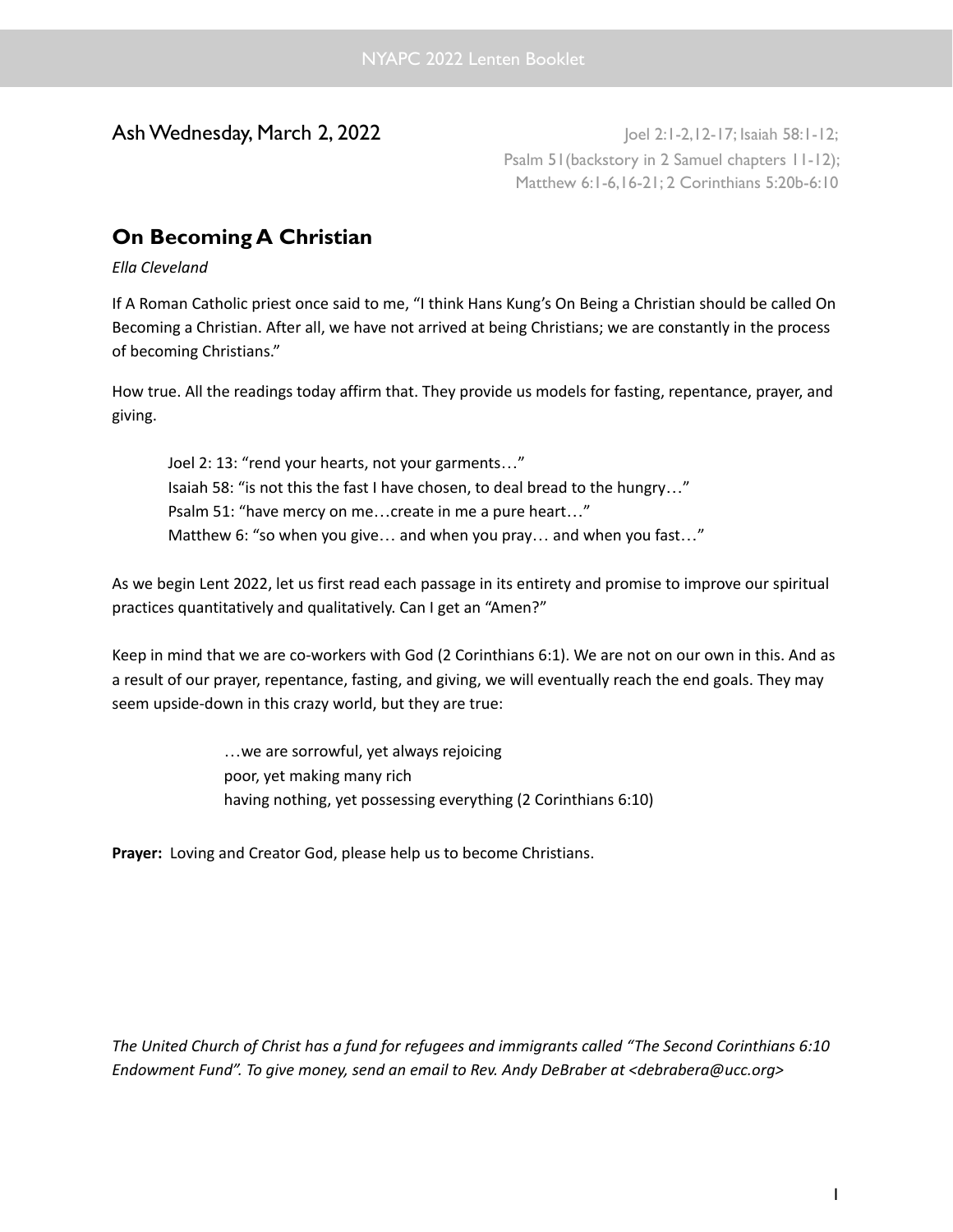**Thursday, March 3, 2022** Psalm 91:1-2, 9-16; Exodus 5:10-23; Acts 7:30-34

# **You Have a Reservation in the Inn**

*Miriam Dewhurst*

*He who dwells in the shelter of the Most High will rest in the shadow of the Almighty. I will say to the LORD, "he is my refuge and my fortress, my God in whom I trust.* If you make the Most High your dwelling - even the LORD, who is my refuge - then no harm will *befall you, no disaster will come near your tent.*

*For he will command his angels concerning you to guard you in all your ways;* they will lift you up in their hands, so that you will not strike your foot against a stone. *You will tread upon the lion and the cobra; you will trample the great lion and the serpent.* 'Because he loves me,' says the LORD, 'I will rescue him; I will protect him, for he acknowledges my *name.*

He will call upon me, and I will answer him; I will be with him in trouble, I will deliver him and honor *him. With long life will I satisfy him and show him my salvation.'* —Psalm 91:1-2, 9-16

I don't know about you, but whenever I read this psalm, my heart sort of leaps. This is wonderful news! And then my brain kicks in and says, "Wait a minute. Is this true?" And immediately all the threats of the present day come to mind: war in Ukraine, climate change, political divides, a seemingly unrelenting pandemic, gun violence on a daily basis, racial hatred. How do we get to the shelter of the Most High? And if we do, how do we sit there in safety while so many other people are suffering? I have found a commentary by George A. F. Knight to be helpful here. He suggests that this psalm is written by a temple minister giving advice to an enquirer. He points out that the word "dwell" in verse 1 means to spend the night as though in an inn. "'Keep on coming back into the care of the Almighty each evening'", this minister recommends, and "you will find yourself saying to the Lord, 'My refuge and my fortress, my God in whom I trust.' For you will have discovered that God has delivered you from what is threatening your life." Fear is so debilitating. We know from experience – ours and others' – that bad things happen. To live is to experience grief as well as joy, pain as well as pleasure. To live in fear is a kind of suffering and it makes us selfish, anxious and small.

This psalm witnesses to the truth that the opposite of fear is not courage, but faith. If we know God at all, even in our very limited ways, we know that we are loved, that our lives are ultimately guaranteed by the One who created us and daily gives us breath. When we acknowledge God, we remind ourselves that God is here, is with us when trouble comes. By returning to the inn of the Most High each evening, we are reminded that whatever happens, we have a refuge, a place where we are welcome, a dwelling place.

**Prayer:** Holy God, because we love you, you will rescue us; you will protect us, for we acknowledge your name. We will call upon you, and you will answer us; you will be with us in trouble. You will deliver us and honor us. With long life you will satisfy us and show us your salvation. May it be so. Amen.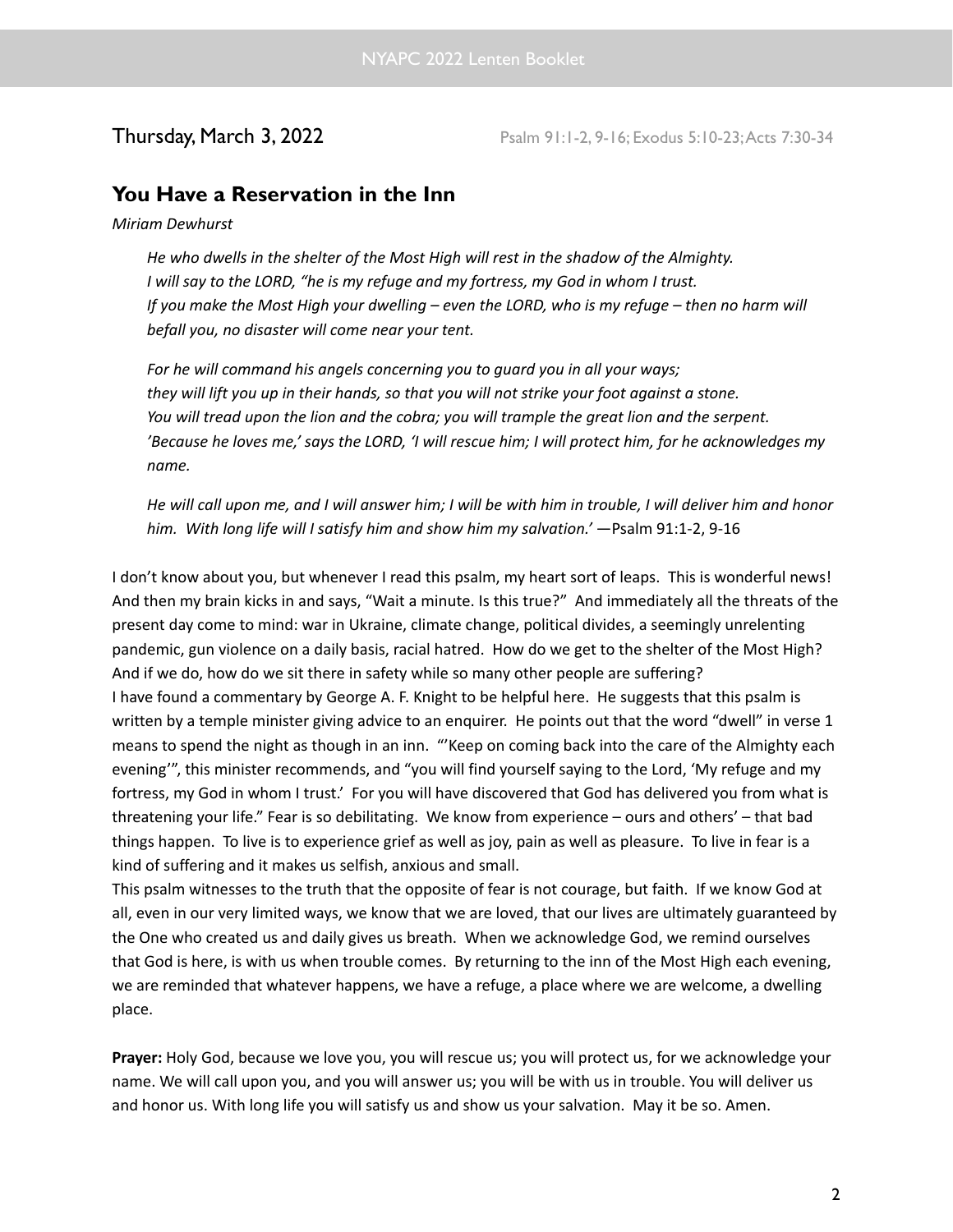**Friday, March 4, 2022** Psalm 91:1-2, 9-16; Exodus 6:1-13; Acts 7:35-42

# **In the Shadow of the Almighty**

### *Ann Bradley*

Like that of the Israelites, my personal wilderness lasted about 40 years—a slow journey from grief and loss through alcoholism (i.e., anesthesia to the pain of the human condition), through recovery when the psychiatrist proposed that his office doorknob serve as my Higher Power, through secularism, to now. In truth, parts of that odyssey were less than grim. No "broken spirit" or "cruel slavery" (I was anesthetized, remember) for me. And, fresh out of the gutter, I found useful work. Friendships, even love, found me almost as soon as I was restored to social function. In important ways, however, I remained alone except for those ideas and individuals in whom I transitorily vested fleeting faith or merely hope. Inevitably, in the end, they fell short.

After two years of illness, I arose in 2016 from my sickbed to a diminishingly civil society where Donald Trump profaned the temples of democracy while William Barber walked the toxic backroads of the rural south—former strongholds salvageable only by those of greater energy or stronger faith than my own. It was time, I concluded, to go in search of that Higher Power to whom I tacitly had ascribed 40 years earlier. Accumulated life lessons and their prophets lighted the path out of wilderness. But it was, finally, I in the company of this fellowship who embraced a different God from that of my childhood.

Recently, I learned the term panentheism, Marcus Borg's understanding of God as both transcendent and immanent or omnipresent. Panentheism contrasts with pantheism, an alternative construct that places God somewhere else, a supernatural being apart from this world. In the shorter term, I recognize the God I abandoned all those years ago. In the longer term, I recognized the God into whom I entered five years ago.

Here, in the "shelter of the Most High . . . the shadow of the Almighty, I fear neither the terror of the night or the arrow that flies by day, or the pestilence that stalks in darkness, or the destruction that wastes at noonday" (Psalm 91:1-2). Rather, every action is "companioned" and comforted by the assurance that, "Those who love me, I will deliver; I will protect those who know my name. When they call to me, I will answer them; I will be with them in trouble, I will rescue them and honor them. With long life I will satisfy them and show them my salvation" (Psalm 92:14-16).

Hence comes strength for the work that remains. As former pastor Roger Gench admonished every Sunday, we "go into the world to lift up the broken-hearted, stand with the oppressed, and let all that we do—all of it—be done in love." May we go from pandemic into the work—all of it--to which we are called.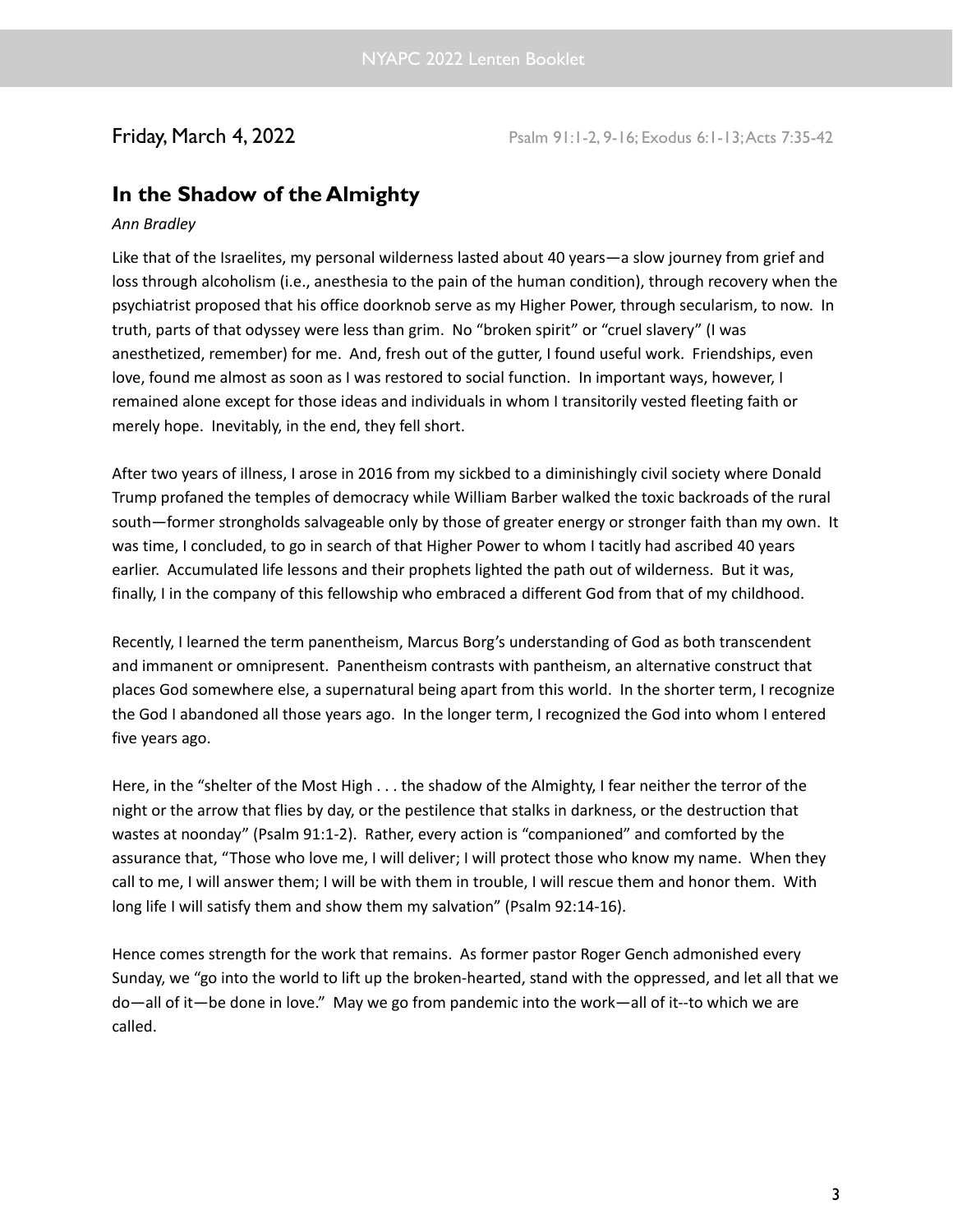**Saturday, March 5, 2022** Psalm 91:1-2, 9-16; Ecclesiastes 3:1-8; John 12:27-36

# **Navigating Life'sWaters**

### *Marilyn J. Seiber*

Today's passages seem to slide from uplifting and safe haven to good times-bad times to darkness and choices. How are we to incorporate these words and wisdom into our lives and daily decisions and outlook?

The Psalms verses assure us that we live in the "shelter of the Most High" and "lodge under the shadow of the Almighty" where we will find a safe retreat. No disaster will befall, angels will guard, and long life with the fullness of salvation will ensue. Not being hit with life's calamities, disappointments, or crises feels unrealistic and over-promising. We know that life is not always easy, that we are challenged personally with what befalls us, and as a society and world with conflicts of war and natural disasters. How are we to navigate the waters of life that so often rock the boat? How do we find a safe haven in God that the Psalms promises when circumstances arise to make us feel that all is lost?

Rather than wish for the always-rosy world, the Ecclesiastes verses, so familiar, remind us that life encompasses both the wonderful and tough experiences – life and death, weeping and laughing, mourning and dancing, love and hate, peace and war. Ecclesiastes reminds us that life has ups and downs and we must navigate the best way we can, dealing with loss and heartache, but also joy and happiness, recognizing that no one can escape the trials of life as we forge forward. We all meet life's challenges and heartache differently—in action, approach, attitude, time. But I think the Psalms are telling us that if we turn to God, it will help calm our soul, provide more peace and direction than if we turned away.

John's Gospel shows angst when Jesus says, "Now my soul is in turmoil, and what am I to say? Father save me from this hour." Jesus says that the answer is to follow the light, trust the light, become the light. Follow him.

Perhaps the answer to navigating life's waters is to understand that there will be both strong currents and calm waters, that we should recognize the ebb and flow of life in order to accept what we confront and experience. With God's grace, and understanding the peace we can enjoy in Christ, we will have the capacity to weather the rough storms but also to feel and appreciate the joys of life and the love all around us.

**Prayer:** Gracious God, be our shelter and strength as we travers life's passages, knowing that love and joy can bring us into life's goodness.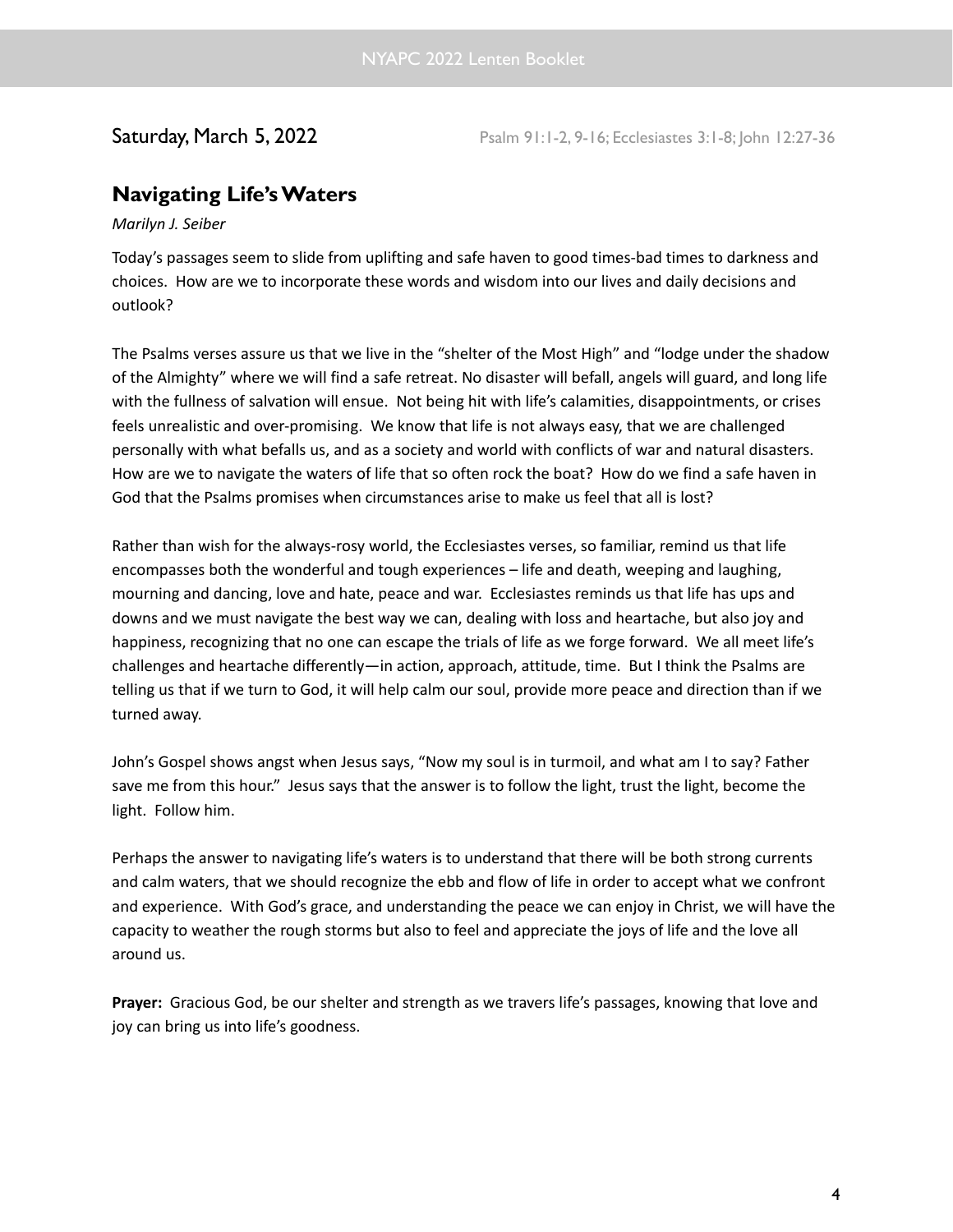**Sunday, March 6, 2022** Deuteronomy 26:1-11; Luke 4:1-13; Romans10:8b-13

### *Helen Williams*

The scripture reading that I found interesting came from Luke 4. This scripture deals with the devil's tempting Christ. He offers Jesus all of his kingdoms if Jesus will worship him. However, Jesus will only worship the Lord God.

The devil asks Jesus to test his faith by jumping off the highest pinnacle. Jesus refuses, saying he will not tempt the Lord God. The devil says if God is all powerful, then Jesus can turn stone into bread. Jesus does not do as the devil asks.

This last request reminds me of the story of stone soup. People can't believe it when a man says he can make soup out of a stone. The man just needs a few other ingredients. His friends do as he asks and bring carrots, celery, potatoes, onions, tomatoes, salt and pepper, etc. And in a short time he has a tasty soup.

Just as it takes many ingredients to make a tasty soup, it takes many hands to do God's work. Some people are good at visiting the sick. Other people are good at preaching. Others sing songs of praise.

**Prayer:** Help us to find the best way we can show the Love that Jesus brought to the world. Amen.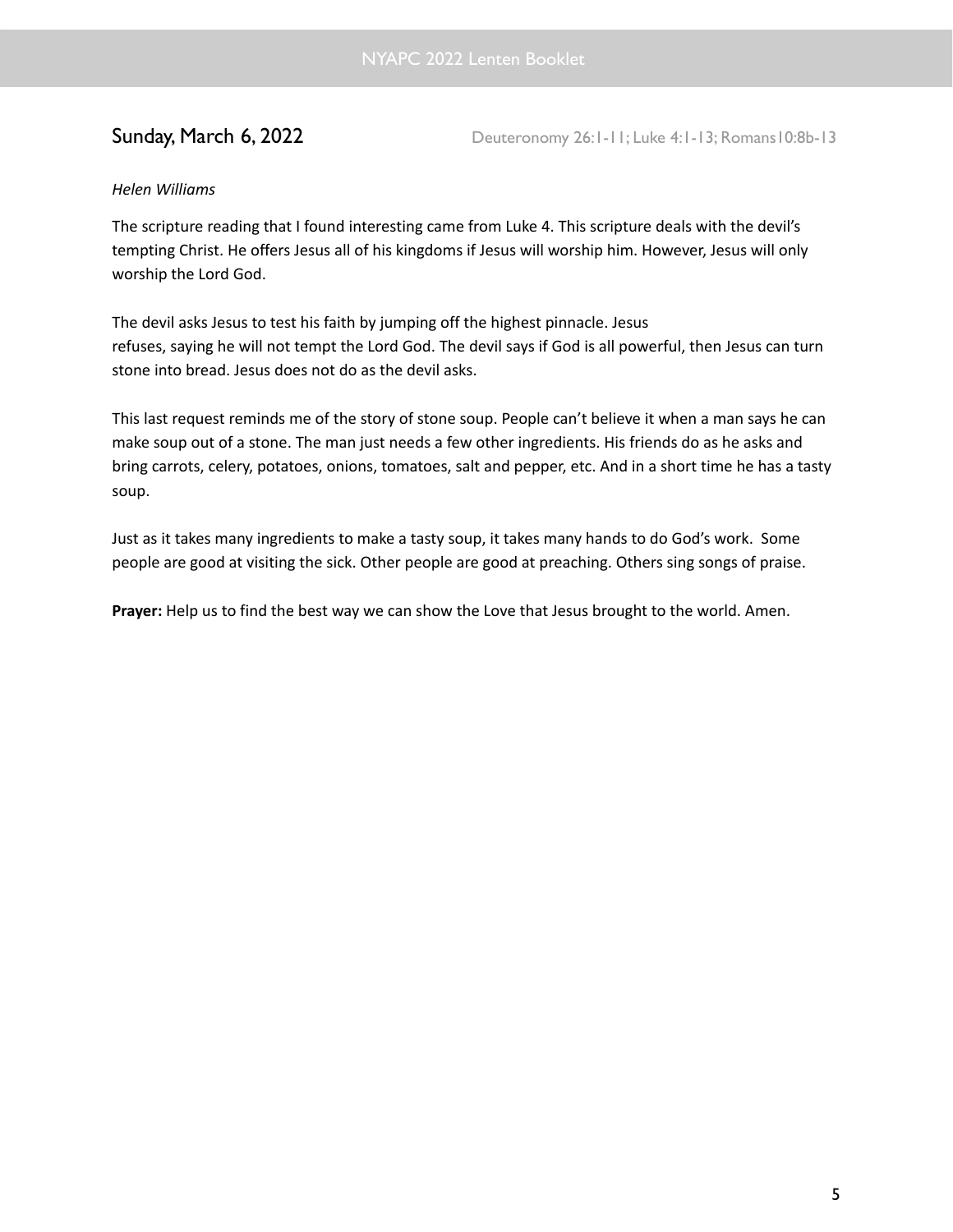**Monday, March 7, 2022** Psalm 17; 1Chronicles 21:1-7; 1John 2:1-6

# **Walking theWalk**

*Spencer Gibbins*

Hear a just cause, O Lord: attend to my cry; give ear to my prayer from lips free of deceit. - Psalm 17:1-2 *Satan stood up against Israel and incited David to count the people of Israel.* —1 Chronicles 21:1 *But God was displeased with this thing, and he struck Israel.* —1 Chronicle 21:7 *…whoever says, "I abide in him," ought to walk just as he walked.* —1 John 2:6

The first thing I learned in reading and attempting to decipher these passages, was that my childhood Baptist training in finding scripture verses as fast as possible ("sword drills") has faded from my repertoire. I had to use the Table of Contents in my Bible (!) to find 1 Chronicles (in the Old Testament?) and 1 John (brief letters or essays in the last section of the New Testament near Revelations, which may have been written by the same author of the Book of John, the disciple). In the Psalm, a righteous and innocent person is being persecuted and pleads for the destruction of enemies. While in 1 Chronicles, David is misled by Satan to rely upon strength in numbers for Israel's survival rather than faith in God, thereby incurring God's wrath. John's essay seems the original "If you talk the talk, you need to walk the walk" in following the teachings of Jesus. How should these connect, or do they connect? Each reading makes a point, but weaving these together into a cogent whole is difficult. I have to admit that I don't have that ability. I hope and pray that others have more discernment in this than do I. I was, however, struck by the passage in Psalm 17 about an innocent person pleading for mercy.

Early in the morning of February 5, Paul Ethridge, a loved family member under my husband Cleveland's guardianship for the past 32 years, died at Ingleside Home. Paul was born 84 years ago with spastic cerebral palsy, moderate retardation and a progressive visual problem which left him totally blind as an adult. His mobility began as a child with heavy long leg braces and crutches, to a wheelchair as an adult and to being confined to bed the last few years of his life. The last years also included his becoming hard of hearing, socially isolating him. To my mind, he was an innocent person beset by major difficulties at every turn. Yet, there was no call for some sort of revenge or even anger at his fate. Only once, did he turn to Cleveland and say, "You know, I didn't ask to be like this."

Unlike Dale Evans (Cowboy Roy Rogers' wife—ask your grandparent) who wrote a book "Angel Unaware" about her Down Syndrome child, Paul was no angel at times. He has, however, always been an inspiration in patience, endurance, and cheerful acceptance of his limitations. His glass was always more than full, rather than empty. He loved interacting with people as best he could. Although his life was not framed by theological understanding or Biblical study, he lived as he was able and "walked the walk" to the best of his ability. He blessed our lives. May God bless him.

**Prayer:** Eternal God, please let these jumbled thoughts and the life of Paul Ethridge come together in some way to help us walk the walk with Jesus, Savior of us All. May it be so.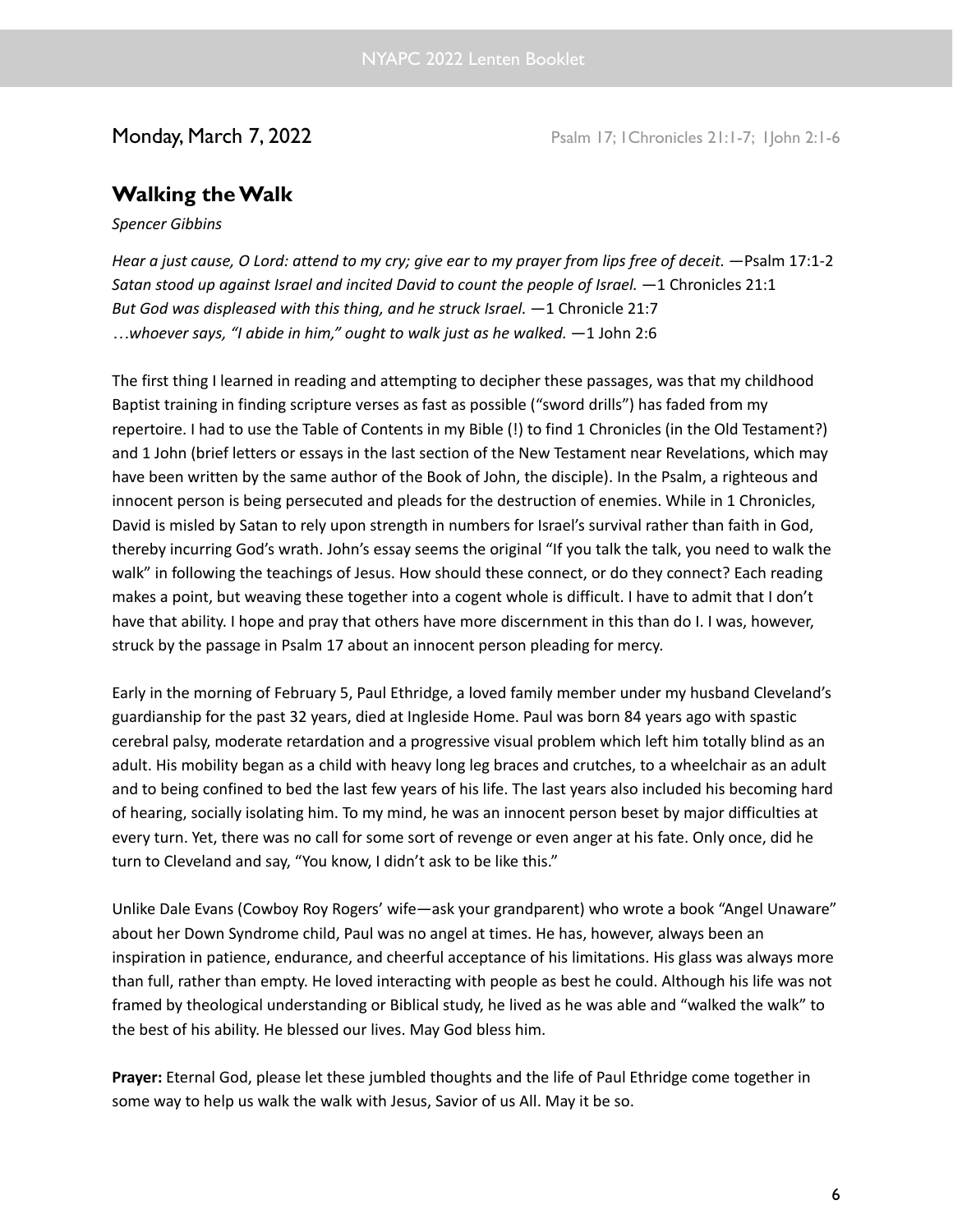**Tuesday, March 8, 2022** Psalm 17; Zechariah 3:1-10; 2Peter 2:4-21

# **Cry of the People**

### *Paul and Gwenn Gebhard*

As we are sitting to write our Lenten Passage on February 26th, the news from Ukraine is overwhelming: air raid sirens, tanks rolling along streets, missiles raining down on cities, women and children rushing into exile. A people who suffered for centuries under Russian and Soviet rule, including a devastating Moscow-imposed famine, the Holodomor, that killed more than 6 million in the 1930's, are being invaded by Moscow again. President Putin's twisted propaganda, that Russia is "denazifying" Ukraine, is Orwellian coming from one of the most ruthless, authoritarian leaders. It is no wonder that the flood of Ukrainian refugee families exiting the country is met by a line of men coming in to defend their homeland, again.

In this context, the passages for today, of calling for God's judgment on one's foes, of imagining God raising up the just, and God punishing those who have strayed from His message, have a heartrendingly modern tone. They reflect the fear of people who are oppressed. They pray for rescue by the Lord and ask that the Lord smite their oppressors. One can easily imagine Ukrainian families, as they huddle underground in subway stations away from the bombing overhead, reciting Psalm 17:

I call on you, my God, for you will answer me; turn your ear to me and hear my prayer. *Show me the wonders of your great love, you who save by your right hand those who take refuge in you from their foes. Keep me as the apple of your eye; hide me in the shadow of your wings from the wicked who are out to destroy me, from my mortal enemies who surround me.*

*They close up their callous hearts, and their mouths speak with arrogance. They have tracked me down, they now surround me, with eyes alert, to throw me to the ground. They are like a lion hungry for prey, like a fierce lion crouching in cover.*

*Rise up, Lord, confront them, bring them down; with your sword rescue me from the wicked.* By your hand save me from such people, Lord, from those of this world whose reward is in this life.

Babylon conquered Israel 2600 years ago and the Jewish people went into exile for 60 years before returning to Jerusalem and rebuilding their city. In 1945, hundreds of millions of people found themselves under Soviet rule that lasted 56 years until 1991 when the Soviet Union collapsed. For 30 years Ukrainians have lived in their own country with their own government and chartered their own destiny.

How the conflict will turn out in the near term and how it will turn out in the long term is to be seen. Whether or not Ukraine has fallen by March 8th, we need to keep the people of Ukraine in our prayers, now and for the years to come.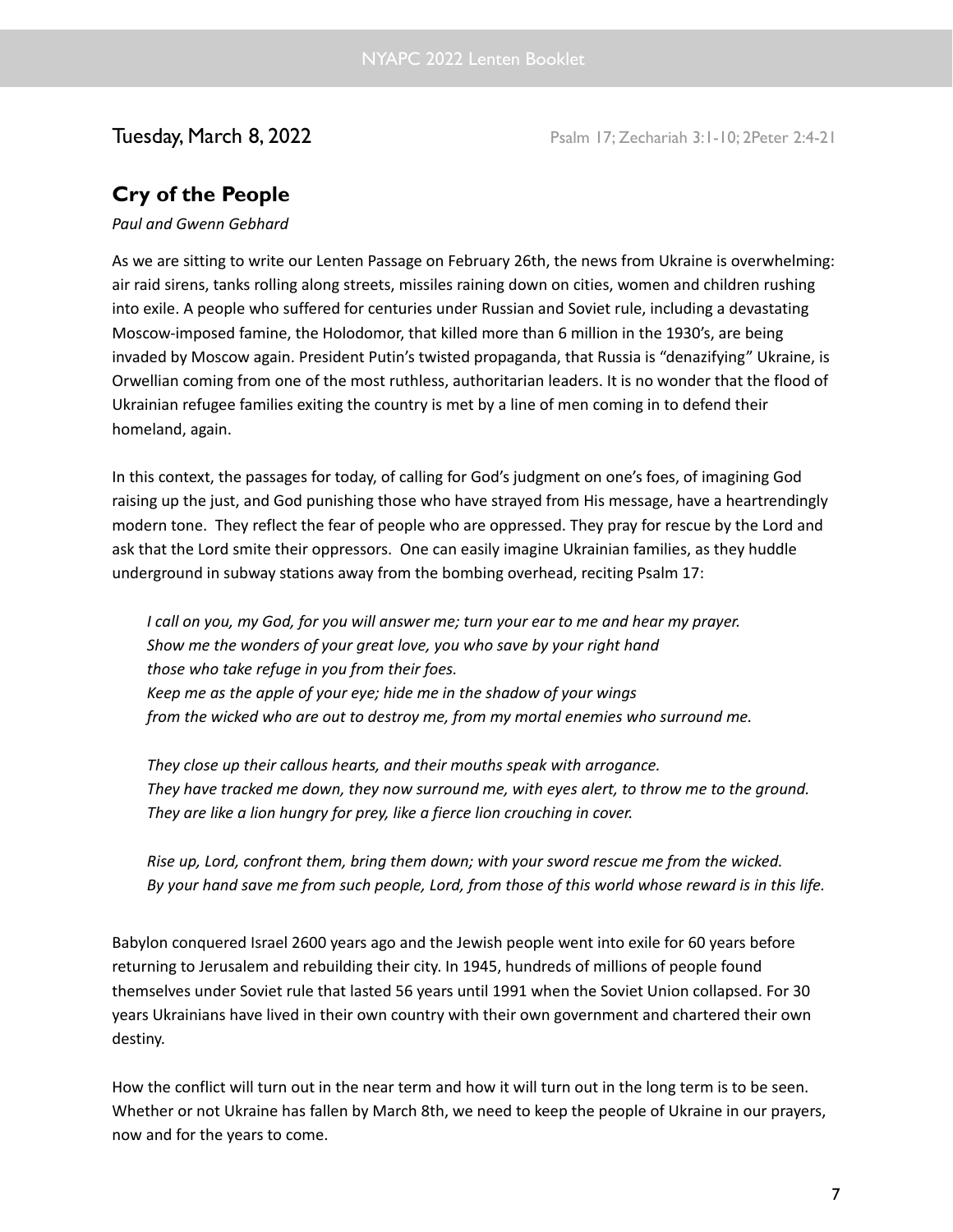# **Wednesday, March 9, 2022** Psalm 17; Job 1:1-22; Luke 21:34-22:6

### *Steve Dewhurst*

Lately I have been reminded of a poem entitled "The Right Must Win" which was written by an English priest during the 1840's but which became popular in this country during the Civil War. After lamenting the apparent disappearance of God during times of trouble, the poet concludes:

> *Thrice bless'd is he to whom is given The instinct that can tell That God is on the field when He Is most invisible.*

*Bless'd too is he who can divine Where real right doth lie, And dares to take the side that seems Wrong to man's blindfold eye.*

*For right is right, since God is God; And right the day must win; To doubt would be disloyalty, To falter would be sin.*

Clearly, this is 19th-century language. Pretty masculine stuff. Perhaps too much so for our 21st-century eyes. And yet the sentiment sticks with me. We live in a world which seems to be awash in huge issues – threats of war, a public health crisis, racism, crime, etc., etc. – and equally awash in waves of untruths and uncertainties. I suppose this has always been true for the human race in times of crisis, but modern technology permits these waves to be spread far and wide in the blink of an eye. Miriam and I like to say that we scan through the A section of the Washington Post looking for good news, and seldom finding anything that qualifies as "good".

Today's scripture readings certainly remind us that times of trouble are nothing new for the human race. The psalmist is assailed from every direction by enemies and dreams of revenge. God empowers Satan to afflict Job with every sort of catastrophe. Even Jesus as he nears betrayal and crucifixion advises his followers to, "Stay awake, praying at all times for the strength to survive all that is going to happen…."

Yes, troubles abound, but we have a faith in a God who came to be with us, who rose from the dead, and is with us today even in the darkest times. This is the God who according to the psalmist has "eyes that are fixed on what is right". It seems to me that Easter is a time for us to celebrate that God and renew our faith that "right the day must win".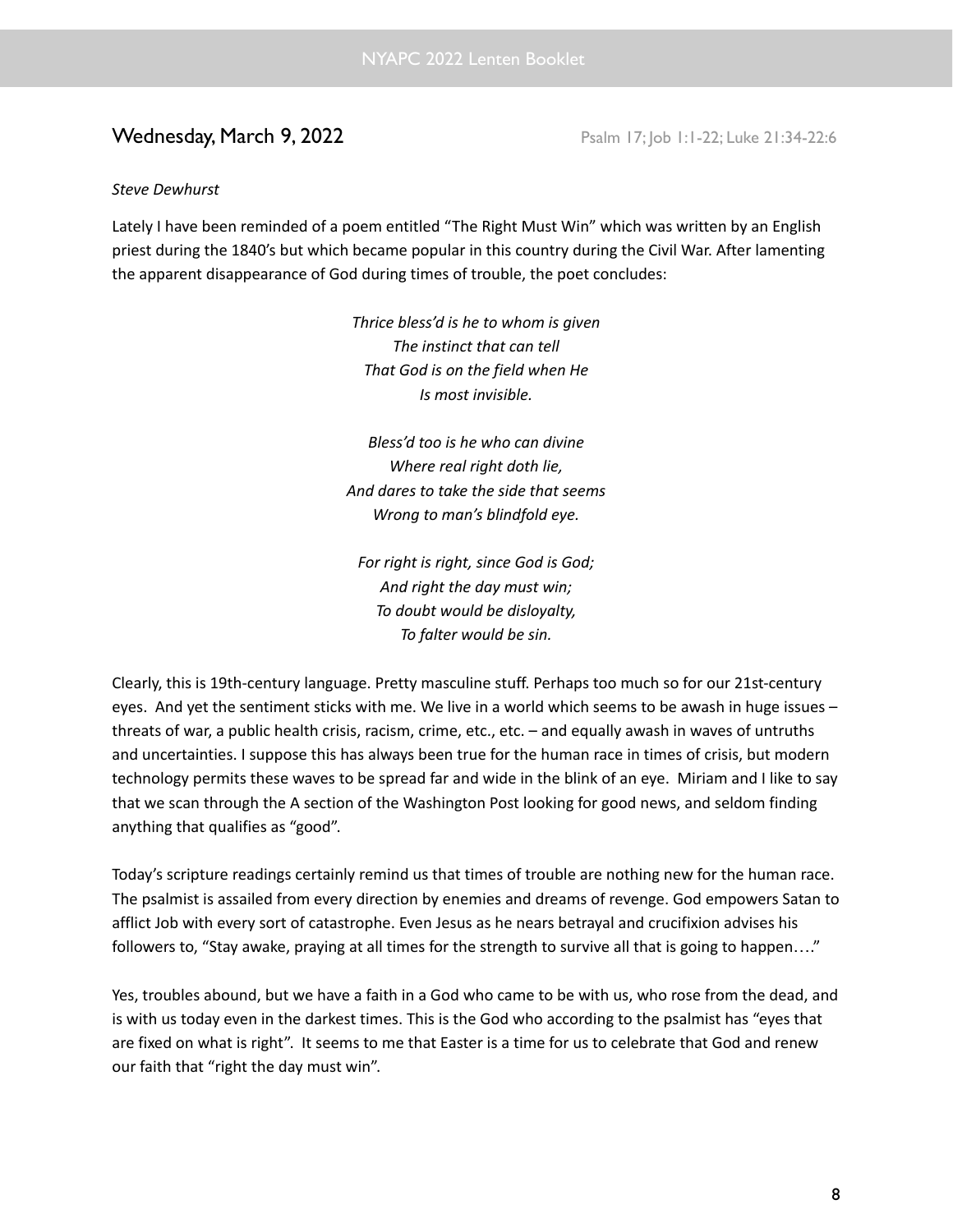**Thursday, March 10, 2022** Genesis 13:1-7, 14-18; Psalm 27; Philippians 3:2-12

# **Back to Square One**

### *Margaret Sheppard-Kelly*

The reading from Genesis is the story of Abram's return to Bethel. After years in Egypt, he returns to Bethel with his wife Sarai, his nephew Lot, and his and Lot's households. After Lot leaves with his belongings and his household, God speaks again to Abram, repeating God's divine promises to give Abram all the land he can see and offspring as countless and plentiful as the dust. In response, Abram again builds an altar at Bethel.

In Psalm 27, David sings of his trust in God. "The Lord is my light and my salvation—whom shall I fear?... I remain confident of this: I will see the goodness of the Lord in the land of the living."

In Philippians, Paul begins by complaining about some Jewish people who were insisting on circumcision as part of the new Christian faith. Paul clearly disapproves. He brags about his own Jewish background and his past righteousness from following the law. Paul then says that he considers all that rubbish and a complete loss, compared to the new righteousness he gains from faith in Jesus Christ.

Today's readings talk about returning to what really matters—a relationship with God. Abram had already built an altar at Bethel. There he was again, after journeying to Egypt and back. Back to square one. Back to the altar he had built to honor God. Back also to God's amazing promises. Paul also talks about coming back to God after abandoning parts of his cultural and religious upbringing. He counted his heritage as a loss to come closer to God through Jesus.

All three of these passages also speak to the goodness of God. God, who gave a land and endless descendants to Abraham. The Lord, who supports and saves us. The Divine One, who brings us closer through faith and not by our own will or our attempts to be good.

Our experience during the pandemic years has been our own time of trial, of wandering in the wilderness. I don't know about you, but I am both looking forward to and fearing a return to normalcy, and perhaps, a more hectic lifestyle. This time of transition can be a chance to remember both the importance of our relationship with God and of God's goodness. Will we remember to keep our eyes on what really matters?

**Prayer:** Dear God, bring us closer as we seek you. Amen.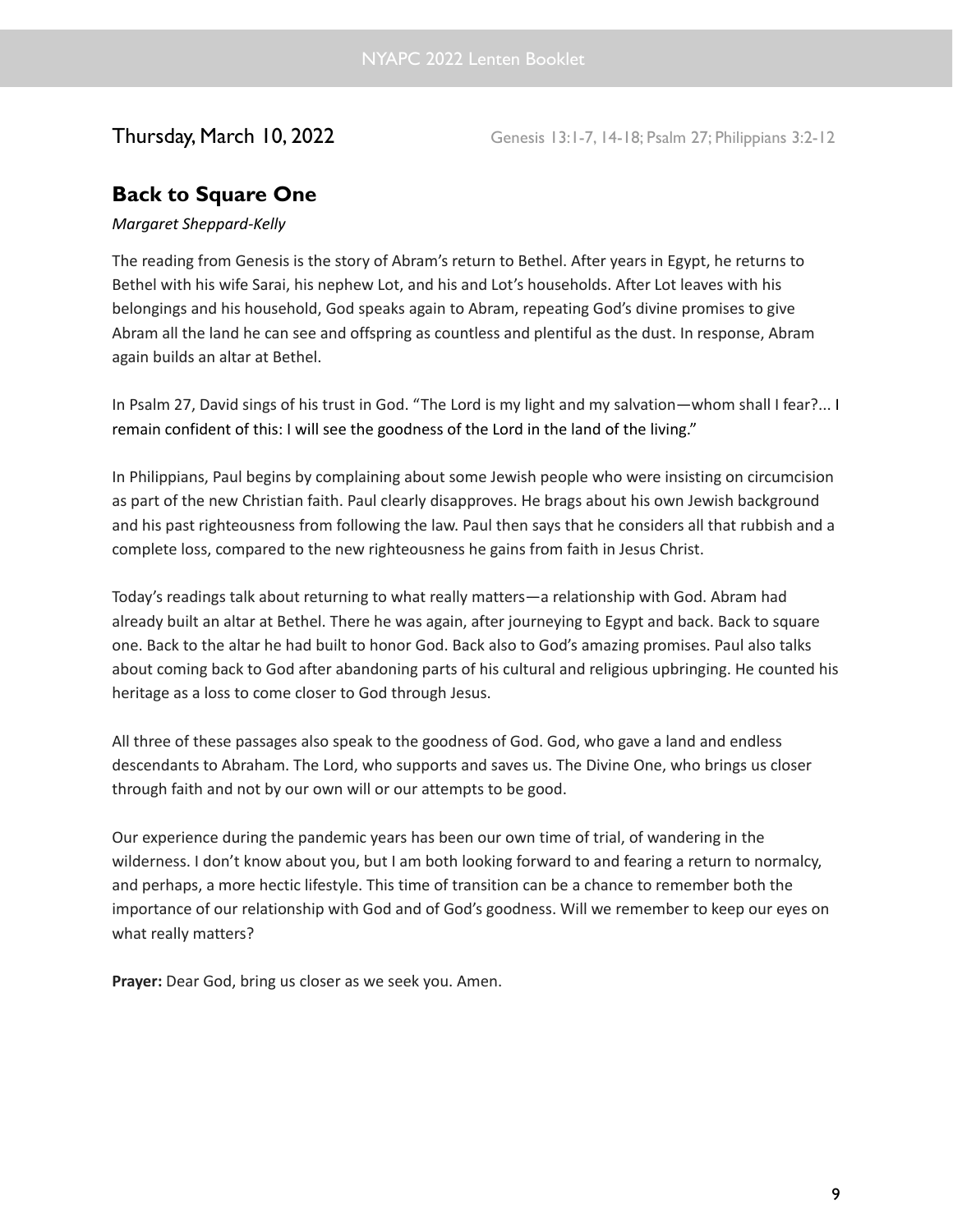# **Friday, March 11, 2022** Psalm 27:1-14

# **A Song ofTrust and Light!**

*Rev. Beth Braxton*

"The Lord is my light and my salvation; whom shall I fear? The Lord is the stronghold of my life; of whom *shall I be afraid?"* AMEN! (This verse is enough of a message for this day – is it not?)

But let me say that this Old Testament light is mirrored in the New Testament light of Christ. Jesus said, "I am the light of the world whoever follows me will never walk in darkness but have the light of life" (John 8:12). He also announced in the sermon on the mount that "*you are the light of the world…"* (Matthew 5:14) and the Apostle Paul says. "*you are all children of light*" (I Thessalonians 5:5).

As we ponder the strength of God's light and the life of Christ as the light we follow in this season of Lent, let us remember that the Christian faith is not an intellectual exercise, it is not an emotional response to a piece of music or a sermon; our faith, at its maturity is living the Gospel, yes, being the Gospel of Jesus Christ. Letting the light of Christ's love and peace shine in our lives!

I am reminded of the story in *All I Really Needed to Know I Learned in Kindergarten* that author, Robert Fulghum tells about the picture of Mother Teresa that hangs over the wash basin where he works. He says he is confronted by her life several times a day. It is a photo of her receiving the Nobel Peace Prize. He writes, "to cut through the smog of helpless cynicism, to take only the tool of uncompromising love; to make manifest the capacity for healing humanity's wounds; to make the story of the Good Samaritan a living reality; and to live so true a life as to shine out from the back streets of Calcutta takes courage and faith… If ever there is truly peace on earth, goodwill to men (all), it will be because of women like Mother Teresa. Peace is not something you wish for; it's something you make, something you do, something you are, and something you give away!"

Our strength is the light of God's Word, Jesus' Word that brings wholeness and courage. Let us shine out from the streets where we live as "children of light" who are called daily to reflect the light of Christ in this world. The chorus we learned in Kenya says it all:

*"I'm going to shine; I'm going to shine; I'm going to shine; I'm going to shine, so when people see me, they see you Jesus. I'm going to shine; O my Lord, I'm going to shine!"*

**Prayer:** Oh God of Light, in a climate of division and in the struggles with racial injustice and a new normal of living with the corona virus in our communities, be our strength and stronghold in the living of these days. Take our fears and transform them into energies of Your light! In the name of the light for the world – Jesus, we pray, Amen!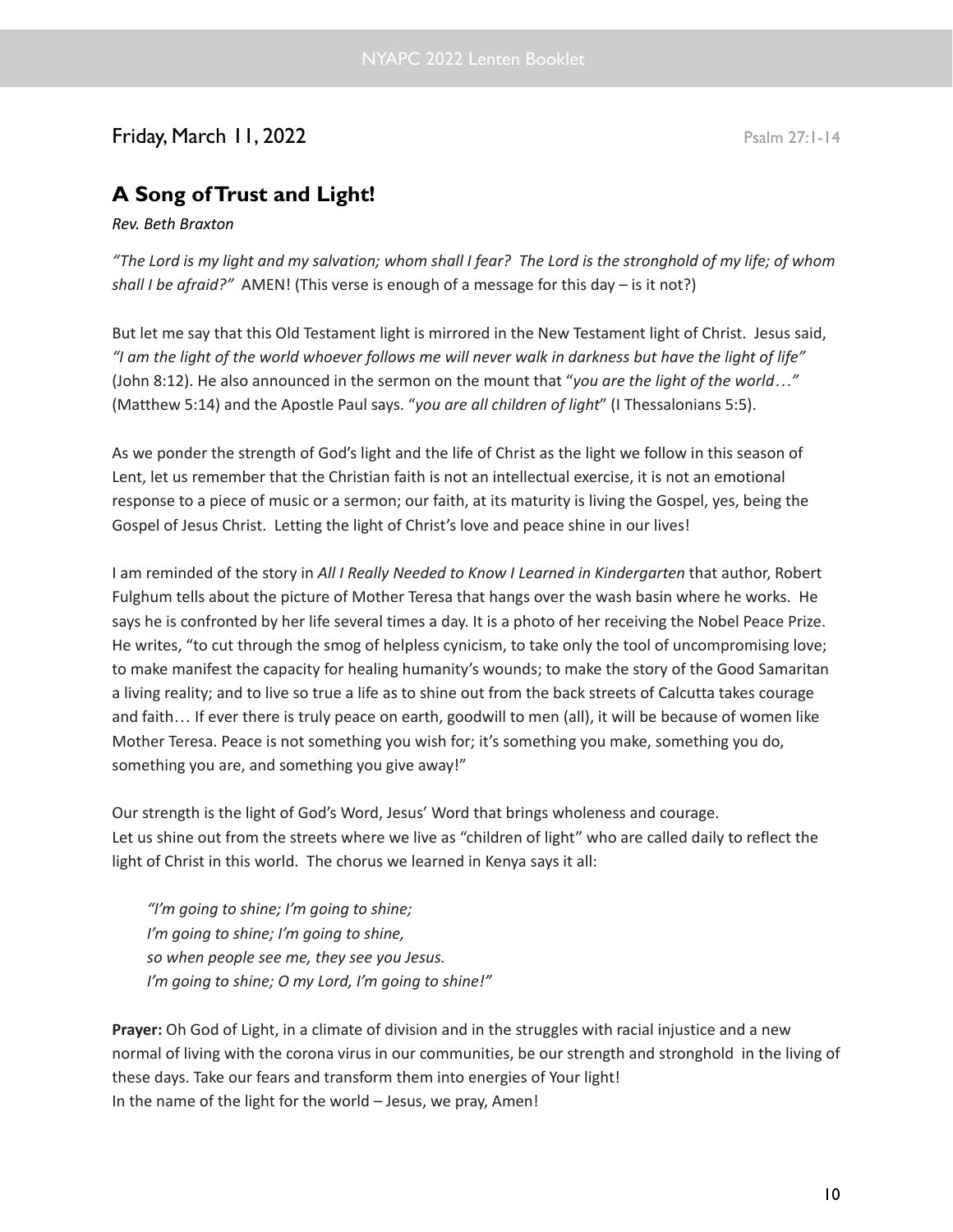Saturday, March 12, 2022 **Posalm 27; Matthew 23, especially 37-39;** Psalm 27; Matthew 23, especially 37-39; Psalm 118, especially 26-29

# **Hearing theWord**

*Tom Dunlap*

As I grow older, I've developed a new skill. I find that I no longer hear what I really don't want to hear. It keeps my head clear and avoids all sorts of cognitive dissonance or confusion. And it seems many folks *today have developed this same deaf defense. God help us.*

"Blessed is the one who comes in the Name of the Lord!" This is shouted by Jesus' followers as he makes his way into Jerusalem on Palm Sunday. This is the welcome for a conquering hero, a king or a Messiah. They proclaim he is the messenger of God and is anointed with God's authority. This news creates a great stir all over Jerusalem, especially in the Temple where it is not good news. The chief priests and rabbis have heard of Jesus and desperately want to silence him, as they did John, the Baptist. They are jealous of his miracles of healing, deaf to his teaching and blind to his spiritual authority.

Coming directly into the Temple's courts, Jesus accuses them of being "prophet killers." Jesus prefaces this accusation with a list of seven woes or afflictions that "the teachers of the Law and Pharisees" have created as hypocrites, "blind guides" and obstacles to God's Way. In modern, Wi-Fi terms they have created a "dead zone" where none of God's messengers or prophets can be heard. The center of Jewish religious power, teaching and wealth has become a spiritual dead zone.

Jesus is furious with these leaders who are silencing God. That's why God no longer speaks to them as God once did with Moses, Isaiah, Daniel, even Jonah. Their crime is that in the name of their power and many rules, they are keeping the Word of God and his messengers from ever being heard.

Jesus concludes, "Look, your house is desolate. For I tell you, you will not see me (Son of God) again until you say, "Blessed is the One who comes in the Name of the Lord." This famous line from Psalm 118 is what his followers have been proclaiming all day. If the Temple leaders would only hear this, they would be able to save themselves. They could leave their center of power and woes and be able to humbly reconnect with God. The path open to all is to honor the Name of the Lord and to humbly follow the Lord as your true guide. This is the Way of the Spirit and a return to the spiritual life that Jesus preached and embodied. This is the way into the Kingdom.

**Prayer**: O, Lord, we need Your Spirit of love and peace which "endures forever" (Psalm 118). Lent comes with our hope for this renewal and new life, if we listen and pay attention.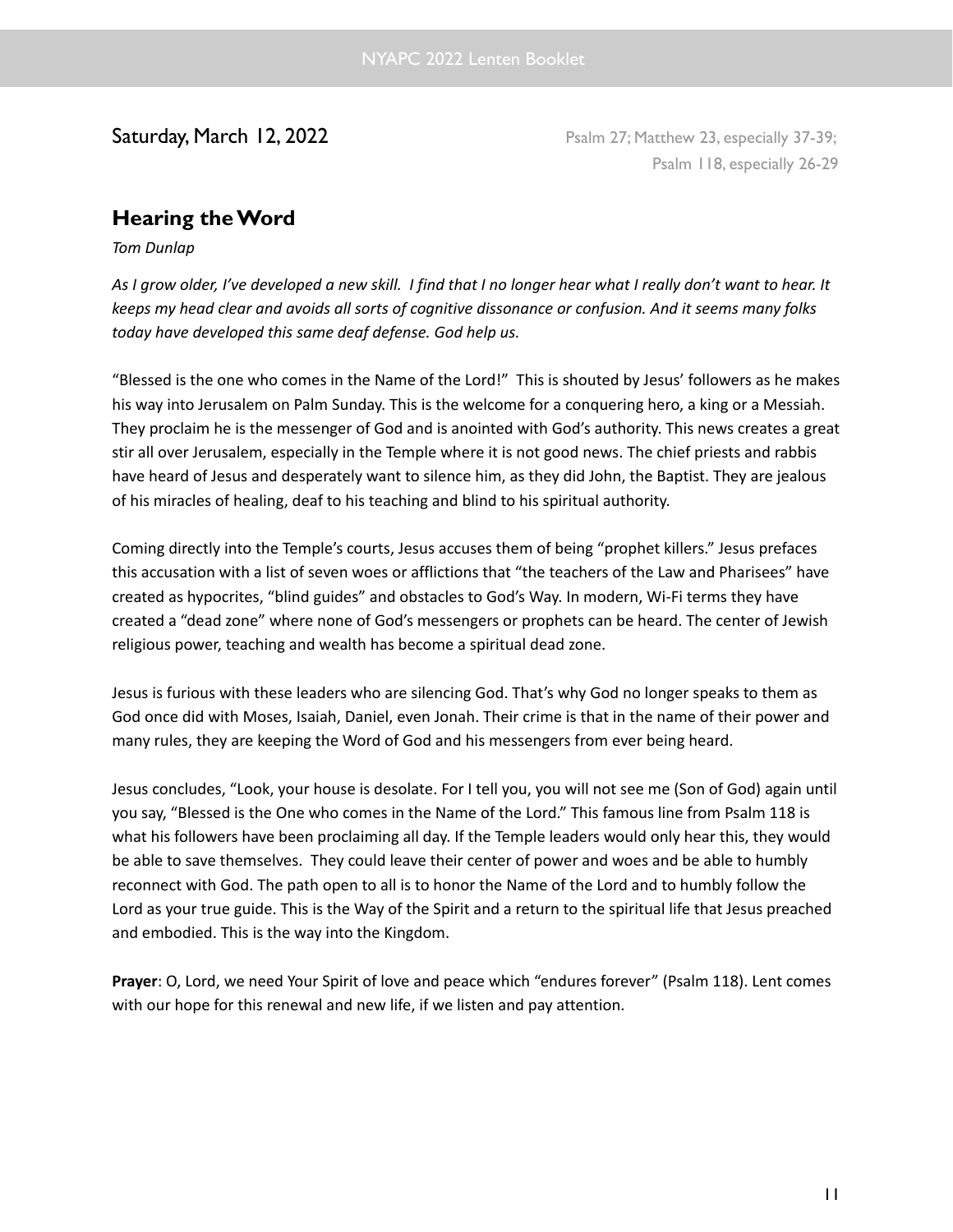# **Sunday, March 13, 2022** Luke 9: 28-36; Exodus 34: 29-35;

1Kings 19: 9-18

# **Cast Down Eyes and Shining Faces**

*Paul B. Dornan*

"... Moses did not know that the skin of his face was radiant because he had been talking to him." *Exodus 34: 29b*

"And when Elijah heard this, he covered his face with his cloak and went out and stood at the entrance of *the cave." 1 Kings 19: 13*

"And it happened that, as he was praying, the aspect of his face was changed and his clothing became *sparkling white." Luke 9: 29*

The Roman Catholic church in the town in which I grew up was the Church of the Transfiguration. It was located on Main Street two blocks from our house, and we walked past it to attend our Presbyterian Church further up the street. Many of my neighborhood friends attended Transfiguration, and in my child's mind, what went on in that sanctuary was saturated with mystery and the exotic. And that mixture of mystery and exoticism forever attends the Transfiguration event in my child and adult mind. What is this strange story about? Three of his disciples accompany Jesus up a mountain, and there in a cloud the disciples witness the appearance of Moses and Elijah, two of the titans of the Hebrew tradition, who with Jesus form a holy and glowing triumvirate; and God's voice arises from the cloud and announces to them and the bystanders that Jesus is His son and chosen one. The disciples naturally know it's a big deal, but, like us, are flummoxed by its meaning.

Perhaps a clue to one possible meaning is that the Biblical record testifies that all three of the holy triumvirate had at some point gone up on a mountain, experienced a direct encounter with God and come back down the mountain physically changed. Moses brings down the tablets from Mt. Sinai, and his face shone. Elijah hears a still small voice outside a cave on Mt. Horeb and covers his face with his cloak in that encounter with God. Jesus goes up the mountain, prays and his very aspect is transformed. It sounds as if, when you have an encounter with God, *you will be changed*. Perhaps your face won't glow from the experience, but sometimes I swear I see shining faces throughout the New York Avenue community – not just among our members but among those who find themselves entering our doors. May it be so!

**Prayer**: Gracious God, meet us wherever we are and change us, and, if it be your will, meet our downcast eyes and give us glowing faces. In Jesus name, Amen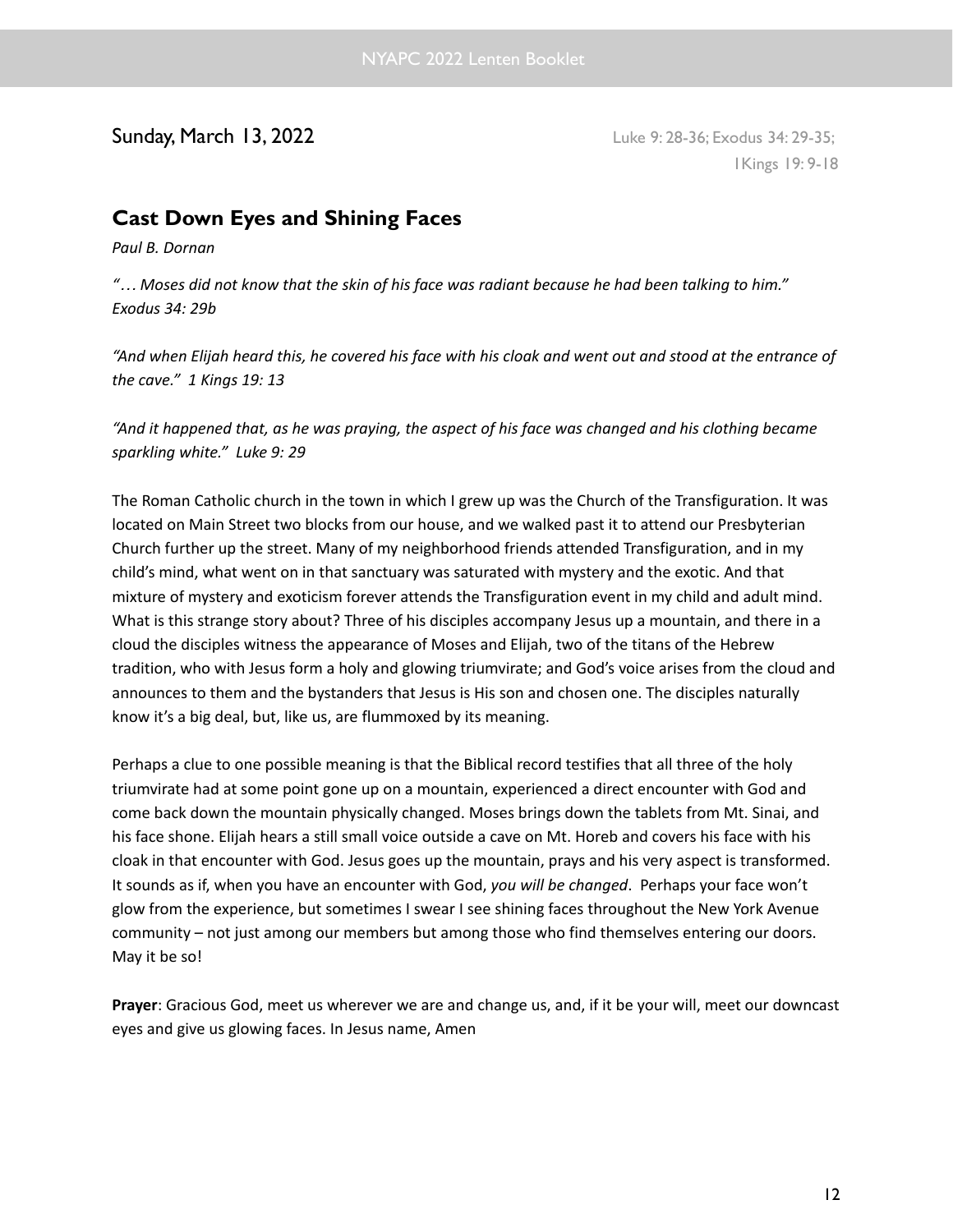**Monday, March 14, 2022** Matthew 5:27-37; Romans 4:1-8; Nehemiah 9:1-15

# **Everyday Miracles**

*Helen Williams*

The verses in Matthew cover parts of the Sermon on the Mount in which Jesus decries infidelity and swearing.

The verses in Romans speak of God's forgiveness.

In Nehemiah the Jewish people dress in sackcloth and praise God. They recall his saving miracles …the parting of the Red Sea and the pillar of fire that served as their guiding light. While I doubt any of us New York Avenuers have witnessed the parting of the Potomac or have been guided by a pillar of light, every day we see wonders of heaven and earth that should astound us.

### Everyday Miracles

With the first whisper of dawn's light, birds wait in anticipation for us to put sunflower seeds on the windowsill. The chickadee is usually the first to come, snatching a seed and carrying it to a branch on the crabapple tree where he pecks it open to extract the sweet kernel. Jays, titmice, cardinals, house finch and an occasional junco soon join the breakfast crowd. A red-shouldered hawk perches on a limb of a tall poplar, perusing his domain. What a plethora of flying miracles abound in our back yard!

Squirrels chase one another, making soaring leaps from branch to branch. Chipmunks scurry across our patio. If we're lucky, a handsome red fox that we call "Cinnamon" will nap in the back easement, stretching and scratching as he awakens from his fox dreams, perhaps of the vixen who occasionally accompanies him on strolls.

Sprig brings her magic … bare trees suddenly sporting green leaves or colorful blossoms. Flowers pop out of ground that has been bare for months.

There's no church experience holier than the loud cry of a drenched, dripping baby proclaiming the miracle of life.

Praise the Lord.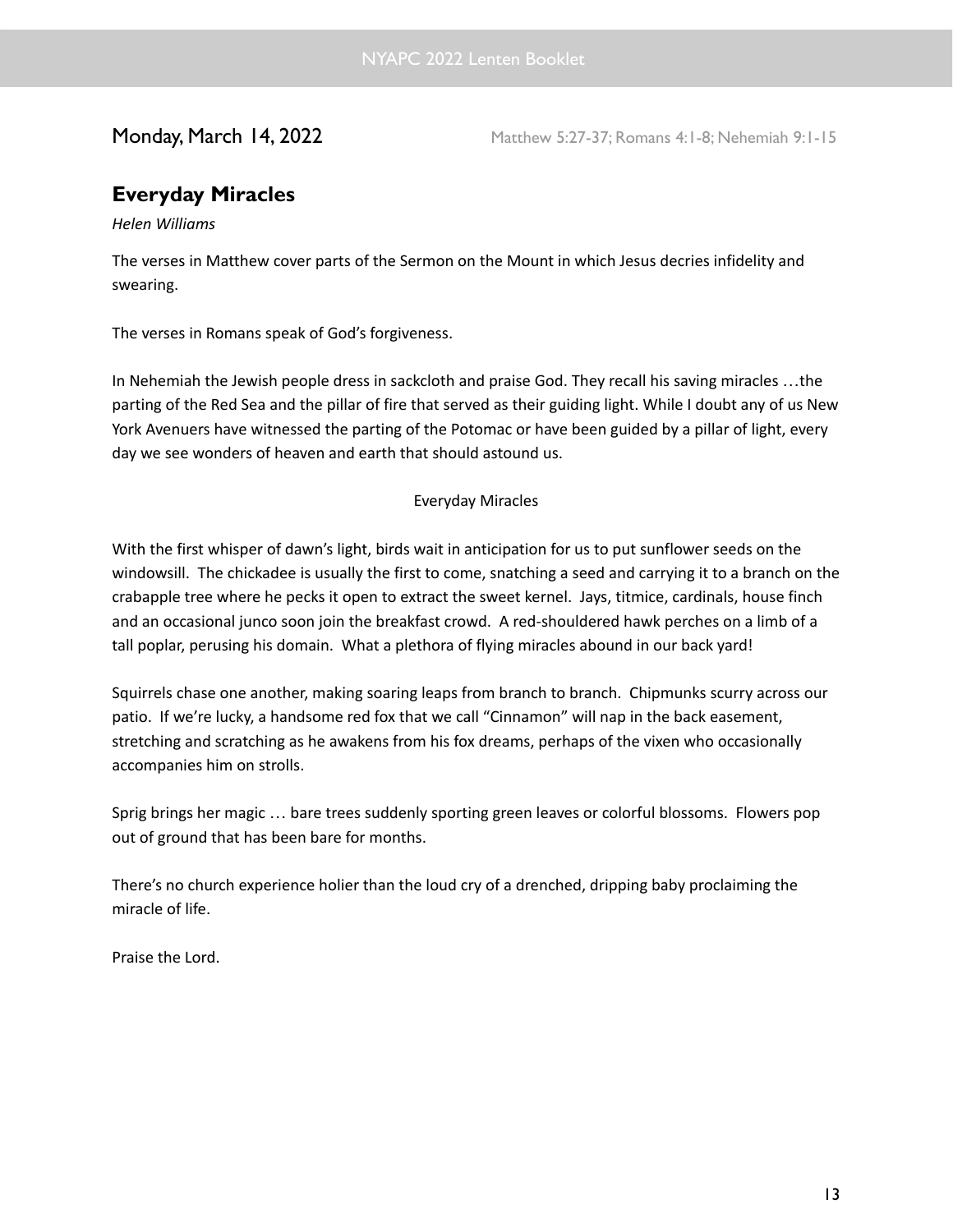### *Jessica Gebhard*

I'll be honest. When I first looked up this passage from First Corinthians, I was pretty dismayed. Specifically, with verse 13, which in the NRSV I grew up with reads, "No testing has overtaken you that is not common to everyone. God is faithful, and he will not let you be tested beyond your strength, but with the testing he will also provide the way out so that you may be able to endure it."

I've always disliked this verse. Though there are multiple meanings of the word "test," in combination with the word "endure" my mind goes to the big tests, the important ones with have life- or life-path altering consequences: bouts of severe illness, final exams, court judgements, and so on. Things you need to prepare for and need help getting through and will leave you changed in some way. First Corinthians 13 then becomes the Biblical corollary of the No True Scotsman fallacy: if you did not endure, it shows that you are not truly faithful, because if you were faithful, you would have endured. On an individual level I can see what Paul is getting at – I'm imagining an inspirational poster that says "you have survived 100% of your hardest days" – but when applied on any scale beyond the individual, it feels cruel and dismissive of those who did not endure, and of their friends and family and loved ones. It's the flipside of the "survivor" narrative – if those who fought hard enough, wanted it badly enough, tried hard enough, survived, what does that say about those who didn't? That they didn't want it badly enough, didn't try hard enough? I've always felt that that was a terrible thing to say, and did not at all fit with my understanding of a kind of loving Lord, so I dismissed the entire verse, along with Leviticus 21:18-21, 1 Timothy 2:11, 1 Corinthians 14:34-35, and all sorts of other verses that get ignored or need very large amounts of context to make any sense of in the modern day.

When I sat down to write this grumpy screed about this verse, though, I plugged it into a search engine rather than digging out my copy of the Bible again, and found something that probably should have surprised me less than it did: that there are several translations of the concept that the NRSV renders as "test," and one of the more common translations is "temptation". The verse then becomes "no *temptation* has overtaken you […] He will not let you be *tempted* beyond your strength." With that reframing, the verse came into better focus for me and became not about bringing someone to their breaking point, but about giving them the opportunity to re-affirm their commitment to their faith and providing the opportunity to do so at more than a single point. That's a concept that makes more sense to me: not a life-shattering test, but a recurring temptation that allows for both failure and improvement. Which brings me to my meditation, which is upon the concept of "temptation" rather than "test," but also upon the importance of revisiting difficult things, and allowing for the possibility of new and different interpretations. I do not regret my anger with the original verse, but with this new information I can see another side of its intent.

**Prayer:** Dear Lord, teach me to re-examine my understanding, give me the grace to admit my mistakes, and allow me the opportunity to learn from them, so that I may improve myself and widen my faith. Amen.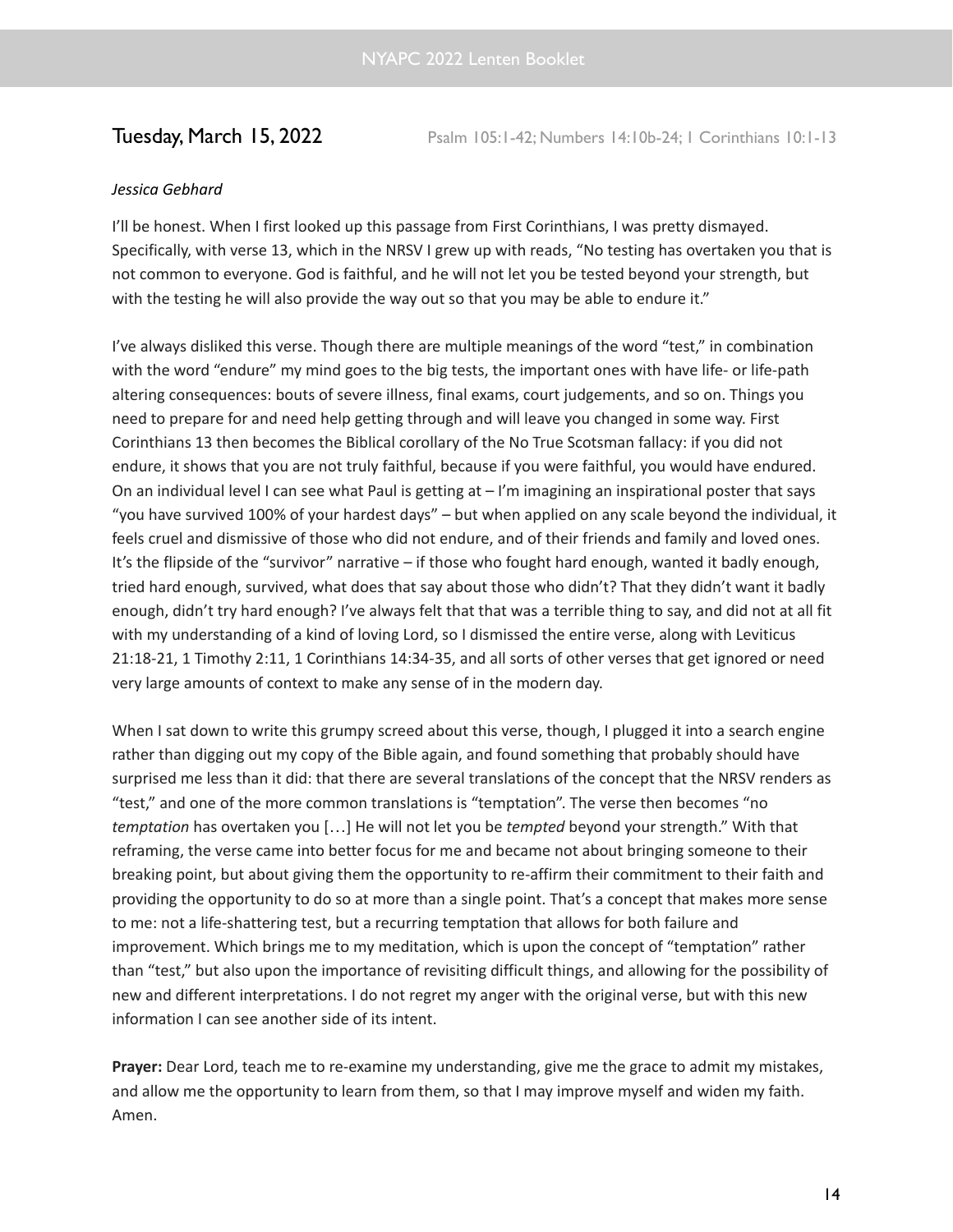### *Gina Kim*

*"Give thanks to the Lord, For his steadfast love endures forever."* - 2 Chronicles 20:21

Although I grew up in the Presbyterian church, my family has never really observed Lent. What I knew of Lent as a child was that it was a time of sacrifice. As an adult, I've come to realize that Lent can be a spiritual period of reflection. For me, it's become a time of preparation to properly celebrate Easter, and the sacrifice of Jesus.

When reading Psalm 105 and 2 Chronicles 20 I was reminded of God's steadfast love. In a season of waiting for God, these passages serve as reminders of how God has been faithful to his people and how God has blessed them. For me, Psalm 105 is joyful, but at the same time it is a reminder that God is faithful even when we are not. Even when God summoned a famine on the land, he still sent a man ahead of the famine to protect his people. Despite the apostasy of Israel, God continues to love his people and his covenant is forever. This March is not only Lent, but the second anniversary of our living with COVID-19. In a time that has required a lot of patience and faith, Psalm 105 depicts that we are not alone. That across the history of Israel, God has been there for his people despite difficulties and challenges, and he will be forever. That God's love is truly abundant.

In 2 Chronicles 20:1-22, we hear of the struggles of Jehoshaphat as he prays to the Lord. This is after Judah has been split from the rest of the kingdom, and Israel is divided. This passage reminds us that it is through prayer that there is strength. Although we may feel weak, God often has other plans. In his desperation Jehoshaphat prays and cries to the Lord, and the Lord sends Jahaziel to tell him that "the battle is not yours but God's." This passage also reminds me of how it is not only Jehoshaphat that is faithful to the Lord, but all of Judah. That all fall down and worship the Lord and with that there is victory. In a time of trial and tribulation, God is faithful but it is through a community of those who are faithful that victory can truly be won. Jehoshaphat's faithfulness is also felt across the rest of his kingdom.

Although I could see the clear connections across Psalm 105 and 2 Chronicles, Luke 13:22 - 31 stands out to me amongst these three passages. It is a familiar and often quoted story describing "the narrow door." A person asks Jesus, "Lord, will those who are saved be few?" and Jesus responds that "some are last who will be first, and some are first who will be last." The question that is asked reflects a scarcity mindset. It implies that salvation is limited and that if my neighbor gets in, then I may not. Jesus reminds this person of the abundance of God's love, but does so in such a way where he also admonishes the mindset of scarcity. Belief is not a contest, but rather an act of continued individual faith. And during the season of Lent, I thank God for the continued reminders of his abundant faithfulness.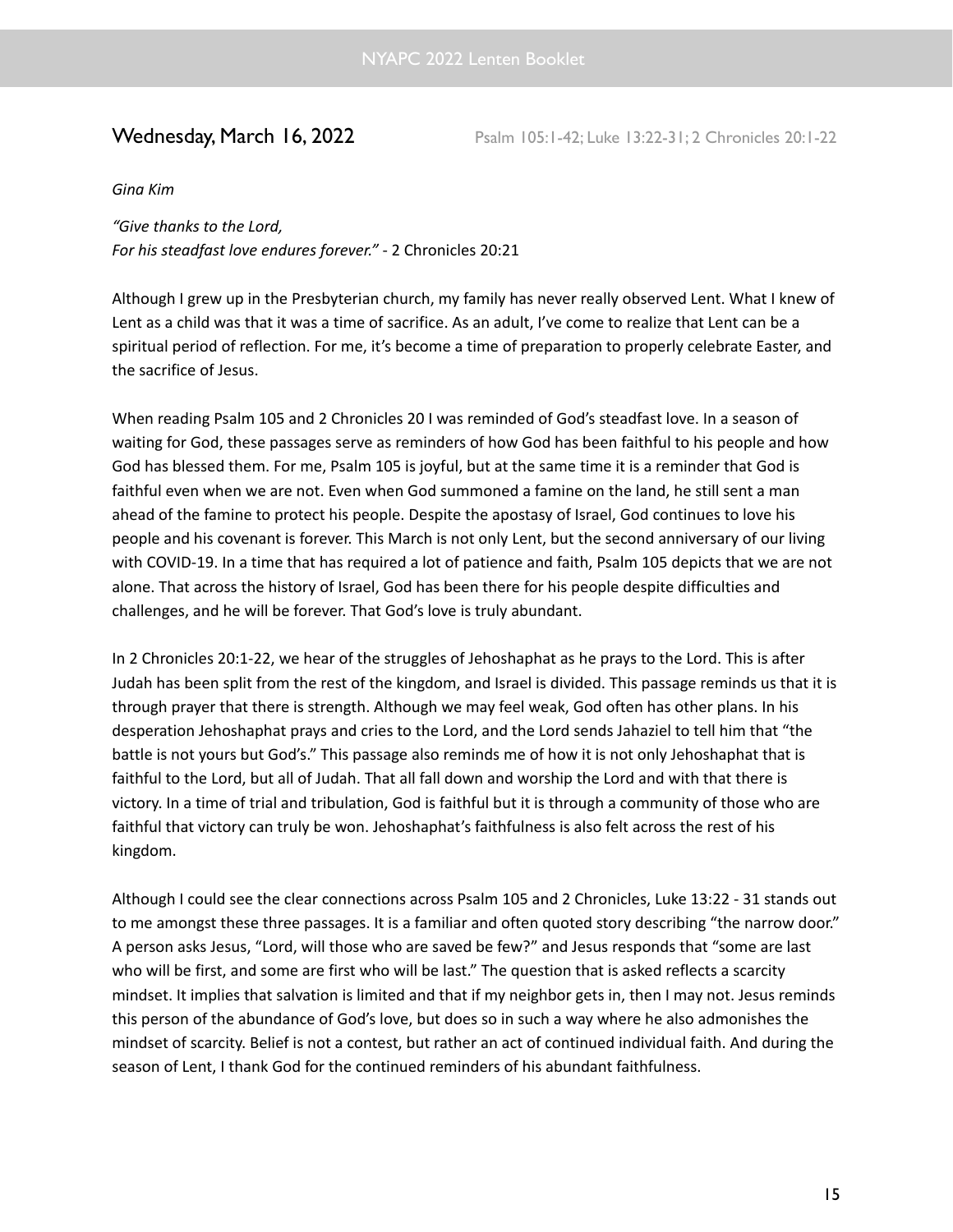**Thursday, March 17, 2022** Psalm 63:1-8; Daniel 12:1-4; Revelation 3:1-6

### *Laura Asiala*

### **Scripture:**

*Oh God, you are my God, earnestly I seek you; My soul thirsts for you, my body longs for you, In a dry and weary land where there is not water.* Psalm 63:1

To the angel of the church in Sardis write: These are the words of him who holds the seven spirits of God and the seven stars. I know your deeds; you have a reputation of being alive, but you are dead. Wake up! Strengthen what remains and is about to die, for I have not found your deeds complete in *the sight of the Lord."* Revelation 3:1-2

### **Reflection:**

I laughed out loud at the line, "you have a reputation for being alive, but you are dead. (But it was a rueful laugh.) As we come on the second anniversary of this global pandemic, in which we have retreated to our homes and ever-smaller circles, I find that we have continued to emphasize smaller, known 'pods', to protect ourselves and those for whom we have responsibility. There is a season for that, but this passage reminds me that the point of 'sanctuary' is not to secure ourselves, but to open it to others. It reminds me in the quiet to seek my God, for whom I thirst and to do that in the company of other seekers.

Virtual worship is a miracle and allows our reach to be much longer and wider than if we were only to worship in person, but these verses also remind me that our emphasis should be on engagement, not (merely) 'production'. What dangers exist for churches–and the Christians within them–who rely on an image instead of nurturing our own spiritual life and shared connections?

I love this quote by ruth Haley Barton: "The purpose of journeying together in spiritual friendship and spiritual community (whether there are just two of you or whether you are in a small group) is to listen to one another's desire for God, to nurture that desire in each other and to support one another in seeking a way of life that is consistent with that desire."

**Prayer:** Lord, we await you like spring after a long winter. Awaken our curiosity, quell our fear, strengthen our resolve to emerge and engage with fellow spiritual travelers and invite others on the journey. Amen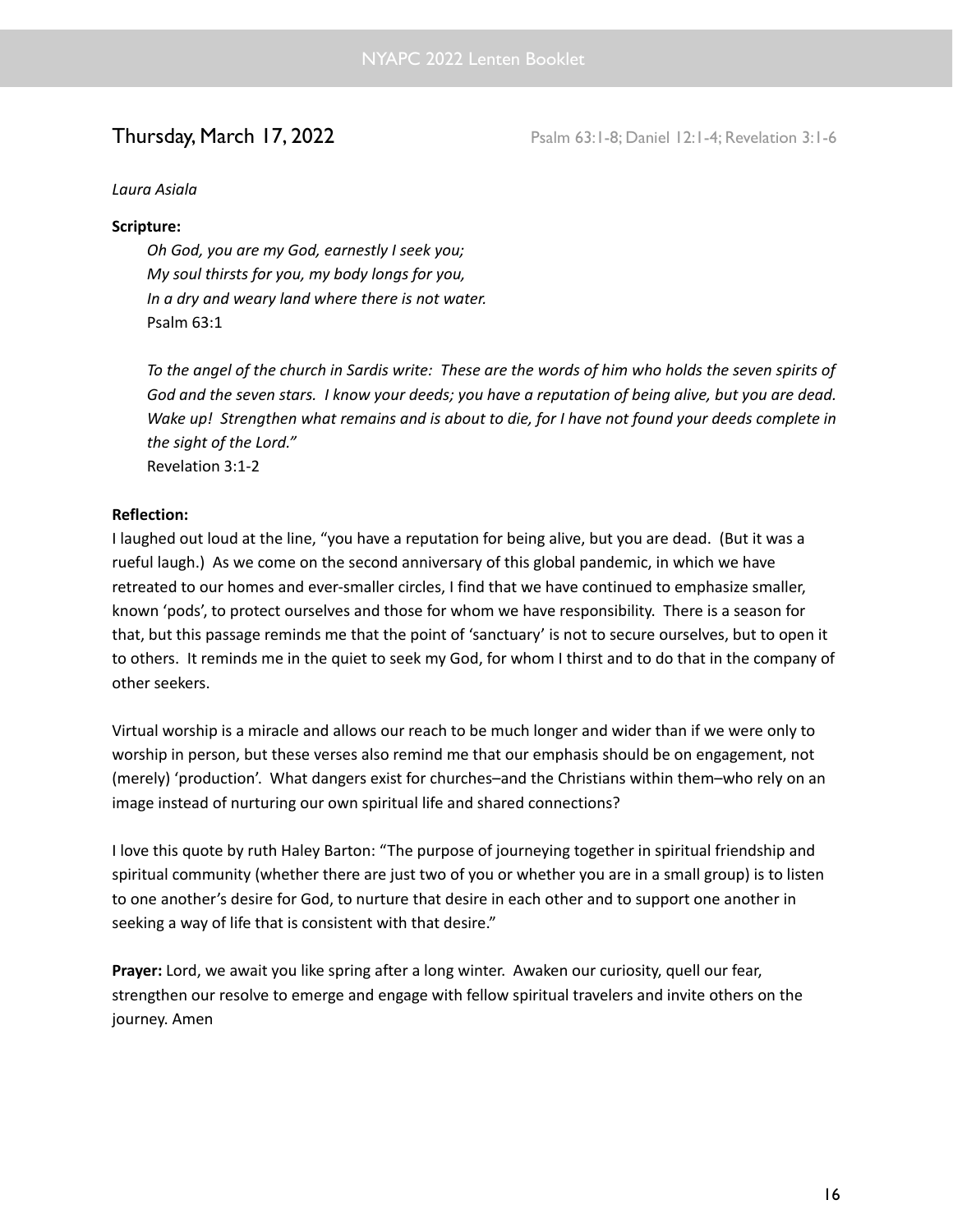# **ApocalypticVisions**

### *Adam Bain*

The readings for today started me thinking about the Bible's apocalyptical visions. There are apocalyptical elements in the prophecies of Joel, Zechariah, and Isaiah. Daniel provides the Old Testament's most fully developed apocalyptical vision. Then, of course, Revelation, as the concluding book of the New Testament, is an apocalyptic prophecy of God's ultimate plan for judgment and salvation. The apocalyptic prophets despair of the present circumstances and foresee a future which stands in dramatic opposition to the world. The prophecies recount dramatic events which lead to the vindication of God's truth and goodness and a salvation for God's people.

When I looked a little more in-depth into the apocalyptical visions of Daniel and Revelation (thanks Google!), I found that both writings were in response to concrete historical and political circumstances that drove the need to look for a mode and time for deliverance from God. Daniel was responding to the political crisis of Antiochus IV Epiphanes, the Greek king of the Seleucid Empire, who threatened to destroy traditional Jewish worship in Jerusalem, in particular through the defilement of the altar there. The historical context for Revelation appears to be the persecution of Christians by the Roman emperor Domitian at the end of the first century. At that time, Christian converts who would not profess loyalty to pagan gods were subjected to trials, exile, and occasionally execution.

Apocalyptic visions persist to this day. I recently watched a documentary on the Heaven's Gate cult. The group was driven by an apocalyptic vision that a UFO would arrive to transport them to a "next level" to be with God. In 1997, with the millennium on the horizon and Halley's comet approaching earth, the group believed their time had come and 39 members committed suicide. It's easy to dismiss the members of the Heaven's Gate cult as crackpots, but the documentary showed that they were just regular people who had been caught up in the apocalyptic vision of their leaders and convinced of their own uniqueness. In other words, they were human. I have relatives who have read the "Left Behind" books on the rapture. And, one has repeatedly told me that she's convinced we're near the "end times." How else can you explain the pandemic, climate change, hurricanes, wildfires, nuclear weapons, and Donald Trump?

So, I wondered to myself: why do these apocalyptic writings show up in the lectionary during Lent? For me, the crucifixion and resurrection of Jesus give me assurance that God is with the world in whatever suffering there may be, but God does not leave us to that suffering. Jesus shows us the way to cope with suffering in patient endurance, love, and ultimately hope. The apocalyptic visions also provide hope for deliverance from suffering, but that doesn't mean we should just wait around for the rapture or a UFO to come get us. The world has endured Antiochus IV Epiphanes and Domitian, and the world will endure the present times. I really believe that history bends toward justice. So, for me, the crucifixion and resurrection show that God has not given up on the world; indeed, the resurrection gives us hope in overcoming the world's crucifixions (the "crosses that litter the landscape" to quote our former senior pastor) through the love of Jesus. There is no reason we can't strive with love towards a New Jerusalem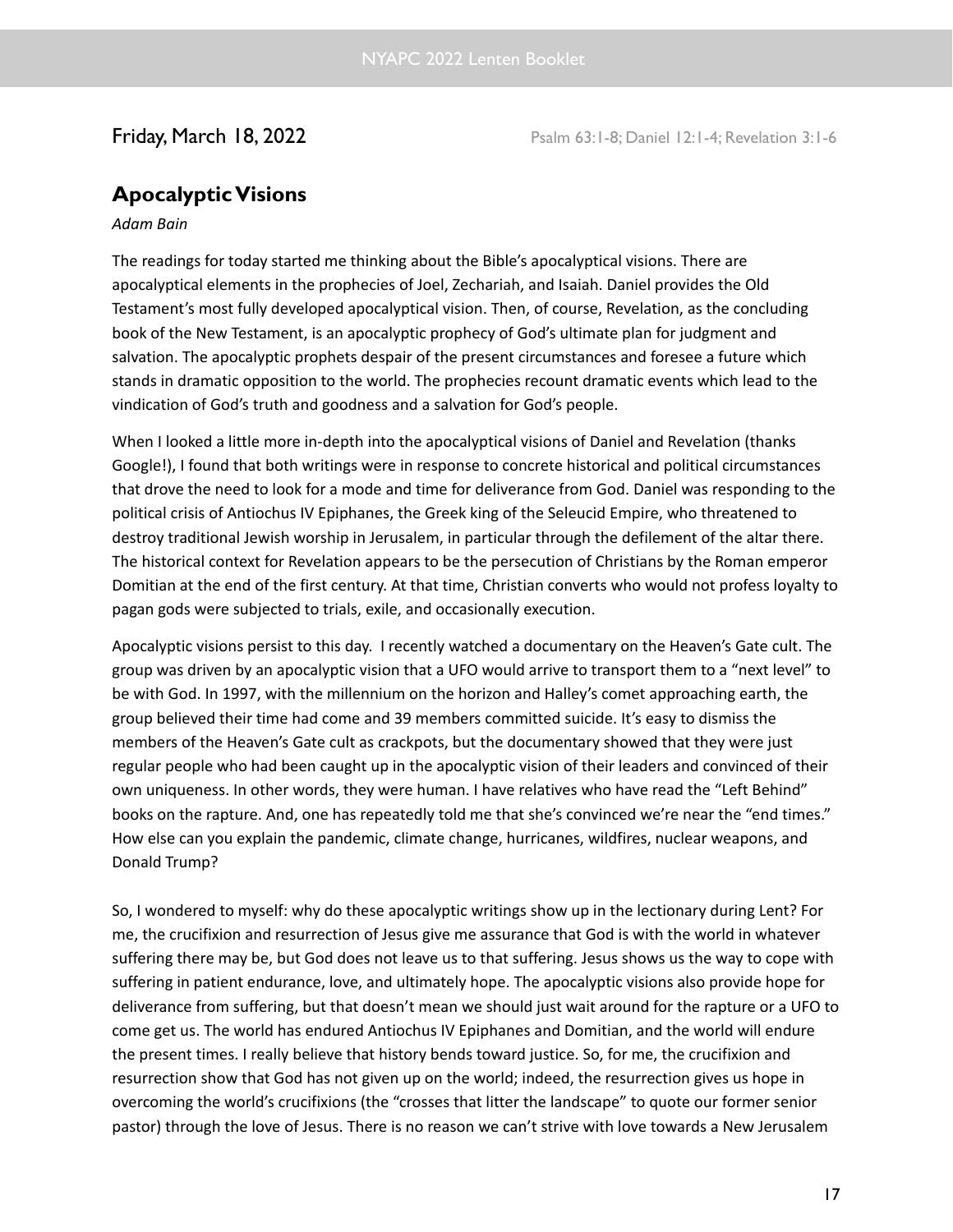here on earth, rather than passively wait for it to come through some future apocalypse. I believe the New Jerusalem we seek is what Dr. Martin Luther King, Jr. and John Lewis called the "Beloved Community," where people live in harmony with the earth and each other, free from hate and want, and where justice reigns supreme.

**Saturday, March 19, 2022 Psalm 63:1-8; Isaiah 5:1-7; Luke 6:43-45** 

### *Stacey Gagosian*

In reading the passages for today, I was first thinking about the passage in Luke that says that "bad trees bear bad fruit" and that "the evil man brings evil things out of the evil stored up in his heart,". Living just 4 blocks from the Russian embassy and given the awful news out of Ukraine, I thought of Vladimir Putin. I do hope that perhaps he will run out of evil stored in his heart and get to the good in his heart. This passage makes it seem very black and white – that people are either good or evil - and leaves no room for bad people to have any good in them or good people to have evil in their hearts, but I believe we all have a little of both and we must all work to bring the good out into the world. I pray that Putin – and all our world leaders – find the good in their hearts.

However, when I took the three passages together, I saw a theme of good fruit, good land and growth vs. dry land, bad fruit, and withering. I am currently reading, but have not finished, a novel called *The Four Winds* about a woman who led a life of ease, but without love. Not finding the love and affection she longs for at home, she goes looking for it elsewhere. She "gets in trouble" as they say and is cast out from a family who showed no love for her anyway, and is forced to marry into a family that works the land and loves the land. She works hard and despite a rough start, comes to love this family and they her. She also comes to love the land and wants to see her children grow up on it and carry on tending it. This is in the good times where the land is good and produces plentiful crops. However, soon the Dust Bowl dashes the entire family's hopes, nothing will grow and they are barely surviving. Her husband can't take it and up and leaves his parents, his wife, and children in these dire straits. She and her in-laws struggle on, determined to hang on until the rains come again. But her son's health deteriorates so badly, she is forced to move to California – she must leave the land of the Great Plains that she loves but has turned bad and try her luck in the land of milk and honey. She soon discovers that despite the land being verdant and good, there are not enough jobs for everyone, and she and her family must live in a shanty town, endure unkindness and even danger from those who were already in California.People are starving – she and her children do not have enough to eat. Despite her own family's poverty and hunger, she always shares what she can with friends who have even less than she does.

I found this to be very touching and inspiring – that despite everything: growing up without love and affection, her husband leaving her, and having to work herself practically to death just to give her kids a little bit of food, she is still sharing with others. I hope that I would do the same thing if I were in the same position. However too often, we do not do that. We act as the native Californians of the story do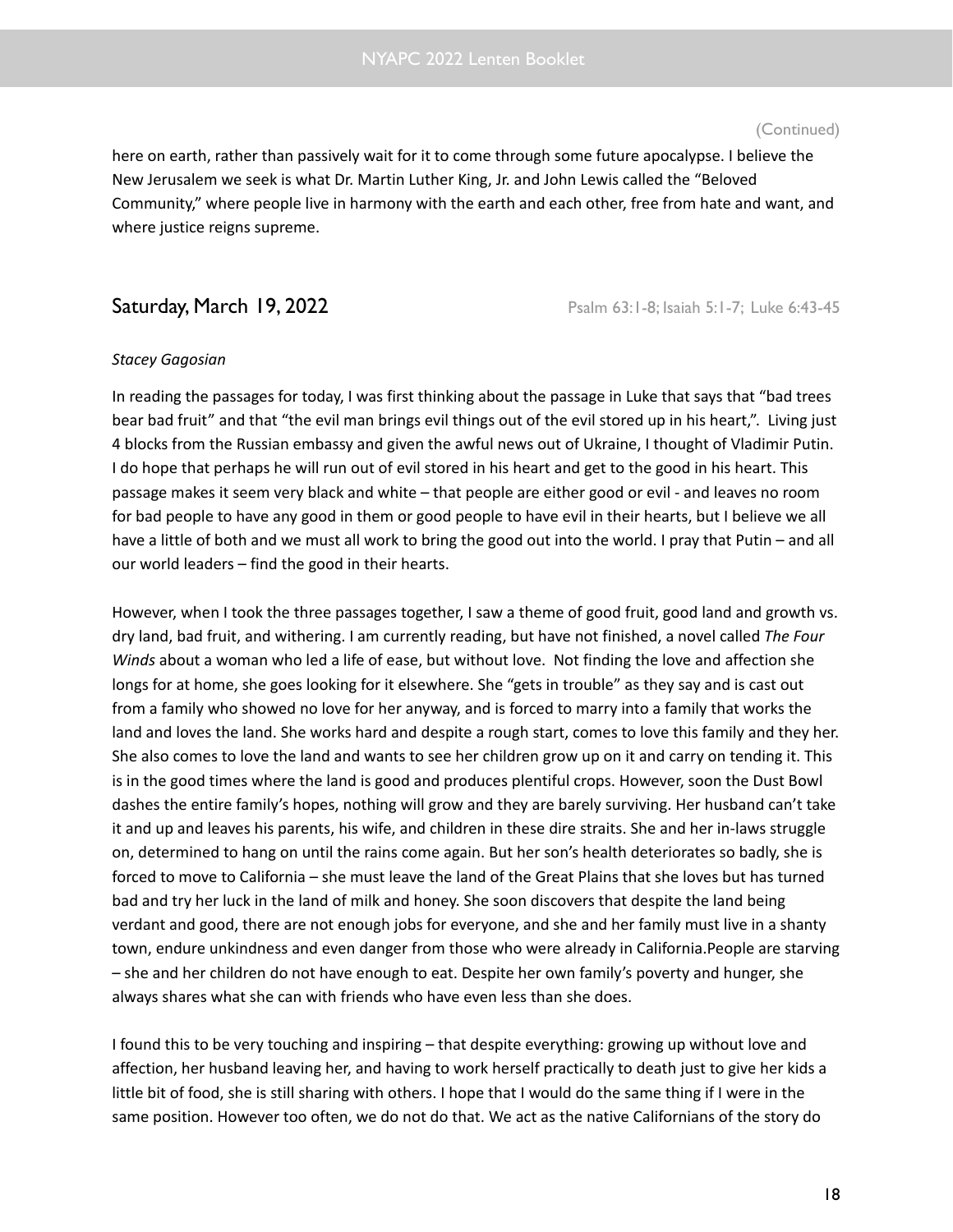and steer clear, refuse to help, and even blame those who are suffering and say they brought it on themselves. These passages in Psalms, Isaiah ,and Luke reminded me that we all find ourselves in bad times and that during those times, it can seem very bleak and hopeless. However, God's love can sustain us and nurture us. We must remember that in good and in bad times we must praise God. We must look for justice and righteousness despite bloodshed and distress and find the good in all our hearts and act on it.

# **Sunday, March 20, 2022 Isaiah 55:1-9; Psalm 63:1-8; Isaiah 55:1-9; Psalm 63:1-8;**

Luke 13:1-9; 1Corinthians 10:1-13

### Miguel Petrosky

### **Reflection:**

Rarely will a person of faith associate the words "repentance" with "food" unless one, to convey an internal moral shift and reflection, abstains from it through the practice of "fasting." However, each passage in today's readings, to one degree or another, utilizes food and drink imagery, coupled with calls for repentance, to convey not just an "abstaining from" but a "desire towards."

A common practice during the forty-day season of Lent—akin to Jesus abstaining from food while he was in the desert—is to relinquish an item, a practice, a luxurious food or beverage or any self-cognizant vice in preparation for the glorious triumph that Easter Sunday represents. But Lent provides followers of Jesus another aspect of repentance: As Jesus turned from the temptations in the desert, he also was turning toward the Spirit's leading. For us, this means that repentance goes beyond "not this" or "not that" negations to affirmations—what are you saying "yes" to?

As you continue your Lenten journey, ponder the things in your life that you want to turn towards to, and not just turn away from. Where do you feel the Spirit is orienting you towards? What desire(s) have you discerned to be God beckoning you to somewhere different from where you are now? What are you saying "yes" to?

**Prayer:** Holy One, deserts can be dry and desolate geographic areas defined more by its negations—what they "lack"—than anything else. We're thankful, nevertheless, for Your Spirit's guidance in shifting us toward You. Orient us toward where You are calling us to be. In Christ's name, Amen.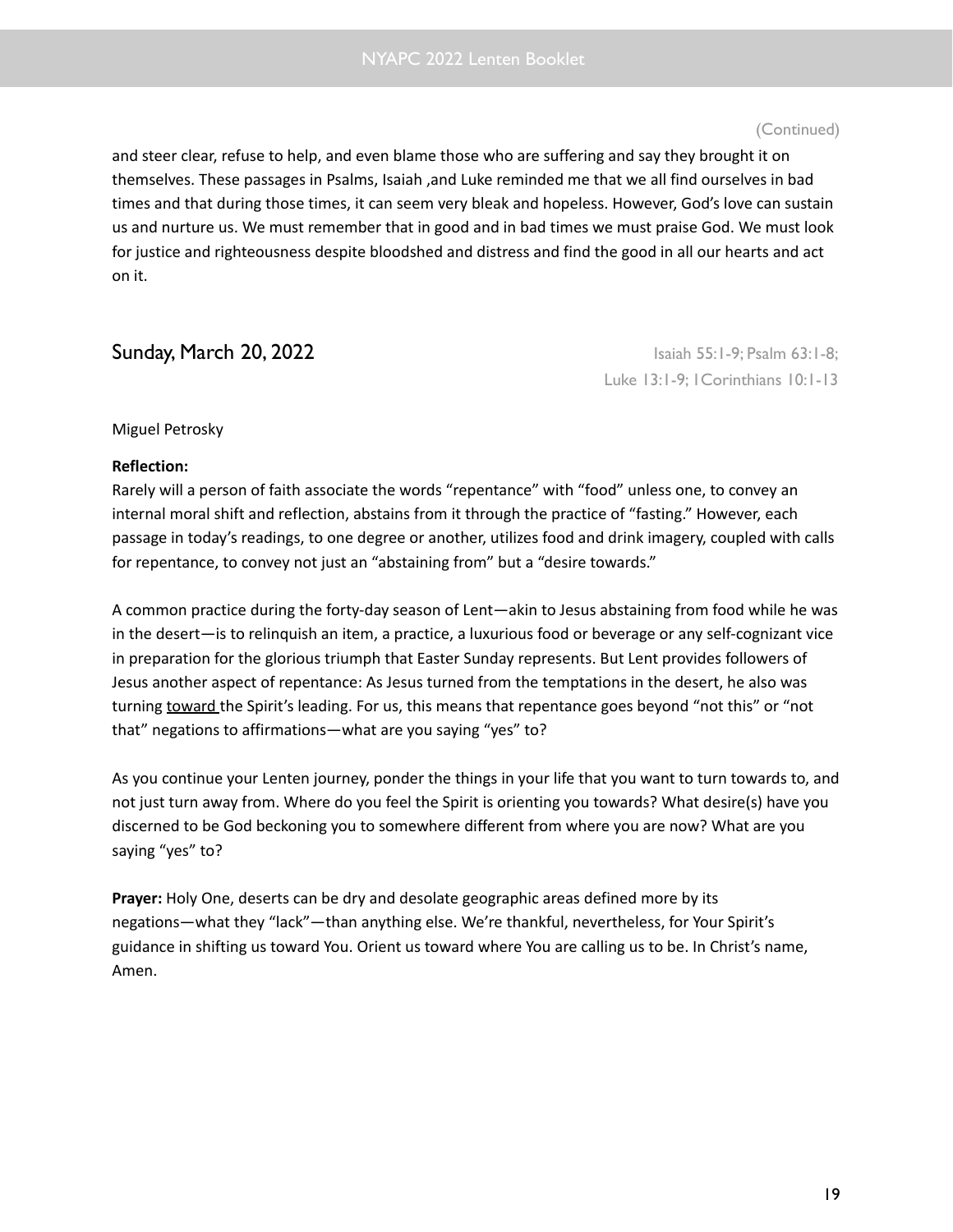# Monday, March 21, 2022 **Posalm 39; Matthew 6:25-34**

# **The Birds of the Air and aWisp ofWind**

*Paul Dornan*

Psalm 39: 5-6a: "Look, you have given me but a hand's breath or two of life, the length of my life is as nothing to you. Every human being that stands on earth is a mere puff of wind, every human being that *walks only a shadow."*

Matthew 6: 26-27: "Look at the birds of the sky. They do not sow or reap or gather into barns; yet your heavenly Father feeds them. Are you not worth much more than they are? Can any of you, however much *you worry, add one single cubit to your span of life?"*

Say the word "evanescence". Let it dance on your tongue. It's a wonderful, musical word that I don't have much opportunity to use. It's what these two passages are about. Our span of life is fleeting, evanescent. But in truth, there are two realities at play here. On the one hand, we are fragile creatures, everywhere and at all times facing the slings and arrows of outrageous fortune. On the other hand, we are creatures made in the image of God; we, like all creatures, have been created good – and, by that act of creation, we are precious in God's eyes. We are both evanescent and priceless.

But how do we live out that double legacy of fragility and worth? What's a life look like that accepts its brittleness yet proclaims its value? What's a life of a people that seeks to address the ills to which humanity is heir and affirms the God-created value of each being? James Agee, poet, novelist, social analyst, states wonderfully the challenge: "All that every person is, and experiences, and shall never experience, in body and mind, all these things are differing expressions of himself and of one root and are identical: and not one of these things nor one of these persons is ever quite to be duplicated, nor replaced, nor has it ever quite had precedent: but each is a new and incommunicably tender life, wounded in every breath and almost as hardly killed as easily wounded, sustaining, for a while, without defense, the enormous assaults of the universe."

But Agee doesn't stop there: "In every child who is born, no matter what circumstance, the potentiality of the human race is born again, and in him, too, once more, and of each of us, our terrific responsibility toward human life; toward the utmost idea of goodness, of the horror of terror and of God." Jesus draws frailty and worth together in his glorious injunction, "Set your hearts on the kingdom first, and on God's saving justice, and all these other things will be given to you as well." Amen.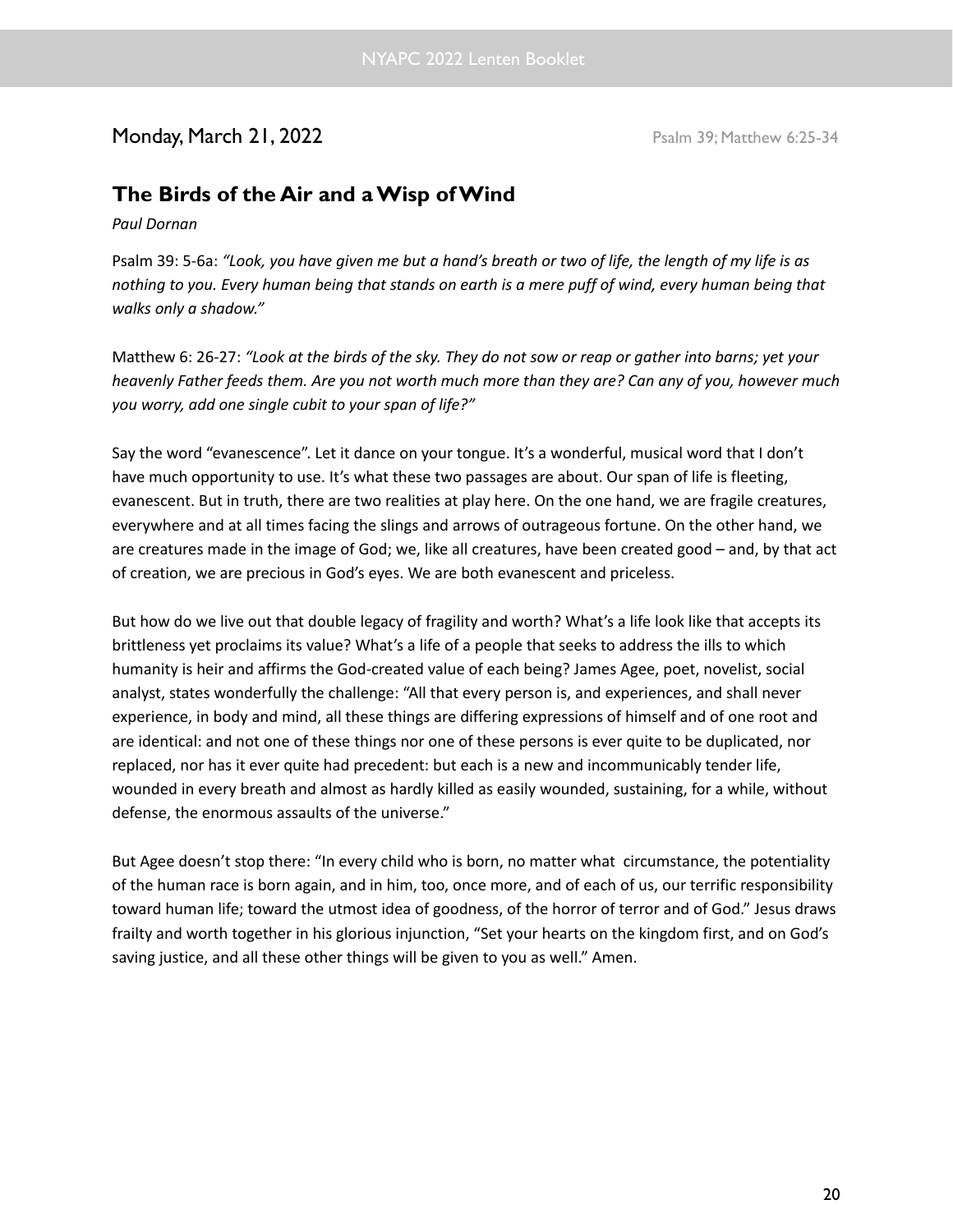**Tuesday, March 22, 2022** Psalm 39; Ezekiel 17:1-10; Romans 2:12-16

### *Mike and Dena DeBonis*

As we prepare our hearts and our homes for a third pandemic Easter, we are grateful that many of us will be able to celebrate the resurrection in person. These past few months of omicron have been particularly challenging for all of us, and the feelings we have all felt can certainly resemble the fury that David relates feeling in Psalm 39 at the wickedness and iniquities around him. In seeking to "*guard my ways that I may not sin with my tongue,*" he identifies with that eternal advice: "*If you can't say something nice, don't say anything at all*." But he also acknowledges that is only a recipe for further outrage and hatred. Instead, David appeals to God not for retribution on his enemies but for something more profound: perspective. "*Let me know how fleeting my life is*," he pleads, adding that "*surely everyone is a mere breath.*"

That prayer mirrors our own recent prayers of confession. Low temperatures, low amounts of daylight and an only half-vaccinated household have led to an abundance of short tempers and sharp tongues. We pray for perspective, that we understand that despite the historic nature of this pandemic our trials pale in comparison to others' throughout our time and our world, nevermind God's eternal realm. We pray also for grace – to give it to others who inspire our sharp tongue and uncharitable thoughts and for ourselves as we fall short of our own standards as parents, partners, public servants and servants of God, not to mention the others who struggle alongside us either in our own household or in the greater world.

Meanwhile, Ezekiel offers a bit of a warning in the rather abstruse parable of the two eagles, a tale with roots in ancient Hebrew politics, explaining why God frowned on the Jews who sought to escape Babylonian captivity by cozying up to Egypt. Do not seek relief from your woes in worldly powers, the lesson goes, when it is God's will that is paramount. In Romans, Paul gives us another reminder that righteous living is not simply about knowing God's rules or even following those rules, necessarily. Rather, it's about following the rules for the right reasons – about being accountable to one's own conscience.

Those are added challenges we face in these trying times, where we might seek to ease our frustrations with a new purchase or an indulgent meal. Meanwhile, bombarded with ever-changing and sometimes contradictory medical guidance, we resist the urge to throw our hands up and say "enough." We must remember to do the right thing, not only out of social pressure or expediency but because we must do right by our neighbors whose lives and well-being remain at risk.

**Prayer:** O Lord, to help us bear witness and temper our private thoughts, giving us true perspective so that we might truly live the Gospel. Help us look beyond our own myopic challenges, and the easy worldly solutions, to develop our conscience to live Christ's message through our actions every day.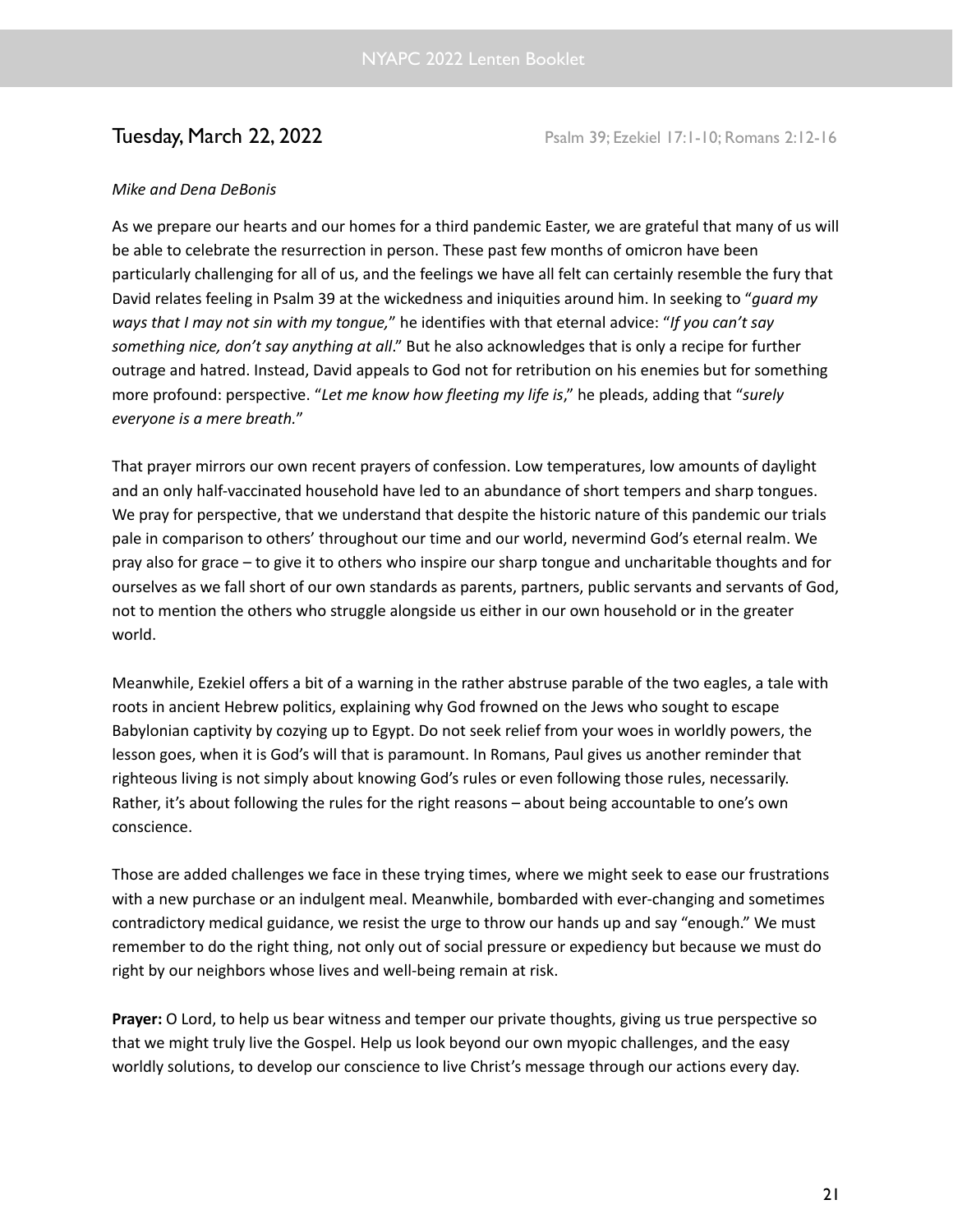**Wednesday, March 23, 2022** Psalm 39; Num 13.17-27; Luke 13.18-21

# **Title**

*Kyle Cristofalo*

"Then Jesus asked, "What is the kingdom of God like? What shall I compare it to? It is like a mustard seed, which a man took and planted in his garden. It grew and became a tree, and the birds perched in its *branches."*

"Again he asked, "What shall I compare the kingdom of God to? It is like yeast that a woman took and *mixed into about sixty pounds of flour until it worked all through the dough*." Luke 13.18-21

Do you ever miss something that is right in front of you? Maybe you're like me and you've torn up a room in your house searching for your glasses only for them to be resting on the top of your head, above your eyes? Right where you left them. How much time do we spend looking for an item or putting a hold on a project until we can locate the perfect ingredients, only to later realize what we were seeking was right in front of us the whole time, hiding in plain sight?

In today's Gospel reading Jesus shares, seemingly unprompted, that the Kingdom of God is like that of a mustard seed and yeast, two ordinary items common to residents of first century Palestine. So common, perhaps, that one would not naturally make a comparison between the two without Jesus' words. They are hidden in plain sight, right under our noses, and yet as they take shape reveal something much greater than we might initially imagine.

What does it mean that the Kingdom of God is like two items that start off small, that are not particularly unique--ordinary enough that they don't get studied very closely? What starts out small, though, does not stay that way. I'm not a baker myself, but I trust what I've been told and read--that yeast plays an important role in making sure bread rises. And, a quick google image search confirms that a mustard seed will eventually grow into a large tree. What starts out small, does not stay that way. The Kingdom of God expands, and we are invited to play a role in that expansion. It is not our work alone. We are not called to extravagant actions or asked to solve every problem. Seemingly small acts of compassion can have a profound impact well beyond anything we could have imagined. Just some small talk with a fellow passenger on the metro, or someone on the checkout line at the grocery store, might feel minor but could be precisely what that person needed. Something that starts out small, but through God's grace, expands.

As I reflected on these two parables, and how seemingly minuscule actions can help bring about God's kingdom, I was reminded of a prayer written in honor of Archbishop Oscar Romero of El Salvador, assassinated due to his criticism of a corrupt government that overlooked the needs of the people. One section, in particular, came to mind: "This is what we are about. We plant the seeds that one day will grow. We water seeds already planted, knowing that they hold future promise. We lay foundations that will need further development. We provide yeast that produces far beyond our capabilities. We cannot do everything, and there is a sense of liberation in realizing that. This enables us to do something, and to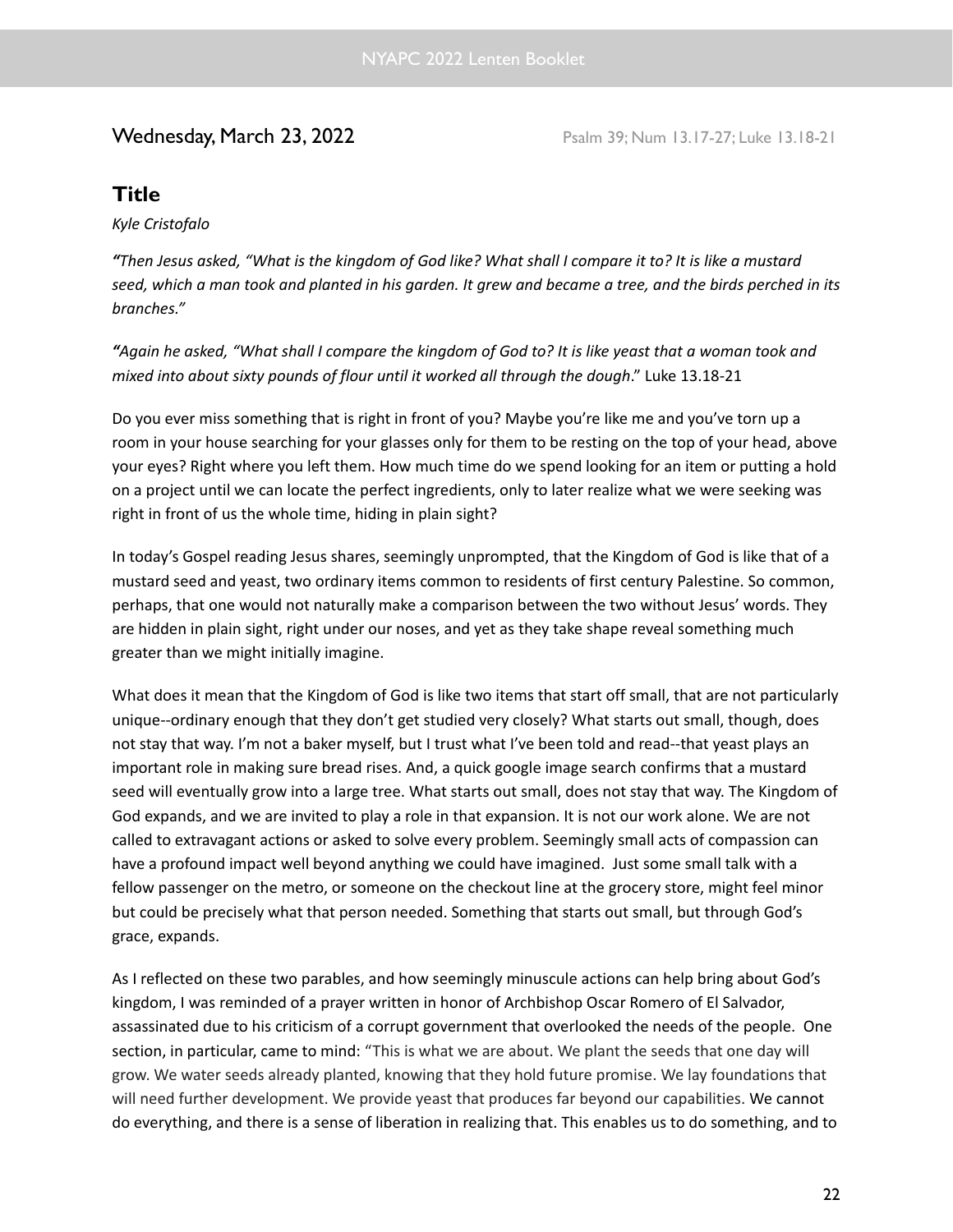do it very well. It may be incomplete, but it is a beginning, a step along the way, an opportunity for the Lord's grace to enter and do the rest. We may never see the end results, but that is the difference between the master builder and the worker. We are workers, not master builders; ministers, not messiahs. We are prophets of a future not our own."

In the Psalm reading for today, the Psalmist speaks to the temporal nature of our time on this planet. "Lord, let me know my end, and what is the measure of my days; let me know how fleeting my life is." However, fleeting, though, there is a role for us. We might not see every mustard seed transform into a large tree. We might not see the result of the yeast mixing with sixty pounds of flour. But I'm not sure that is the point. We are invited to participate in the work of helping right relationships and bringing about God's justice and peace to a world yearning for both. We are not ultimately the ones who will deliver it, but like the man who plants the mustard seed and the woman who mixes the yeast into the dough, we can play a part in moving it closer to reality.

**Thursday, March 24, 2022** Psalm 32; Joshua 4:1-13; 2 Corinthians 4:16-5:5

### *Alison Nowak*

Did you give something up for Lent this year? I must admit that after growing up in a tradition that viewed faith as primarily a spiritual or intellectual exercise, I've only attempted this physical discipline a couple of times in my life and mostly unsuccessfully.

If there is a liturgical season when it makes sense to think about the connection between our spirit and our body, however, it's Lent. It's not only because so many of the traditional practices of this season of repentance involve physical aspects – fasting, ashes on foreheads, washing of feet – but also because we feel the connection between our spirits and our bodies acutely when we acknowledge our sin. It's the knot in our stomachs when our actions have hurt others or our relationship with God. It's the tightening of our shoulders when we see injustice but turn our heads. These physical feelings make it hard for us to ignore our sin even when we try our best to do so.

Today's readings remind us that God's promised redemption from sin is both spiritual and physical. The psalmist speaks of a body wasting away until he confessed his sin and felt the Lord's forgiveness. In the passage from Corinthians, Paul writes of our outer nature wasting away, of our groaning as we yearn to enter a heavily home. Yet, he does not say that we will shed our mortal bodies. Instead, he asserts that we will be "*further clothed, so that what is mortal may be swallowed up by life*." How this will work, I have no idea, but maybe as beings made in God's image our bodies are worthy of redemption too. If God's promised redemption from our sin is spiritual and physical, then perhaps taking on practices of faith that embrace both is important as well. In today's passage from Joshua, God provides a miracle that allows the Israelites to cross into the promised land after forty years of less-than-stellar obedience in the desert. The people don't just mark this miracle through prayer or praise, they answer God's call to hoist heavy stones up onto their shoulders to create a monument at the crossing. It's a monument to God's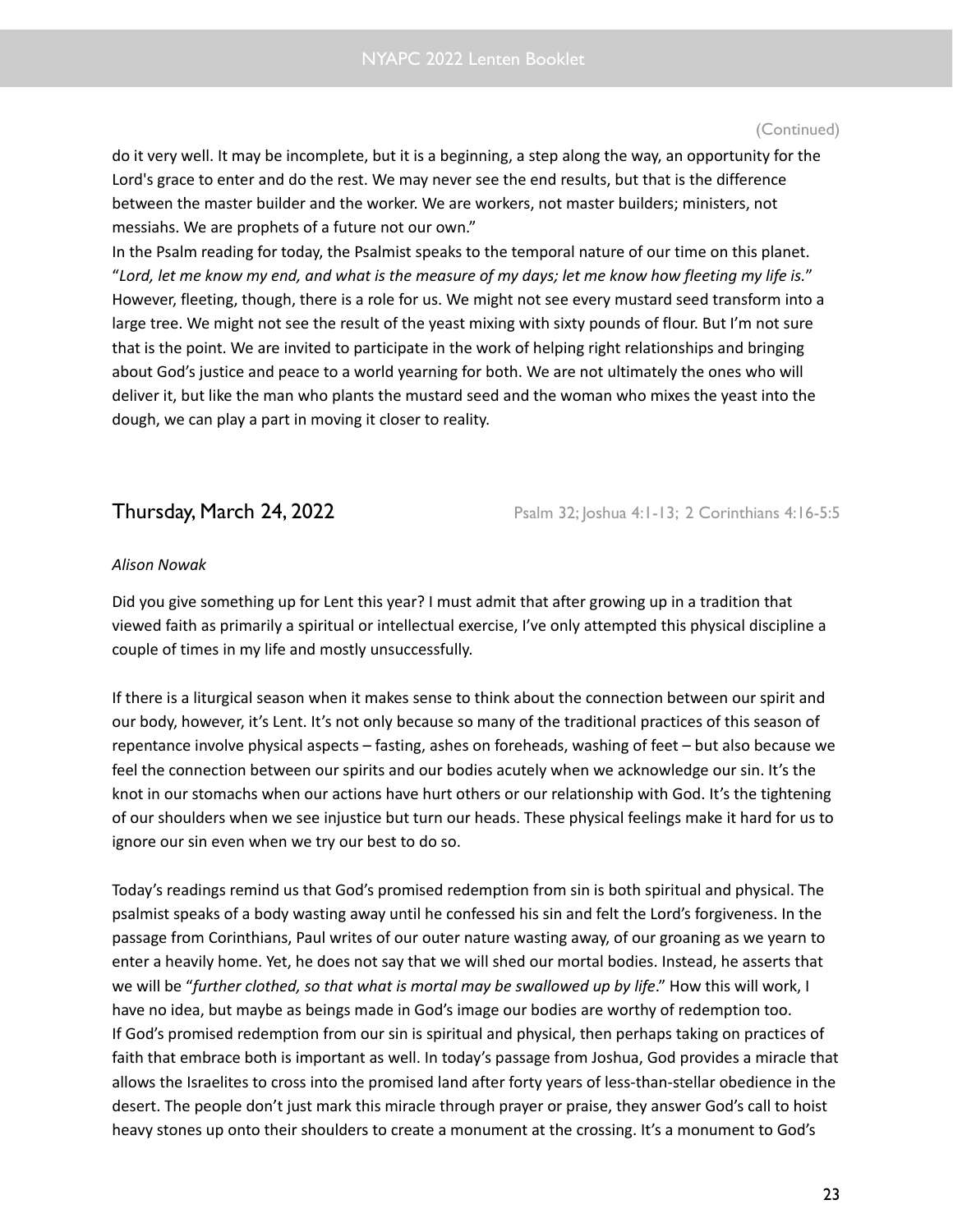might to be sure, but I also imagine it standing as a corporate acknowledgment of sin and an assurance to future generations of God's promise to redeem.

I keep coming back to what Stephanie Paulsell points out in her contribution to *Practicing Our Faith*. Paulsell writes that as Christians we view the world through the lens of Jesus' wounded and resurrected body. It's not just a spiritual resurrection, but a physical one too. We are embodied beings, Paulsell asserts. Our bodies are worthy of care, respect, and redemption and it's through our bodies that we participate in God's activity in the world (14-15).

I've not been very successful at adopting physical practices of faith in the past, but, after wrestling with today's passages, I think I might be ready to try again this Lent.

**Prayer:** God, we are beings with bodies and spirits broken by sin. We bring ourselves to you through both our physical practices and our personal and corporate confessions this season. Untangle our knots and drop our shoulders so that we can use our whole selves to glorify you. Amen.

**Friday, March 25, 2022** 32nd Psalm; Joshua 4:14-24; 2 Corinthians 5:6-15

### *Marsha E. Renwanz*

Themes of recognition, remembrance and reconciliation run through the scriptural verses referenced above. Of the three texts, the 32<sup>nd</sup> Psalm speaks to me most directly this Lenten season. The 32<sup>nd</sup> Psalm focuses on the joys of forgiveness and relief akin to liberation felt by those whose sins have been absolved. It emphasizes the importance of acknowledging one's transgressions, which sets the stage for admitting them to God. The Psalm cautions against stubborn attitudes which may preclude the act of confession, reminding us that God offers protection and shelter from trouble. Moreover, the Psalm shines a spotlight on the promise of steadfast love, which surrounds all those who trust the Lord. Contrasting God's unending love for the righteous with the manifold torments facing the wicked, the psalmist encourages us to rejoice and be glad in our deliverance.

Our collective failure to curb racial injustice ranks at the top of my list of severe transgressions separating us from God. During my elementary school years, I became keenly aware of the concept of "otherness" and identifying "the other" as someone who is 'less than' and not an equal. Having emigrated from Spain, my mother's father spoke fluent English but with a "foreign accent." The fact that he spoke six other languages – Catalan, Spanish, French, Portuguese, Italian, and German-made no difference. He was easy to pigeonhole as "the other" every time he spoke aloud. Popular culture in New Jersey during my childhood further honed my awareness of racial and ethnic discrimination. I can remember singing a song from "West Side Story" during our fifth-grade school concert. I carefully considered the lyrics to "*I Want to Be in America*," especially the refrain that "*Things are all right in America if you're all white in America*." I also have vivid memories of a photo essay published in Reader's Digest. Beautiful black and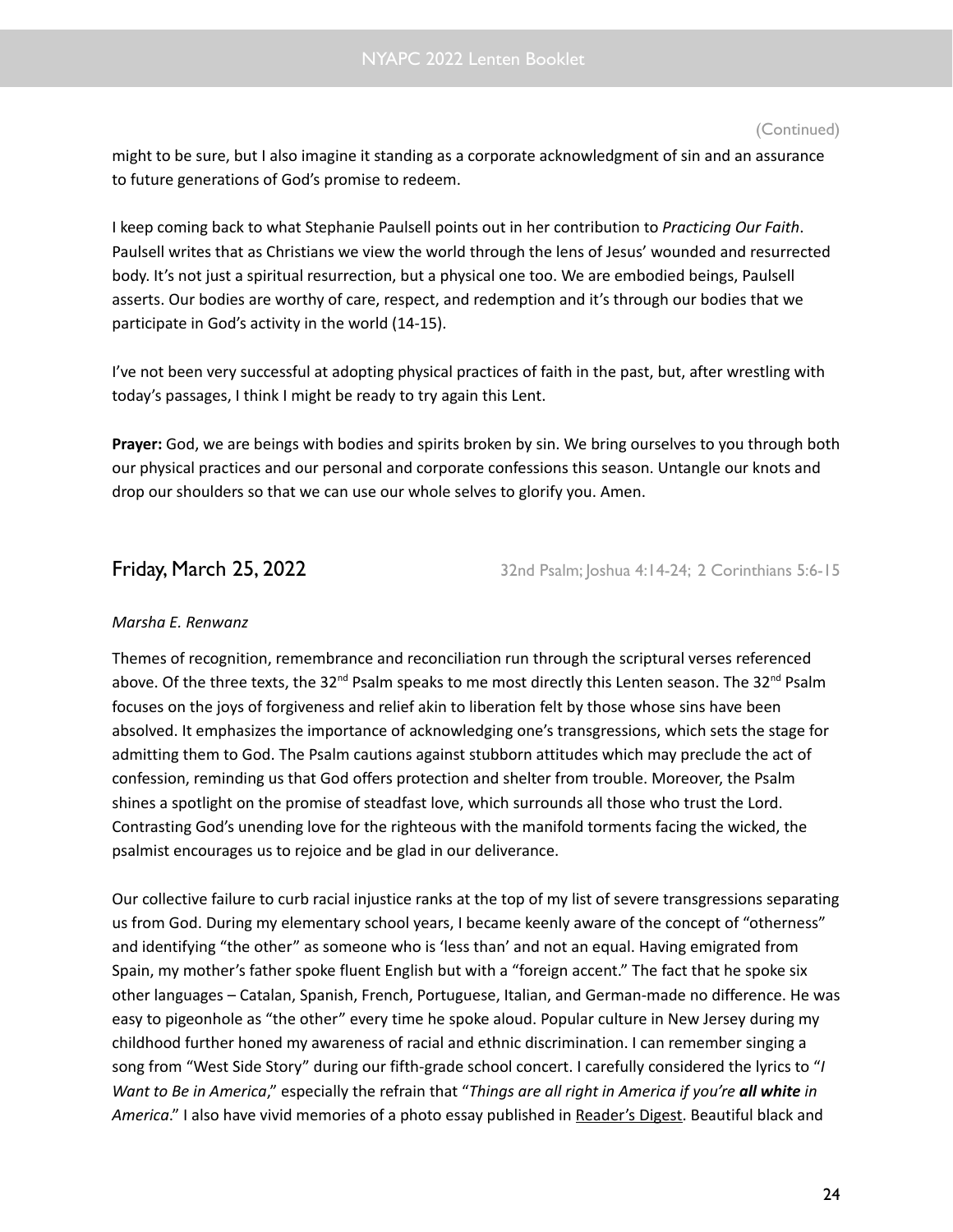white photos illustrated things all children love, such as taffy apples and inviting piles of fallen autumn leaves where children can jump and frolic. The last page of that essay featured a photo of an African American girl who was ages with me, and the caption asked: "Why don't people like me?" I remember the pain and confusion reflected on the girl's face every time I recall the photographs.

When he spoke to a packed sanctuary at New York Avenue Presbyterian Church as part of the McClendon Scholar in Residence program, Bryan Stevenson reminded us that the first step to combatting racial injustice is acknowledging the scope of the problem. As founder of the *Equal Justice Initiative*, he counseled that we had to get "proximate" to this very thorny issue. In his book Just Mercy, Stevenson encouraged us to get outside our respective "comfort zones" and confront the history and legacy of slavery, Black codes, lynching, Jim Crow suppression of African American civil rights including voting, fatal shootings of unarmed African American youth and adults by the police, the use of chokeholds on African American men and women targeted for arrests, and many other acts of violence and discrimination against people of color in our cities, towns, and suburbs.

Following Mr. Stevenson's advice, I will be exploring a new collection of Lenten devotions entitled: Lent of Liberation: Confronting the Legacy of American Slavery by Cheri L. Mills. Published last year by Westminster John Knox Press, this book draws upon historic accounts of slaves who escaped via the Underground Railroad, as documented by William Still. Mr. Still's mother carried him as a young child when she herself ran away from a plantation where she had been held in bondage. Once he grew up, William Still dedicated his life to assisting other enslaved people to escape to freedom in Canada and the northern U.S. He compiled and published testimony from the hundreds of enslaved people he had assisted in The Underground Railroad: A Record, published in 1871 (Philadelphia: People's Publishing Company).

In her book, Cheri Mills pairs each of forty selected accounts of the lives of escaped slaves with a parallel passage of Scripture. In turn, she poses questions for reflection and discussion. Having served in full-time ministry for close to three decades at St. Stephen Baptist Church in Louisville, KY, Rev. Mills is qualified to compose such devotions. In her role as Prayer Director at Simmons College of Kentucky – a renowned Historically Black College and University (HBCU) – Rev. Mills has also garnered considerable expertise in African American history.

At a time when thirteen states, including Virginia and Florida, are imposing restrictions on teaching of African American history in our public schools, it is more important than ever to promote the use of primary resources in examining slavery and its aftermath in the United States. I look forward to examining in-depth the real-life accounts of individuals who escaped from forced labor on American plantations. I also expect to read stories of deep gratitude to God and resounding joy experienced by those liberated from the scourge of enslavement. Having skimmed two or three accounts already, I know of a former slave named Elizabeth who experienced frostbite as she hid in the woods. She and her fellow runaways were unable to make a fire for fear of detection. Once she reached Philadelphia, the frostbite cost her all her toes. Amputation was required to stop a life-threatening case of gangrene. Although she was unable to walk for half a year, she expressed gratitude for her freedom and said she would do it all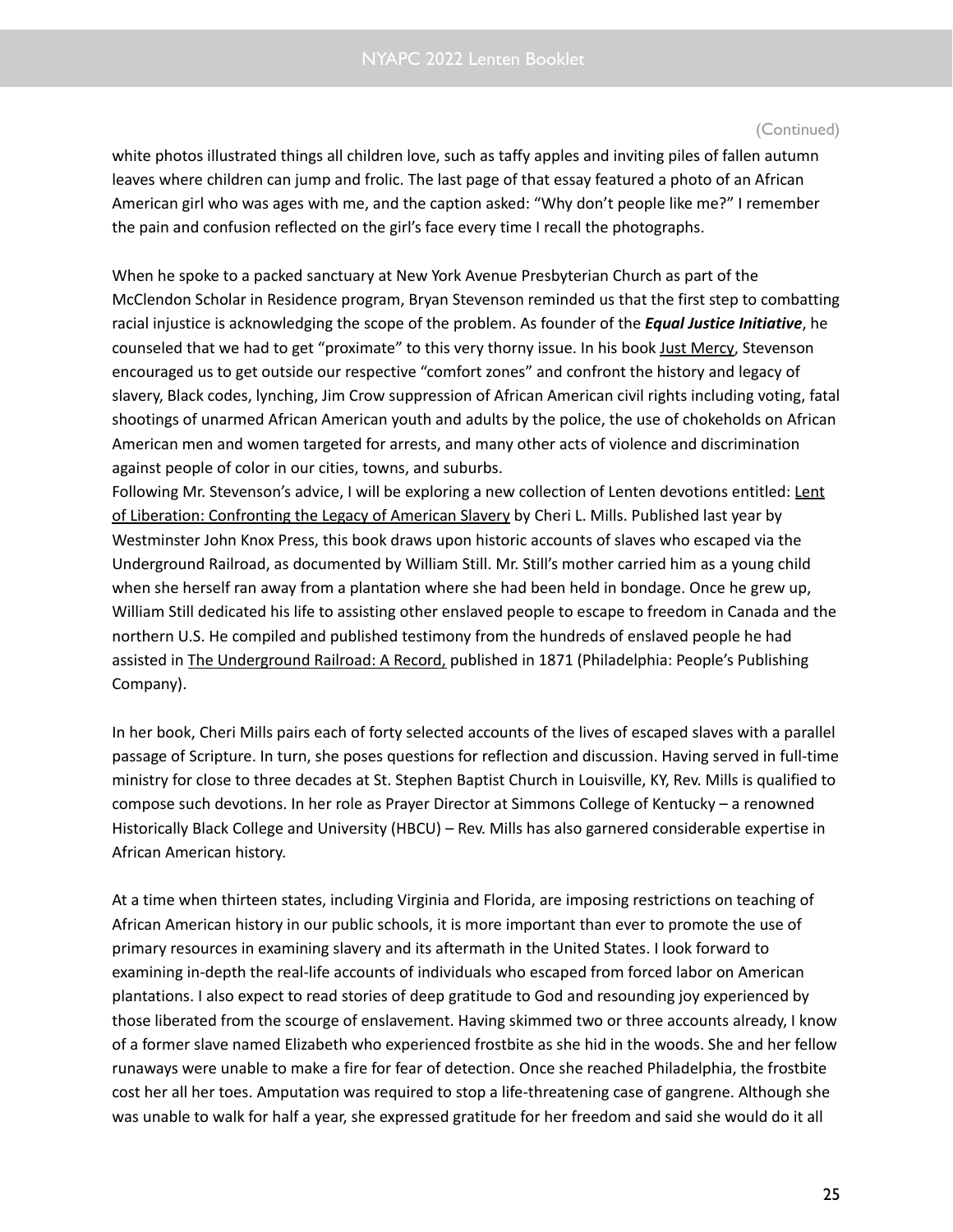over again. I hope to share more about Elizabeth's story when drafting a Lenten meditation for 2023. Thus, I end this brief reflection as I began it, with images of deliverance and liberation as evoked by the 32<sup>nd</sup> Psalm.

**Saturday, March 26, 2022** Psalm 32; Exodus 32:7 – 14; Luke 15:1 – 10

*Abby Rosenson*

### **The Parable of the Lost Sheep**

Now the tax collectors and sinners were all gathering around to hear Jesus. But the Pharisees and the *teachers of the law muttered, "This man welcomes sinners and eats with them."*

Then Jesus told them this parable: "Suppose one of you has a hundred sheep and loses one of them. Doesn't he leave the ninety-nine in the open country and go after the lost sheep until he finds it? And when he finds it, he joyfully puts it on his shoulders and goes home. Then he calls his friends and neighbors together and says, 'Rejoice with me; I have found my lost sheep.' I tell you that in the same *way there will be more rejoicing in heaven over one sinner who repents than over ninety-nine righteous persons who do not need to repent.*

### **The Parable of the Lost Coin**

"Or suppose a woman has ten silver coins and loses one. Doesn't she light a lamp, sweep the house and search carefully until she finds it? And when she finds it, she calls her friends and neighbors together and says, 'Rejoice with me; I have found my lost coin.' In the same way, I tell you, there is rejoicing in the *presence of the angels of God over one sinner who repents."* Luke 15:1 – 10

One observation many of us have undoubtedly made about life is that it has many seasons. Not just in the sense of changing weather, but also in our priorities, our habits, and the people around us. Combined, these changes can sway where we spend our time and energy. Some seasons may have a strong focus on school and extra curriculars while others may focus on careers, friends and family, or finding our passions.

God is fully present in all of life's seasons, but some of us may lose sight of Him while we're distracted by other things. Sometimes we may realize we've lost our way after the fact (or even in the moment) and feel a little guilty. Other times we may not realize it at all.

Today's parables from Luke use the example of a lone sheep that has strayed away from the flock and a single coin that has been lost from a group of ten. In both cases, the "lost" one is only a small part of the group, yet both the shepherd and the woman put their energy into bringing it back. In the same way, God cares for all of us, including those who have strayed from the path – so much that He will put energy into guiding us back, even when we're only a small part of the whole. This example of God's amazing love can bring reassurance and peace when we lose our way. No matter our actions, God still cares for us and will always help to bring us home.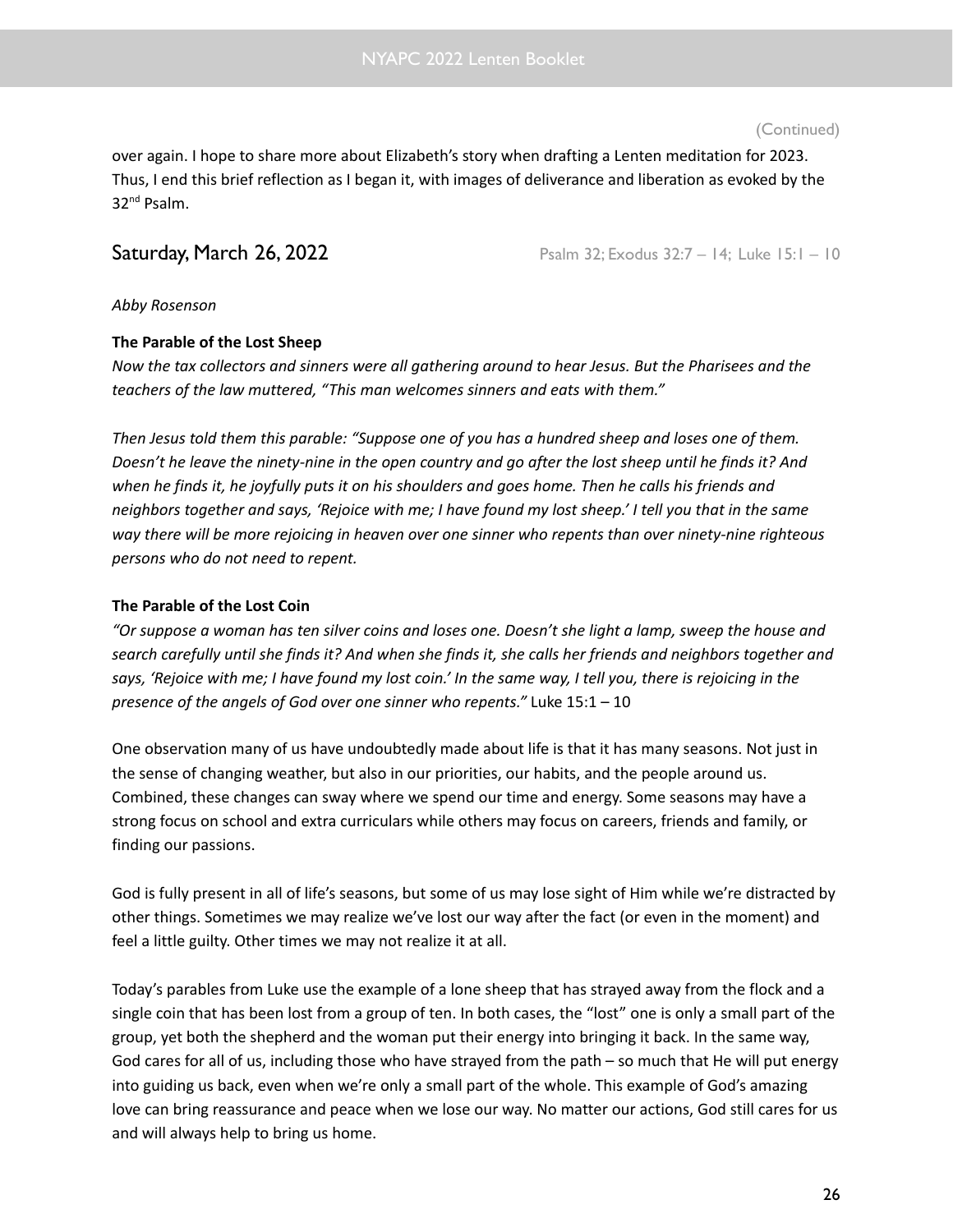**Sunday, March 27, 2022** Joshua 5:9–12; Psalm 32; Luke 15:1–3, 11b–32; 2 Corinthians 5:16–21

### *Mike Smith*

The gospel reading is the familiar parable of the prodigal son, and, influenced by Henri Nouwen's book "The Return of the Prodigal Son: A Story of Homecoming," I cannot focus on the parable without my mind's eye recalling Rembrandt's masterwork painting. Like the parable, the painting carries layers of depth that enable meditation and interpretive exploration. (For anyone unfamiliar with the artwork, you can search for "Rembrandt Return of the Prodigal Son" at ArtsAndCulture.google.com to view a very detailed image that can be zoomed into enough to make out individual brushstrokes.)

The other readings focus my meditation on the painting's portrayal of the son. He appears emaciated. One shoe is torn, and the other has fallen off, together suggesting that he can walk no further; he takes the final step of his journey on his knees. His head is shorn, and his face leans to his father's waist, silently accepting his fate. His clothes are tattered, and a hole on the shoulder of his tunic shows the raw edges of a wound. The image of the son evokes need, dependence, and humility. It evokes the pain of separation from God. It evokes the separation that, like the son, we often choose for ourselves. It reminds us how often our shame keeps us from God's love.

While I kept silence, my body wasted away through my groaning all day long. For day and night your *hand was heavy upon me; my strength was dried up as by the heat of summer (*Ps. 32:3–4).

But the painting does not leave the son to suffer. Instead, the son's weakness is enveloped in the father's *embrace. The father bends to comfort his suffering child. One hand covers—heals—the wound, the other presses the child's body against the father, placing him at home.*

... I said, 'I will confess my transgressions to the Lord', and you forgave the quilt of my sin. Therefore let all who are faithful offer prayer to you; at a time of distress, the rush of mighty waters shall not reach them. You are a hiding-place for me; you preserve me from trouble; you surround me with glad cries of deliverance.... Many are the torments of the wicked, but steadfast love surrounds those who trust in the *Lord (*Ps. 32:5–7, 10).

The father's forgiveness reminds us of the boundless, unconditional love of God, its constant transformative power, and its model for us.

So if anyone is in Christ, there is a new creation: everything old has passed away; see, everything has become new!... that is, in Christ God was reconciling the world to himself, not counting their trespasses against them, and entrusting the message of reconciliation to us. So we are ambassadors for Christ . . . (2 Cor. 5:17–20)

**Prayer:** Let us model the son's humility and our father's forgiveness. Let us remember their embrace and share that love. Let us carry the message of reconciliation as ambassadors for Christ.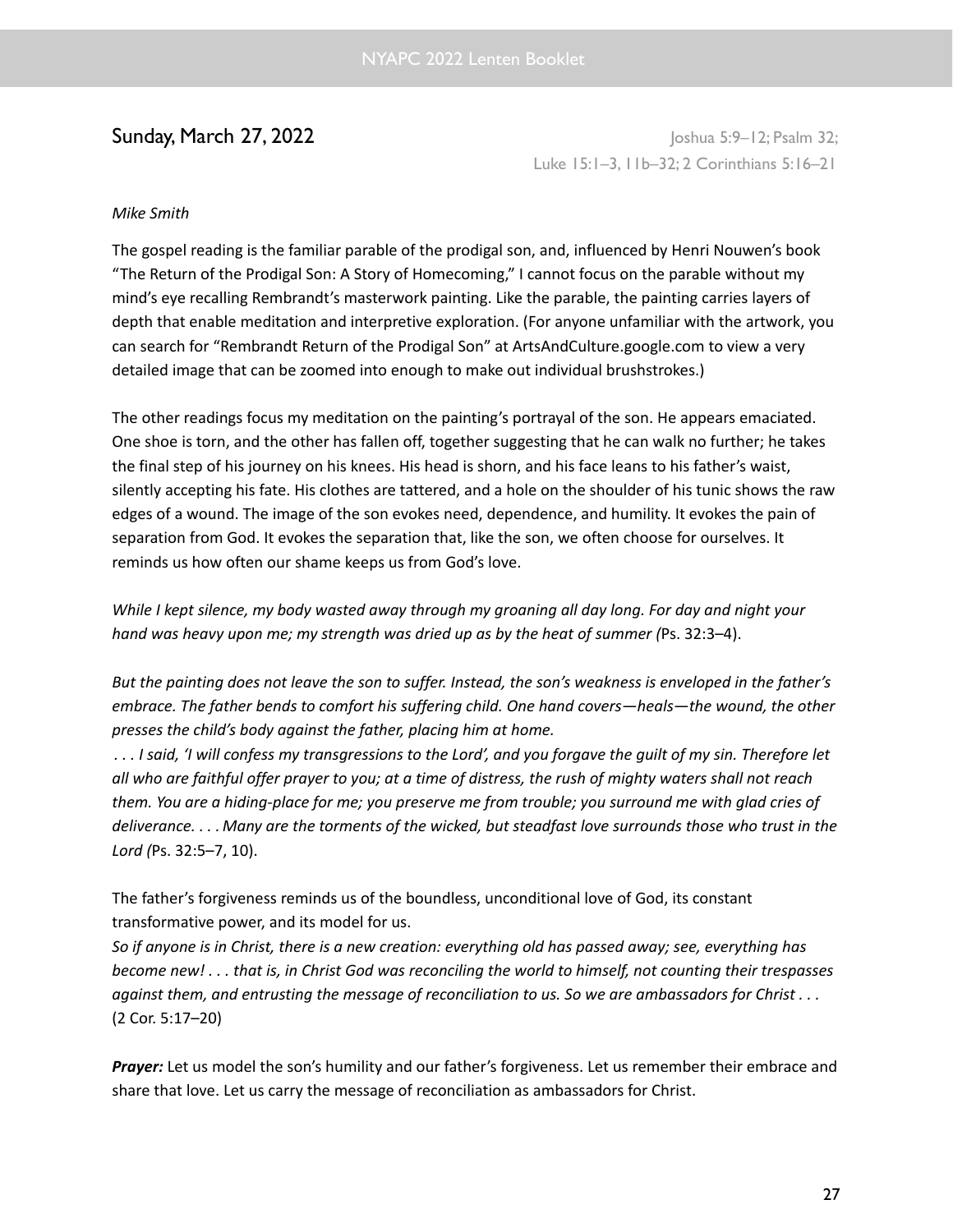**Monday, March 28, 2022** Psalm 53; Leviticus 23:26-41; Revelation 19:1-8

### *Miriam Dewhurst*

What do you think of when you see/hear the word "Leviticus"? I think of outdated rules with an overlying layer of dust. I don't think I have ever in my life heard a sermon based on a passage of this third book of the Bible. Thanks to a college course on the Old Testament, I have read it. I am particularly acquainted with Lev. 18:22, one of a handful of verses in the whole of the Bible that are used against LGBTQIA+ folks. In short, I do not have a particularly positive attitude toward this book. There it sits, though, in the middle of the Pentatuch.

I think I need to repent of this attitude. There is much to appreciate in these 27 chapters. For one thing, it is a window into ancient Israel. Wikipedia tells us the general consensus of scholars is that Leviticus developed over a long period of time and came to its present form between 538 and 332 BCE. It is between 2,300 and 2,500 years old and had been in the works for centuries before that.

Perhaps we can imagine a people who have had extraordinary experiences of God – the escape from Egypt, the giving of the Law at Sinai, God's providence during the years of wandering – manna, quail and water from a rock. This God who rescues and provides is unimaginably holy – other, powerful, luminous, transcendent. This God has chosen them as a people to travel with, to dwell among. How does one live in safety with a holy God? One must strive to be as holy as possible oneself. How does one do that? Follow these rules, observe these rituals. Try not to sin. Try to obey God's law. If you fail, make these offerings. How can one remember all these rules? They have been written down and entrusted to the priests, the Levites.

The passage from Leviticus for today is part of a series of instructions about prescribed festivals and holy days. Leviticus 23:26-41 lays out how the Day of Atonement and the Feast of Tabernacles are to be observed.

"The Lord said to Moses, 'The tenth day of this seventh month is the Day of Atonement. Hold a *sacred assembly and deny yourselves, and present an offering made to the Lord by fire. Do no work* on that day, because it is the Day of Atonement, when atonement is made for you before the Lord your God. Anyone who does not deny himself on that day must be cut off from his people. I will destroy from among his people anyone who does any work on that day. You shall do no work at all. This is to be a lasting ordinance for the generations to come, wherever you live. It is a sabbath of rest for you, and you must deny yourselves. From the evening of the ninth day of the month until the *following evening you are to observe your sabbath."* (Lev. 23:26-32)

Yom Kippur, the Day of Atonement, is the holiest day of the Jewish year. As Christians we are inclined to think that we don't need a day of atonement because Jesus has already made atonement for us through his death on the cross. What we're missing, though, is a consecrated time of confession and serious attention to where we are out of relationship with God. And when was the last time any of us did no work for 24 hours? Leviticus – the Word of God for the people of God. Thanks be to God.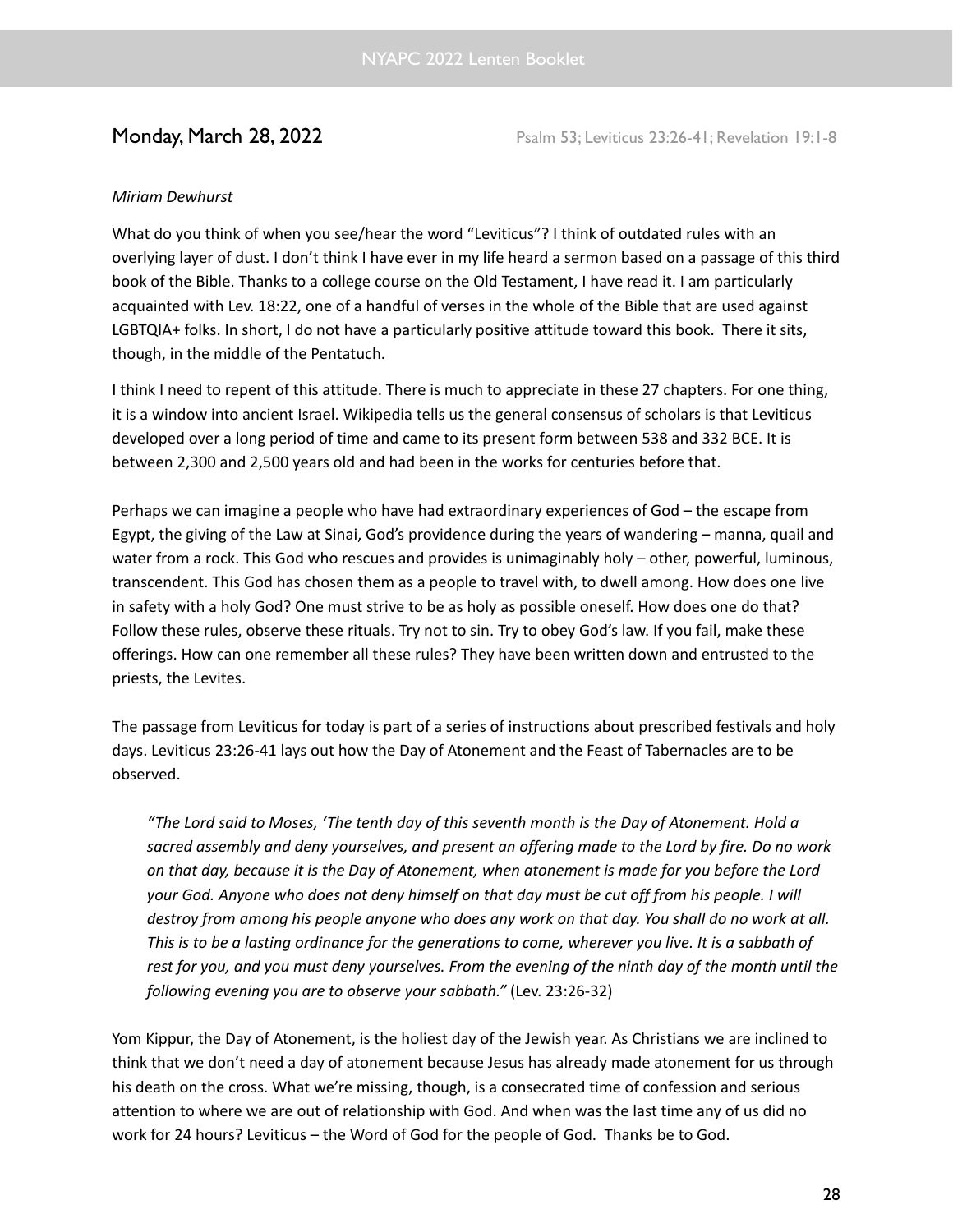**Tuesday, March 29, 2022** Leviticus 25:1-19; Psalm 53; Revelation 19:9-10

# **A Sabbath Rest**

*Ella Cleveland*

Leviticus 25: 4: "But in the seventh year the land is to have a year of sabbath rest, a sabbath to the *Lord*." (NIV)

Hebrews 4: 9: "*There remains, then, a sabbath rest for the people of God…*" (NIV)

I have heard that it is a wise practice to not only rotate crops, but to let the ground rest for a time, even a year. The Israelites observed this custom for the land. Moreover, they observe the sabbath weekly and rest and dedicate themselves to God for that day.

There is a tombstone in North Sumatra, Indonesia that has Hebrews 4: 9 inscribed on it. It is the final resting place of Ludwig Nommensen, a German Lutheran missionary to the Batak tribe of Sumatra. Born in 1834 in Germany, Rev. Nommensen boarded a ship in 1861 that sailed for 142 days from Amsterdam to Sumatra. He arrived on the shores just a few years after two American missionaries were eaten by cannibals.

Nommensen narrowly escaped becoming the entree himself at a dinner. He was mocked and called "goat eyes," because his eyes were blue. Nevertheless, he learned the Batak language, translated the New Testament into Batak, and converted thousands of animists and ancestor worshipers to Christianity by presenting Christ as Christ the King. He built an indigenous Batak Lutheran church, appointing local bishops. Today, in a country that is 9/10 Islam, there is the 5th largest Lutheran Church body in the world, owed to this amazing man.

Nommensen never returned to Europe. He buried two mail-order brides and six children in Indonesia, but lived to age 84 himself and chose to be buried on Indonesian soil as he journeyed to his final sabbath rest.

Dave and I taught at Nommensen University in North Sumatra from 1986-1989. When we visited Nommensen's gravesite, I was struck by the Hebrews 4: 9 inscription on the tombstone and looked it up. Since then, I have been inspired to take a sabbath rest on many Sundays, and I look forward, as Rev. Nommensen did, to an eternal sabbath rest in the arms of our God.

**Prayer:** Loving God, please be with us as we rest in your arms, on sabbaths here on earth and in the eternal rest promised to us.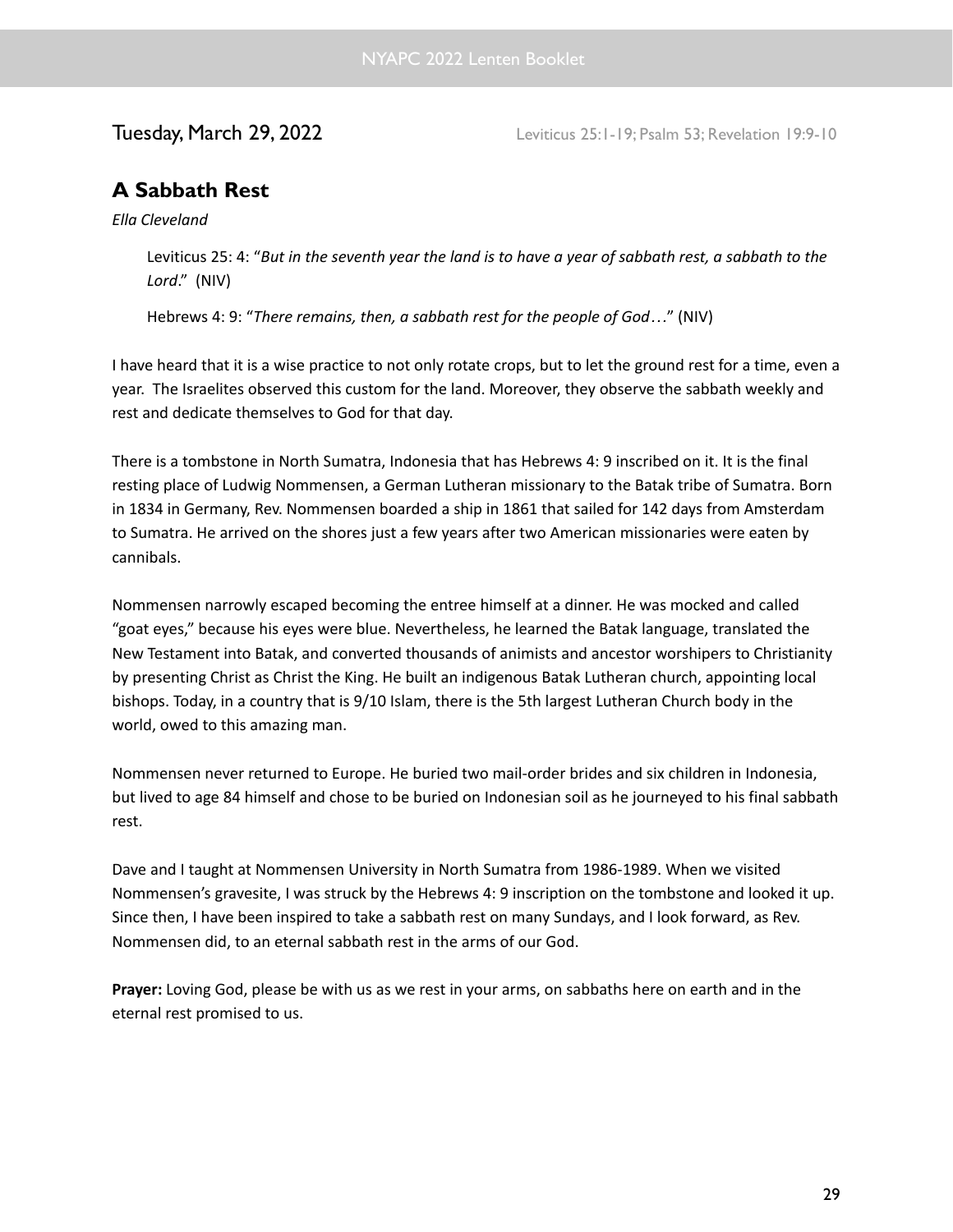# **Wednesday, March 30, 2022** Psalm 53; 2 Kings 4:1-7; Luke 9:10-17

### *Linda Kelly*

As a junior in high school, I am becoming intimately familiar with standardized testing— including the horrors of AP multiple-choice. Looking at a word, I think, *well, obviously I know what this word means*. *Everybody knows what this word means.* But in the context of the given piece, the word might mean something completely different, because the College Board enjoys tripping me up. Reading these verses, I felt like I was taking a test and being asked to define a familiar word in the provided text.

Today's passages were meant to be about divine providence. A woman's husband dies and she is left with nothing, so God gives her some oil to sell and take care of her family. Five thousand people are hungry, so Jesus feeds them. God's people are in a land ruled by vice, so God restores the world to holiness. The prevailing theme is that God can fix the problem. If you lack something, God will ensure you receive it. This was the right answer, the answer that the College Board graders wanted me to give. But I could not help agreeing with the sentiments expressed in Psalm 53: yes, there is a lot of corruption. Yes, it sometimes feels like there is nobody who does good. Things go wrong and social sin persists. The unconquerable pessimist in me, it seemed, had prevailed again, managing to turn a verse about hope into one of despairing condemnation.

Psalm 53 is known as the contemplation of David, and it was written during a time when Israel was not an independent power, but dominated and oppressed by another. David, the king of a once-powerful nation, laments his people's loss of sovereignty, but also believes that God will one day deliver them as, indeed, God later does. Israel is suffering, and David has complete faith that God will intervene. Unlike in the case of the widow and the 5,000 people Jesus feeds, we know what David thought while his people struggled in bondage: something along the lines of, "this is really bad." (This, at least, we can all relate to.) The widow in 2 Kings also would likely have been on the verge of panic; she owned virtually nothing and had children, and most jobs were inaccessible to women at the time. These situations were dire, but they also were solved. The message, then, is that God sees us through difficult times, even when things seem like they couldn't get worse, and our instinct is to focus on all the negative aspects of a situation. These biblical characters did not respond to their respective plights with simple acceptance born of the knowledge that one day, eventually, God would deliver them. The contemplation of David is twofold. The king accepts that his situation is not ideal, and he isn't in denial about its severity or its consequences. However, acknowledgement of this reality does not stop him from believing that God will continue to provide for the people of Israel.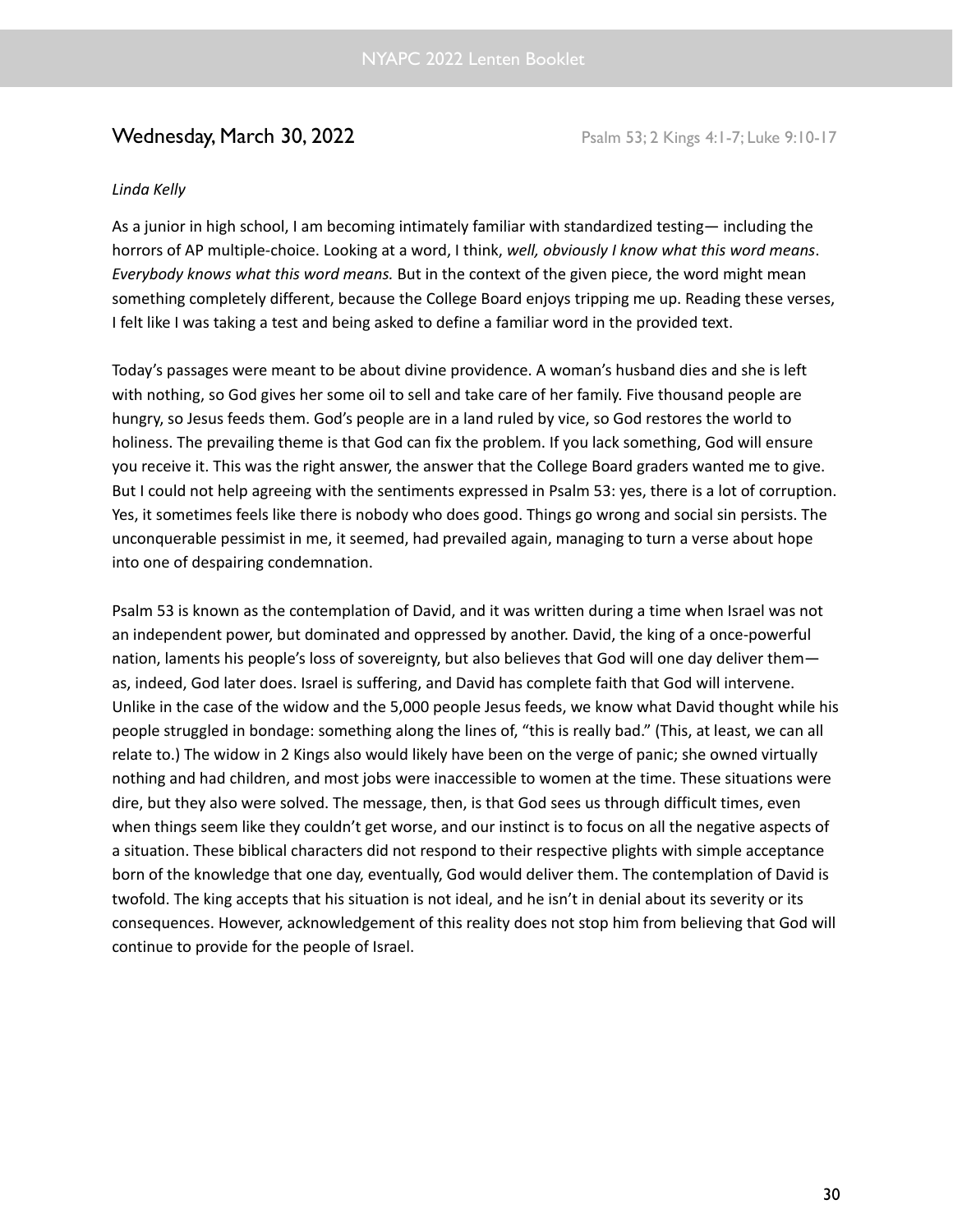**Thursday, March 31, 2022** Isaiah 43:1-7; Psalm 126; Philippians 2:19-24

# **Extravagant Love**

### *Martha Davis*

Today's lectionary verses are uniformly upbeat, conveying joy, restoration, and encouragement under the banner of God's love for me. I felt a little surprised! I often approach writing one of these devotions with some trepidation, expecting some soul searching and parsing of words needed to find a genuine meaning in the verses. Not so today, and I feel a certain relief!

As Pastor Sarah said in a recent sermon, God's love and mercy are extravagant and wander outside our expectations. These verses in this Psalm and Isaiah passage pour it on.

The Psalm – a Song of Ascents – is most poignant at this juncture when I hope we are near the end of the Covid era, not quite sure if I can believe it's over:

*When the Lord restored the fortunes of Zion, we were like those who dream. Then our mouth was filled with laughter and our tongue with shouts of joy… restore our fortunes, O Lord, like the watercourses in the (arid) Negeb. May those who sow in tears (now) reap with shouts of joy.*

God's assurances in Isaiah are more personal:

Do not fear, for I have redeemed you, I have called you by name, you are mine... Because you are precious in my sight, and honored, and I love you, I give people in return for you, nations in *exchange for your life.*

Isaiah's God piles on so many assurances and ransoms in my honor that it's almost overwhelming. Can I believe that God really loves me so much?

I hope so. Whether I am looking ahead to restore more watercourses in my life after Covid, or trying to formulate dreams of my longer future, these verses shout out God's extravagant love for me. Let me take that love at face value, and use it as inspiration for a hopeful optimism and ambitious course for the future.

**Prayer:** God help me to truly believe how loved I am by you, and by doing so enable me to live into your full promise for me. Help, Thanks, Wow!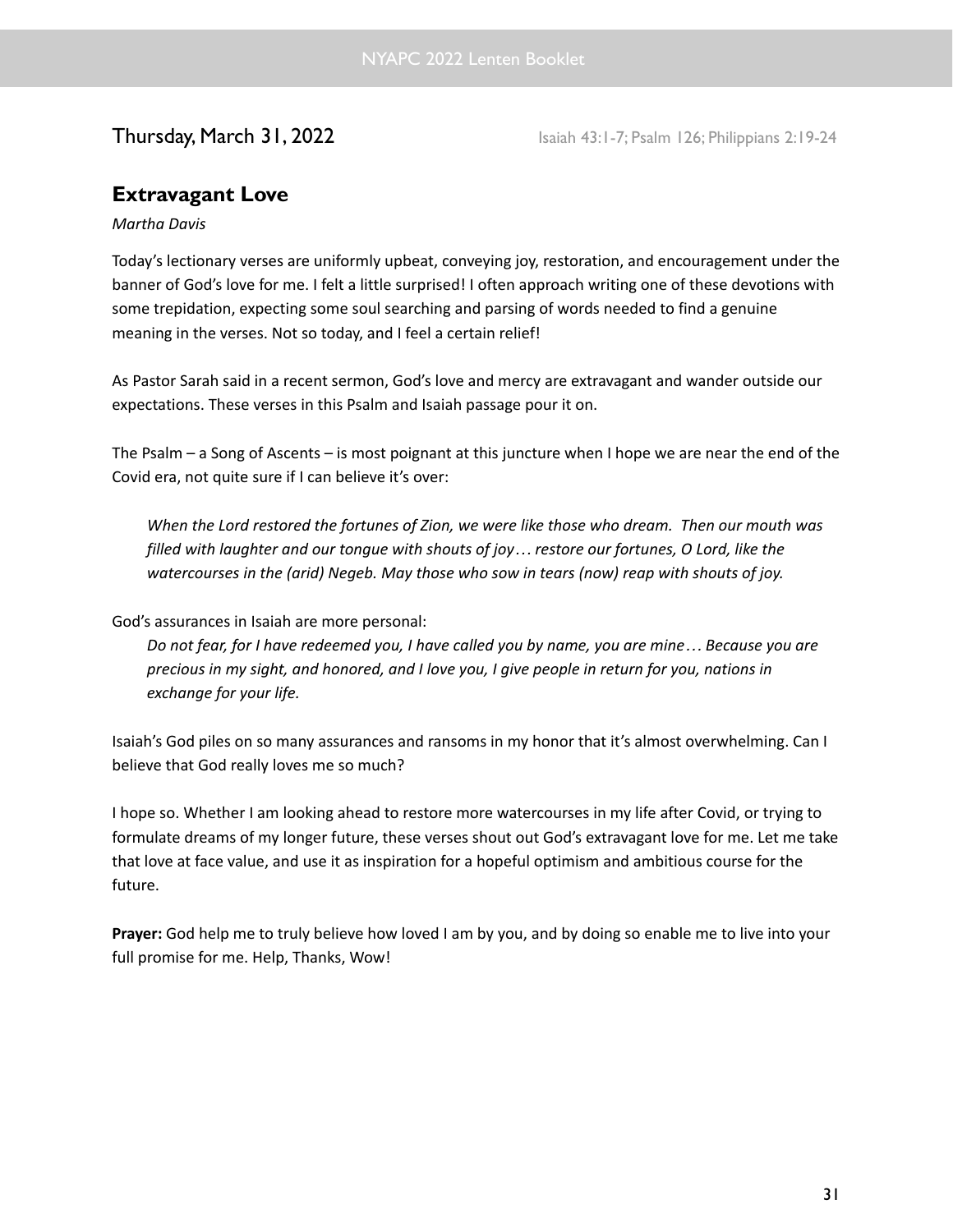**Friday, April 1, 2022** Psalm 126; Isaiah 43:8-15; Philippians 2:25-3:1

# **Rejoice …We Are Never Alone!**

*Mark A. Zaineddin*

The road to Jerusalem for Jesus and his early followers was fraught with peril. Not only were they subjected to dangers of the natural surroundings and climatic conditions, but also they needed to pay attention to bandits and other potential hazards along the way. And if that wasn't enough, the anti-empire message of Jesus — a message of repentance and reorientation of oneself and one's community to the Kingdom of God rather than to the subjugations and desires of the powers that be was a danger and death sentence in and of itself. The road to Jerusalem for Jesus and his early followers was fraught with peril.

It would have been easy as they made their way from the Galilee to Jerusalem with this Kingdom of God proclamation — as they continued to associate with the vulnerable and the undesirable in their midst to become subsumed with fear and trepidation. It would have been easy to resign themselves to a realization that the powerful and the wealthy, that the empiric elite and the well-heeled, that the dark shadows and that death would have final say. It would have been easy to recall with anxiety and unease the exile of their Jewish ancestors. It would have been easy to disquietly dwell upon an all but certain future outcome for their words and actions. And it would have been easy to feel alone.

But, perhaps, Jesus and his early followers — on this road to Jerusalem, a road fraught with peril recalled the Psalms … Psalms like 126 reminding them of how the Lord restored the fortunes of Zion; how God brought them out of exile. And how their forefathers and foremothers were full joy and laughter. Perhaps, too, Jesus and his early followers held high the words of the Prophet Isaiah, never forgetting — even in their darkest hour —that God was by their side, a God that created and redeemed … that liberated and delivered. A God that did not abandon and a God that ensured that death did not have the last word. A generation later, Paul reminds the community at Philippi that they too are not alone. He exhorts them to welcome Epaphroditus into their community; and to rejoice as he comes to minister and to walk beside them, bearing the work and the message of Christ.

Friends, during this season of Lent, we too have been making our way to Jerusalem and to the cross. Perhaps on our way, we have found this season to be filled with pain and apprehension and with doubt and despair; and perhaps on our way, we have found this season to be encompassed by the trials and tribulations, and the realities and realizations, of an all too often broken and uncertain world. And, yet, as we make our way through the season of Lent — as we acknowledge and recall our individual and corporate failings and as we surrender ourselves to a new life in Christ — may we rejoice. May we rejoice knowing that we are not alone. May be rejoice knowing that God is in our midst. And may we rejoice while we live into our faith and while we recommit ourselves to be followers of the Way, the Way of Jesus.

**Prayer:** Loving God … on this day during the season of Lent, we find ourselves on the journey to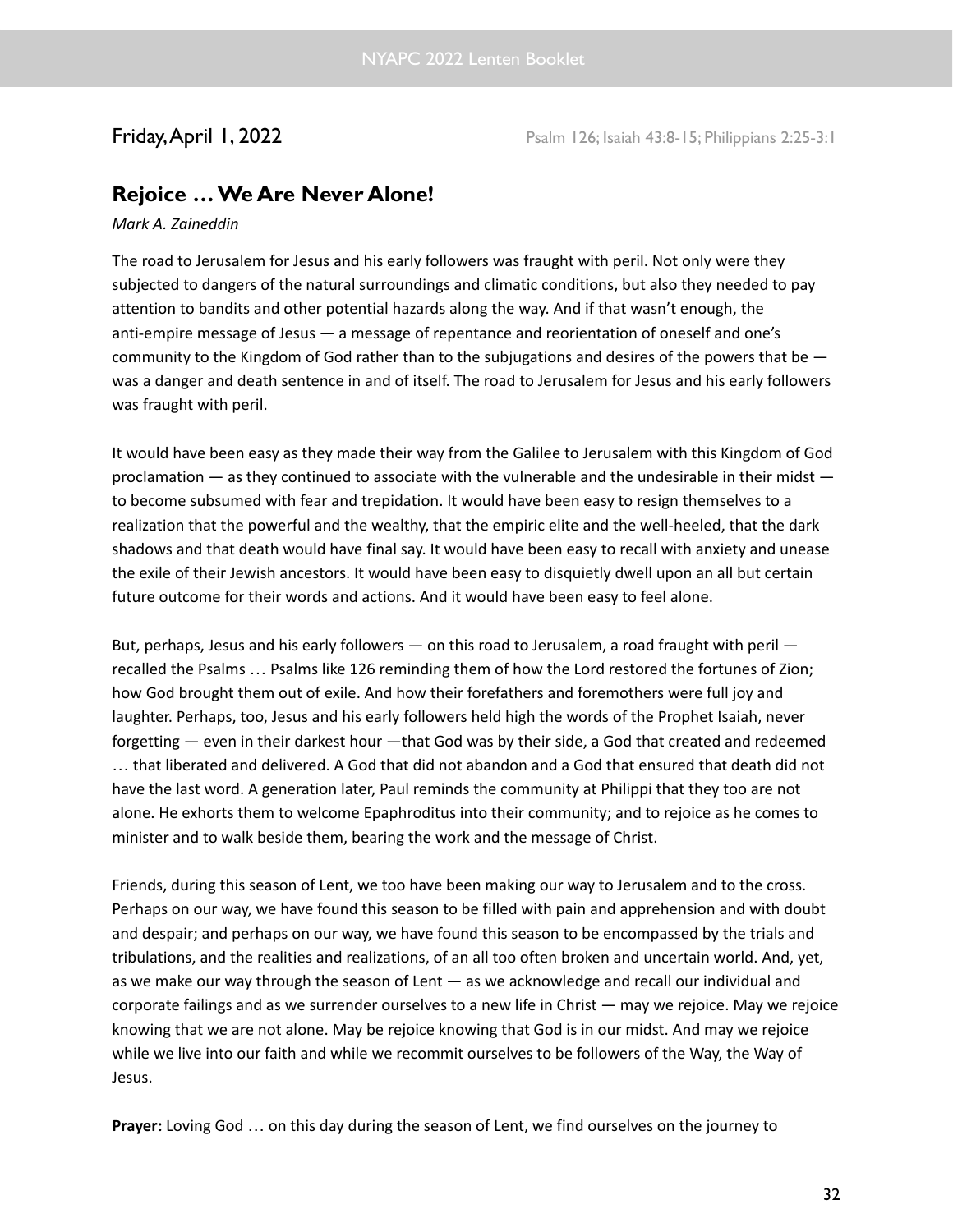Jerusalem and the cross. We know and have experienced the trials and tribulations and the realities of this world. May we rejoice knowing that we are not alone, that you are in our midst. And may we rejoice as we take the call to follow Jesus beyond the cross … to a new life, a new community, and a new way. Amen.

**Saturday, April 2, 2022** Psalm 126; Exodus 12:21-27; John 11:45-57

### *Annie Wong*

I find that the discomfort of being in a liminal space, the yearning for deliverance, and, indeed, the whole weight of the Lenten season is much more acutely and deeply felt during these difficult times as we continue to confront the challenges of yet another year of COVID. Undoubtedly, we all know the Passover story from Exodus and the account of the condemnation of Jesus in the hands of the high priest, Caiaphas, and the Sanhedrin as a result of Jesus' raising Lazarus from the dead in the Gospel of John, but how do we sustain our faith in the Easter promise so that our hope for the Psalmist's joy of God's deliverance and redemption not wear thin?

In the story of the first Passover, Moses tells all the elders of Israel to slay the Passover lamb and apply its blood to the lintel and the two doorposts so that God will pass over their doors and spare the lives of their first-borns. In this story, we see that the first-borns are saved not by fasting, prayers, or other acts of good deeds on the part of the Israelites but rather through the sacrifice of another life, the Pascal Lamb. The first-borns are rescued from the claws of the angel of death only through the death of the lambs slaughtered by their families. The Passover story is a powerful foreshadow of, a greater story, that of the crucifixion of Jesus and our redemption through the blood of Jesus Christ. Just as the lamb dies in order to save the first-borns during that first Passover, Christ dies on the cross for us so that we may be saved and attain everlasting life. In both instances, a life is given so that multitudes may be saved in exchange.

The Gospel of John tells us that, in the aftermath of Jesus' raising Lazarus from the dead, the Sanhedrin, or the council, debates Jesus' fate out of their fear that His miracle might lead to the belief of all men in His message. During their discourse, Caiaphas, the high priest, unwittingly declares the glory of God by saying, "…You know nothing at all, nor do you take into account that it is expedient for you that one man die for the people, and that the whole nation not perish" (John 11:49-50). Even though Caiaphas does not believe in the gospel of Jesus and wants Him dead, God, nonetheless, speaks to us through Caiaphas' unintentional prophesy that Jesus' death on the cross would save all nations. The life of one, the Son of God, is exchanged for the salvation of many so that the whole nation will not perish. Indeed, the good news of Jesus Christ and His sacrifice on the cross for the salvation of sins of the world are always there for the taking. We just have to hang, in that liminal space, a bit longer to our faith in the Easter promise and claim, for ourselves, the everlasting life made possible through the blood of Jesus Christ.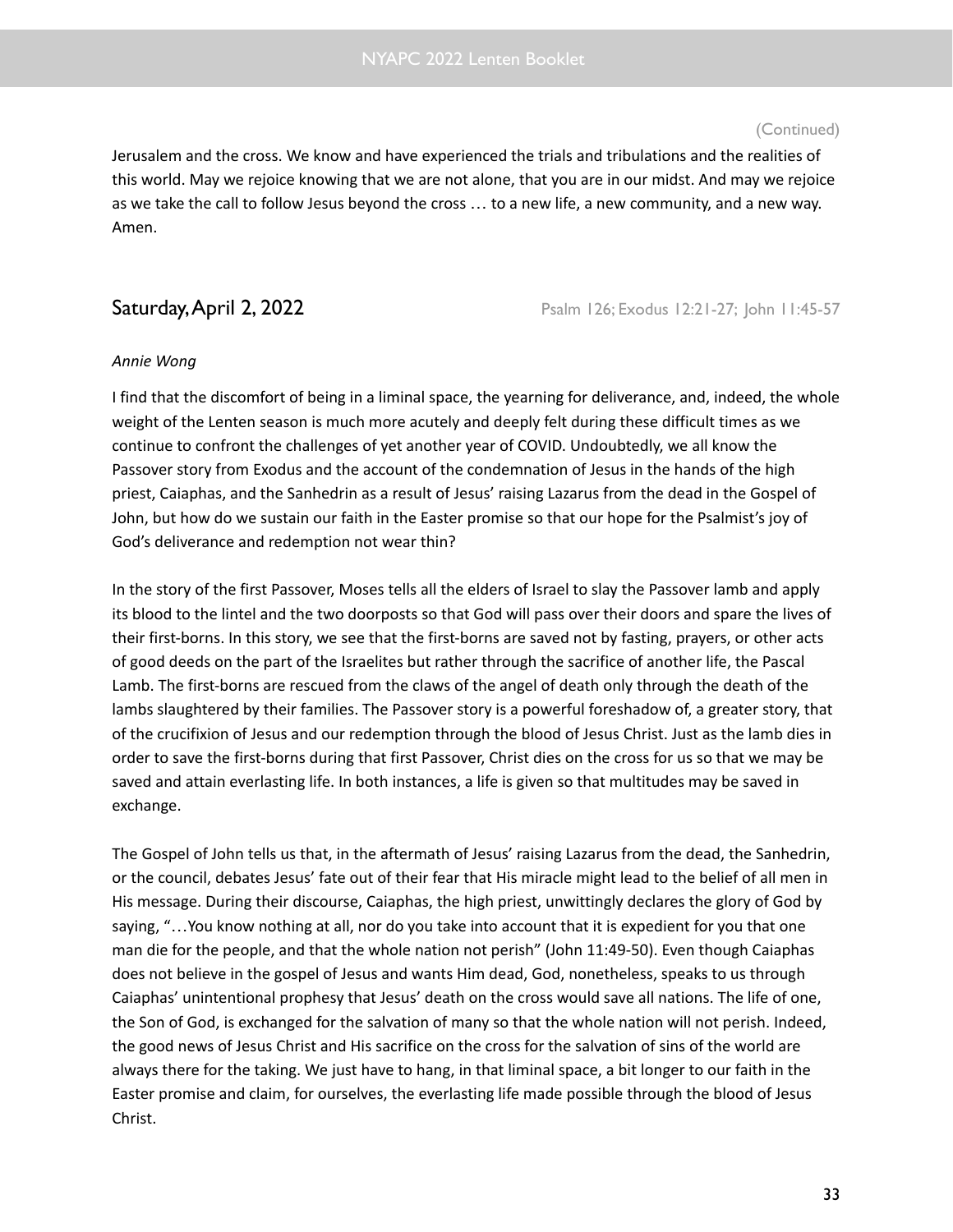**Prayer:** Lord, we pray that we hold fast to our faith in Your promise of deliverance and redemption while we wait for the dawn of Easter morn. May our mouth be filled with laughter; and our tongue with joyful shouting; and we say among the nations: the Lord has done great for us; we are glad.

**Sunday, April 3, 2022 Isaiah 43:16-21; Psalm 126; Isaiah 43:16-21; Psalm 126;** 

John 12:1-8; Philippians 3:4b-14

# **Title Don't Look Back**

*Jonathan Lauer*

These Scriptures hold in common a call to forward-looking, faith-filled perseverance. In the Isaiah passage, the prophet proclaims the word of the Lord, the word of the same God who parted the Red Sea waters to make a way for the Israelites during their flight from Egypt and then commanded the waters to engulf the pursuing Egyptian army, so that horse and chariot were "snuffed out like the wick," never to rise again. Yet what is God's prophetic word here? Don't look back, don't think about "earlier things!" God is doing a new thing. Water will flow in the desert and God's chosen people will drink of it and proclaim the glory of God.

My natural inclination is to remember God's past graces in my life as foundational assurances, glimmers of hope in the present and in the veiled, uncertain future. In Psalm 126, jubilant pilgrims celebrate a turning of fortune, something I would also love to celebrate in these fraught times. They revel in the promise of the future. As if dreaming, they praise God for the coming return to a lost shalom. Those who sowed with tears will harvest with joy. Even the heathen acknowledge the great goodness God has bestowed upon God's people. God is doing great things now and that is the reason for unrestrained joy.

The Gospel and epistle readings are marked by the heavier reality of suffering. John 12 recounts the story of Martha preparing a meal for Jesus in Bethany six days before the Passover and after Jesus had raised her brother Lazarus. Lazarus is at table and Mary washes Jesus's feet with costly perfume. Judas is revealed to be a thieving treasurer who postures a concern for the poor. Jesus rebukes Judas for complaining about Mary's lavish anointing and directly states that Mary is preparing him for his imminent death and burial. God is again doing a new thing, though great suffering will follow as the Reign of God breaks through.

In Philippians, St. Paul recounts his stellar Jewish pedigree, a position that by birth, tradition, and education few could match. Yet he counts that all as so much rubbish in light of the righteousness he finds in knowing and following Christ. By sharing in Christ's suffering, Paul hopes one day to share in Christ's marvelous resurrection. "I forget what is behind me and strive for what is before me, with my eyes on the goal, pondering the prize of the calling from above, through God in Christ Jesus." Again we see the forward gaze. Don't look back.

(Continued)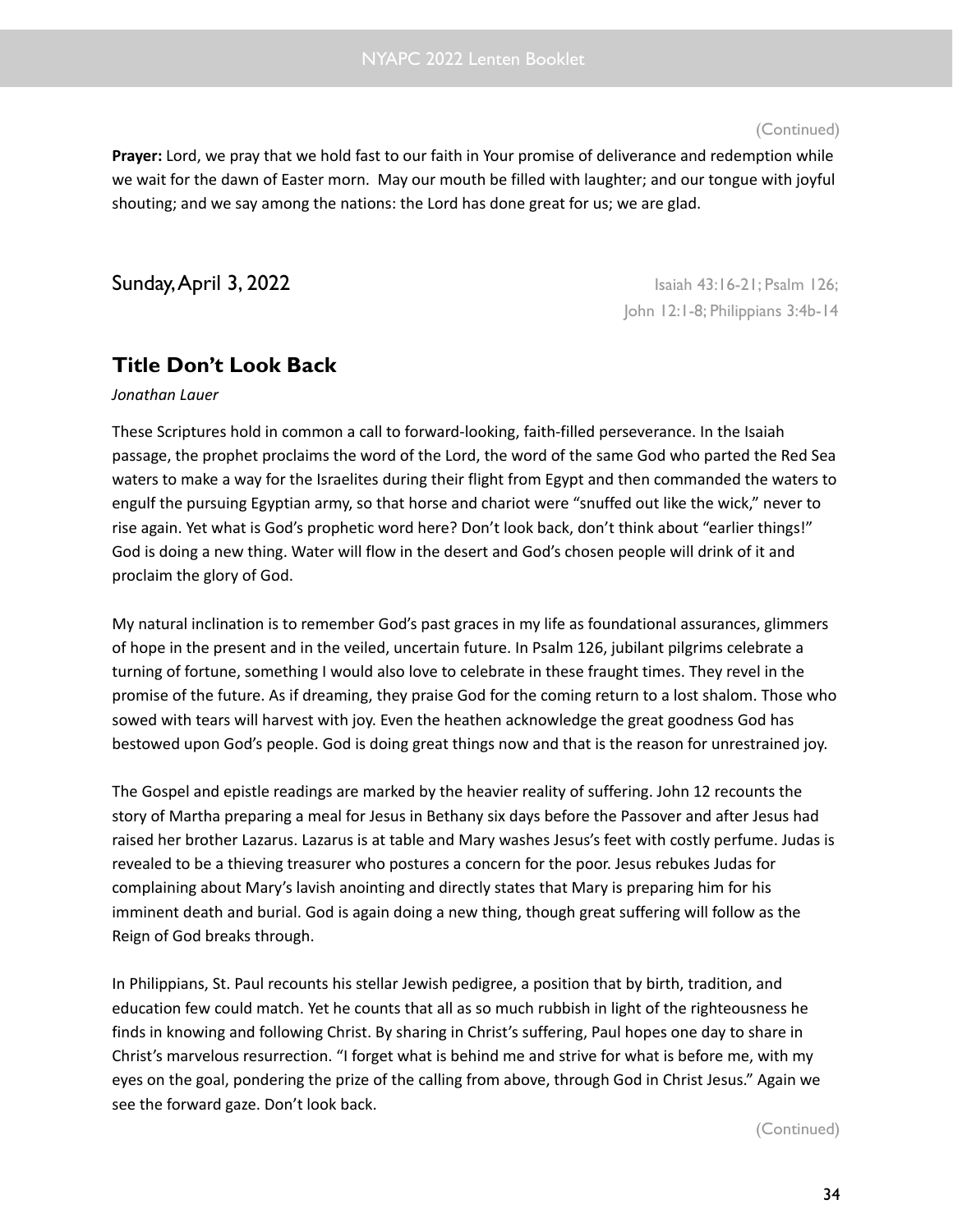**Prayer:** Loving God, in this penitential season, may we answer your call to shake the dust from our feet, not looking back, but believing that nothing can hold us down because your grace is sufficient. You are creating a new thing that we can see unfolding in our forward look of faith. Amen.

**Monday, April 4, 2022** Exodus 40:1-15; Psalm 20; Hebrews 10:19-25

### *Rebecca Davis*

A few years ago, I started to read the Bible from the beginning. (I made it only to Numbers). Despite many years reading Old Testament stories, I found myself surprised at the frequency and centrality of burnt offerings in our earliest texts. Subsistence farmers burning animal flesh as a prescribed show of devotion to God reminded me how different our culture is from the culture of the Israelites six thousand years ago. It's hard for me to imagine what is described as a "soothing aroma to the Lord."

Yet there it is, "sacrifice," a violent act at the absolute core of our tradition. I found descriptions of the exact technique, how to prepare the animal, what to do with the blood that is let, how to perform the burning, and who gets to keep the skins afterwards. After so many passages, I grew to appreciate how essential those animals were to those nomads. How they had raised them with their hands, with water that was so hard to come by in some places. How these animals ate scarce grain and grew fat, only to be laid onto the altar. This is the nature of sacrifice, to "make sacred" through this process. Preciousness is a measure of devotion. The most important, elemental bits of life laid down on the altar for consumption by fire. The futility, anguish and even waste are inherent to the import. And the preciousness reinforces belief that our sacrifice is only rational if it is made to a worthwhile cause.

I visited friends in Kenya a few years ago who run a non-profit that helps women learn how to farm healthy crops on the land around their homes. I spent a day with one of these families, learning about their crops, cooking and lives. My visit brought about the slaughter of one of their five chickens (which, you can believe, I ate with gusto, vegetarianism notwithstanding). It was an honor to share that chicken, the dearest kind of offering to friendship.

What is precious to us, and what might we lay down to mark our intimate relationship with God? What can we order to remove distraction from serving the goodness at the center of the universe? I've come closer in these last years to appreciating how much our siblings have had to lay down for justice, in the hopes that by their example the rest of us will find ways to reorganize our lives and priorities to bring about what Jesus called the "kingdom of God."

And it has caused me to contemplate what is scarcest for us, in this modern construct. For some of us, it is not even money. It is time. Time is the gift we give to each other, to God. This is what the writer of Hebrews describes. I am awestruck at how many of our NYAPC family have dedicated this most precious resource to "hold unswervingly to the hope we profess."

**Prayer:** Reorder my priorities today, God, and help me make sacrifices to draw closer to you. Amen.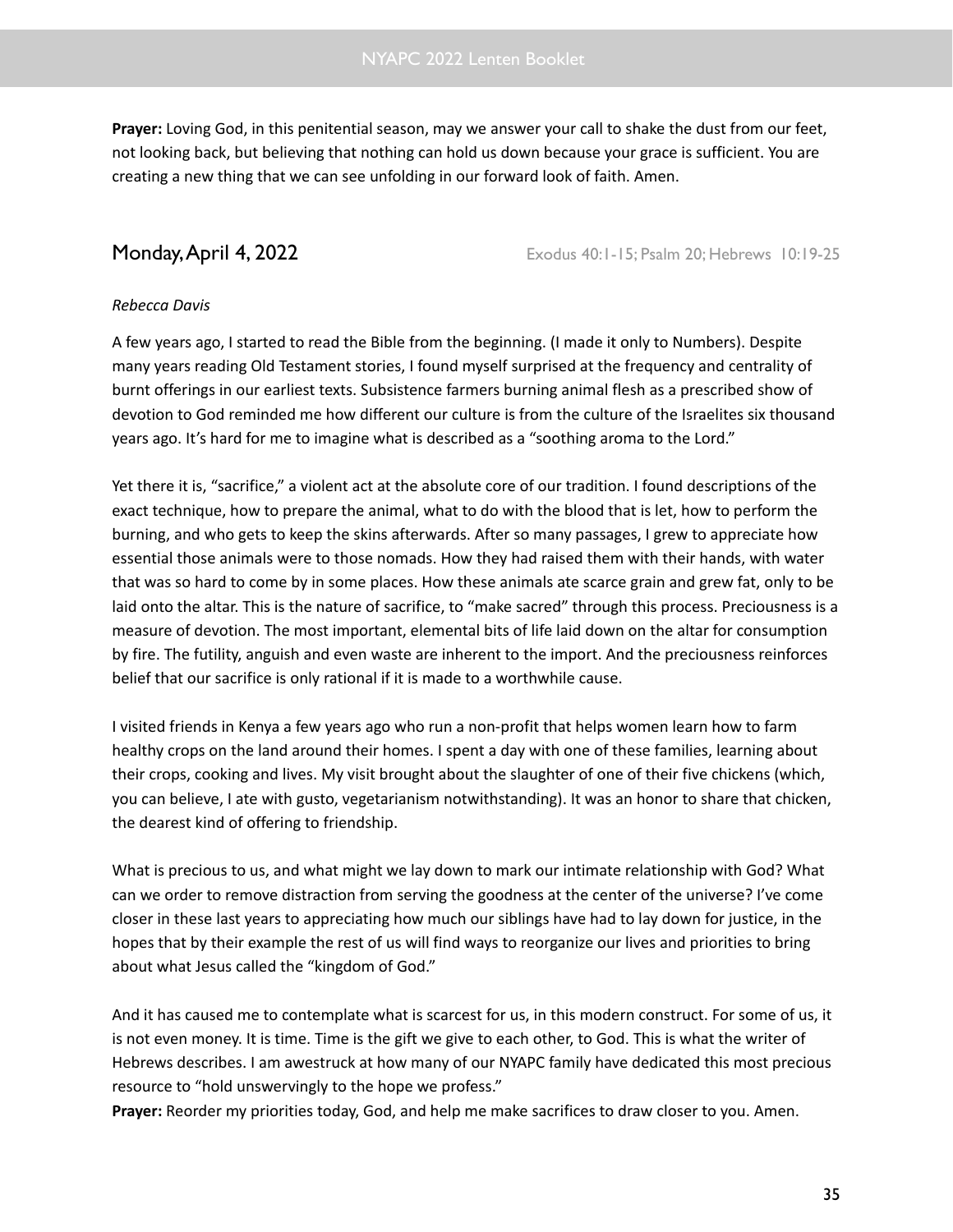**Tuesday, April 5, 2022 Psalm 20; Judges 9:7-15; 1 John 2:18-28** 

### *Sam Obermeyer*

"Now this I know: The Lord gives victory to his anointed. He answers him from his heavenly sanctuary *with the victorious power of his right hand." -* Psalm 20:6

We are all lucky because we are children of God who provides us with the greatest gift of all, unconditional love. We know that if we live up to the example he has taught us, we will live a life that we can be proud of and that is fulfilling.

There are many ways in which we can live up to that example but a simple one is to help spread love as we go about our days. A smile or simple act of kindness directed at others when expecting nothing in return.

But that does not mean it will always be easy. One of God's greatest gifts to us is he forgives us for our sins but it can be challenging for us to forgive others. And just as Jesus faced temptations, we face temptations all from our world.

"The antichrist is coming, even now many antichrists have come.... It is whoever denies that Jesus is the Christ. Such a person is the antichrist... As for you, see that what you have heard from the beginning *remains in you. If it does, you also will remain in the Son and in the Father."* - 1 John 2:18, 22, 24

It can be easy and tempting to fall into the trap of the negativity in the world. We see those who don't put love first succeed. But it is important to remember that we don't see other's whole story. Our focus should be on our own story, knowing that if we follow the example set for us to the best of our abilities, we will receive the greatest gift of all, love.

"Some trust in chariots and some in horses, but we trust in the name of the Lord our God. They are *brought to their knees and fall, but we rise up and stand firm."* - Psalm 20:7-8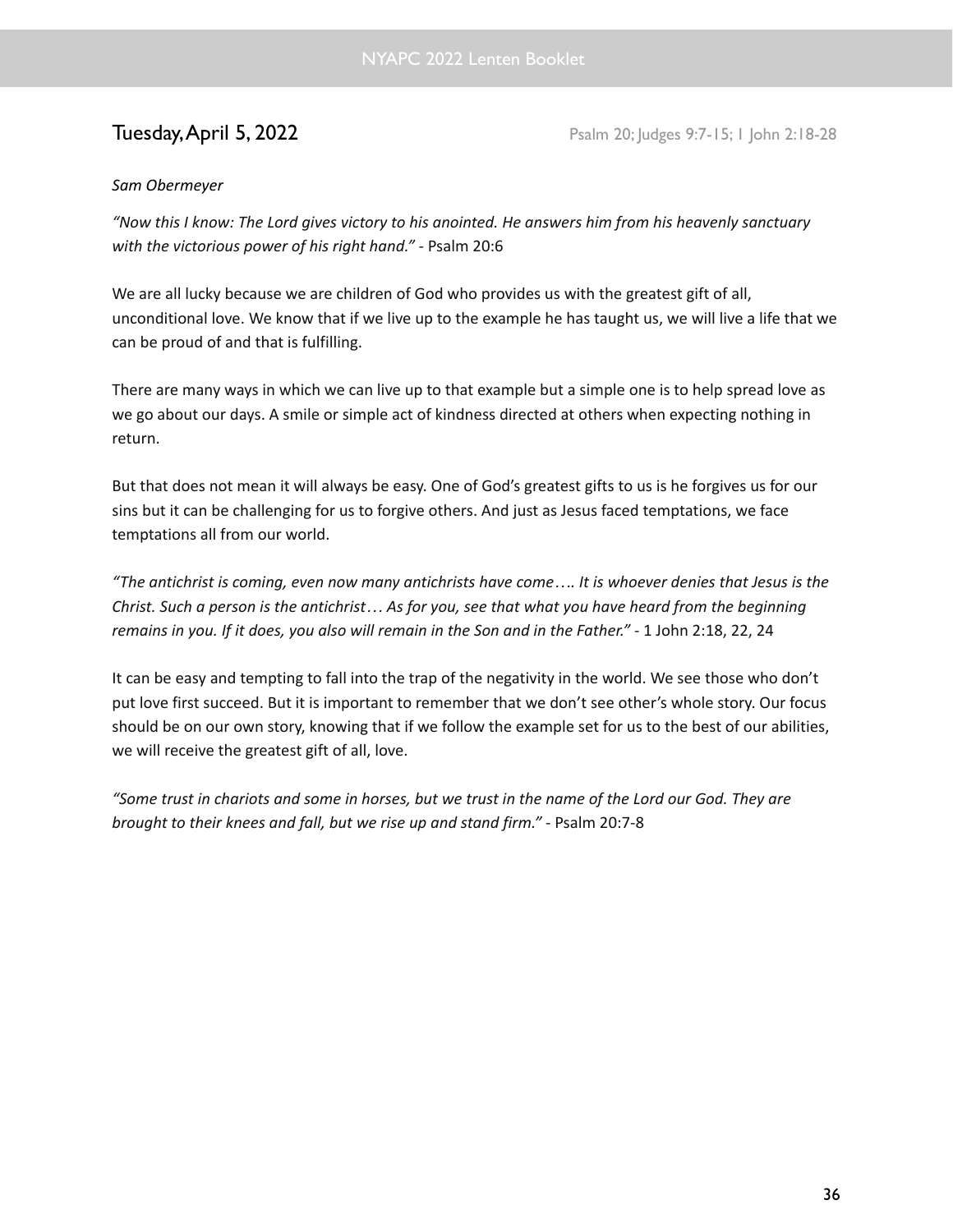# $\mathsf{Wednesday}, \mathsf{April} \; 6,2022$  Psalm 20 (KJV);

Habakkuk 3:2-15 (NRSV); Luke 18:31-34 (KJV, NRSV)

### *David Powell*

These scriptures speak to me about the life of a man or a woman, day by day, the joys, the struggles, defeat and victory. And beyond or behind this life, is the timelessness of an all-powerful God. The poet Shelly wrote, "Man is a being of high aspirations, whose thoughts wander through eternity." The grandeur of a timeless world; the quiet desperation of a single life. How can we transition or bridge from our life, to the mystery and power of a God who can make "the ancient mountains crumble," … make "the sun and the moon stand still in the heavens"?

Roger Gench, in a Sunday school class, spoke of Genesis 1: 27: "So God created man in his own image." Roger had an intriguing thought: what if this creation is not exactly physical, but more accurately that the vast imagination of man is created by God in His own image? Man's imagination can begin to access, bridge or transition to the infinite timeless world created by God, who empowers us with the faith to see and begin to understand it. In Psalm 20, a Psalm of David, assurances come from the Lord who rescues those who remember the name of the Lord. It promises those who trust in chariots and horses will be brought down and fallen, but with spiritual discipline we are risen and stand upright.

In Luke 8: 31-34, Jesus spoke about the desperate days to come for himself and the twelve disciples. Yet he spoke with a vision into this timeless infinity, to tell his disciples what to expect, including his death and resurrection. They did not know what he was talking about.

Whether our faith is as light as a feather that we can easily pick up again and again, or as solid as old, weathered stone wall terraces on a hillside, faith in the Lord provides a bridge, helps us transition from daily struggles to the eternal protections revealed through David and Habakkuk and Christ.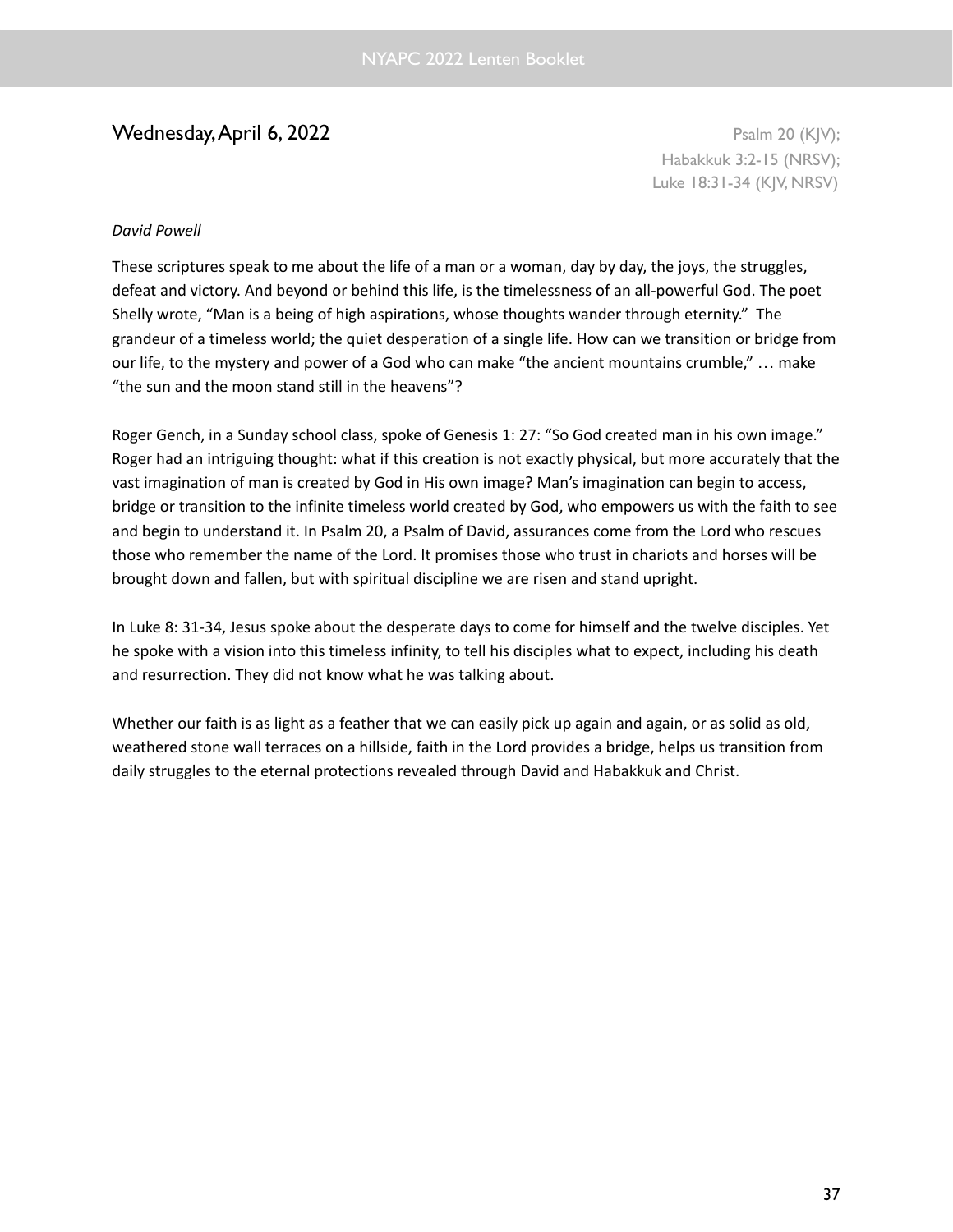**Thursday, April 7, 2022** Psalms 31:9-16; Isaiah 53:10-12; Hebrews 2:1-9

# **Suffering**

### *Jim Turner*

There is abundant suffering in both of the Old Testament passages. The Psalmist pleads for God's protection in the midst of regret and shame. Isaiah's verses are sometimes referred to as one of the "*Songs of the Suffering Servant*." For Christians, the prophesy anticipates the suffering of Jesus. (https://en.wikipedia.org/wiki/Servant\_songs)

From our own experiences, including the COVID pandemic, we recognize some of the pain that the writers are expressing.

We have been reminded that suffering is not equitably distributed. Some leaders emphasize our differences and assign us to subcultures – then watch as we quarrel with other groups for scarce resources. It seems some want us to stay with "our kind" and lobby for "our fair share." The place for our common humanity in civic discourse seems diminished.

We may contemplate our personal responsibility for inflicting suffering on others and ourselves. Are we responsible for the historical suffering of others? And are we responsible for the suffering that "our kind" continues to inflict?

Paul's letter to the Hebrews offered uplifting counsel to early Christians who were having problems. Perhaps their discord included something like the divisiveness that we have been experiencing in our modern society.

Paul quotes the scriptural assessment of human beings as created "*a little lower than the angels*." Paul brought me to that phrase in Psalm 8 – as lovely an exposition as there is of God's relationship with human beings.

May we find inspiration, and courage, to work together to care for the creation that we have been entrusted with. Help us to recognize that we human beings are much more alike than different. May we emerge from the suffering we have been experiencing.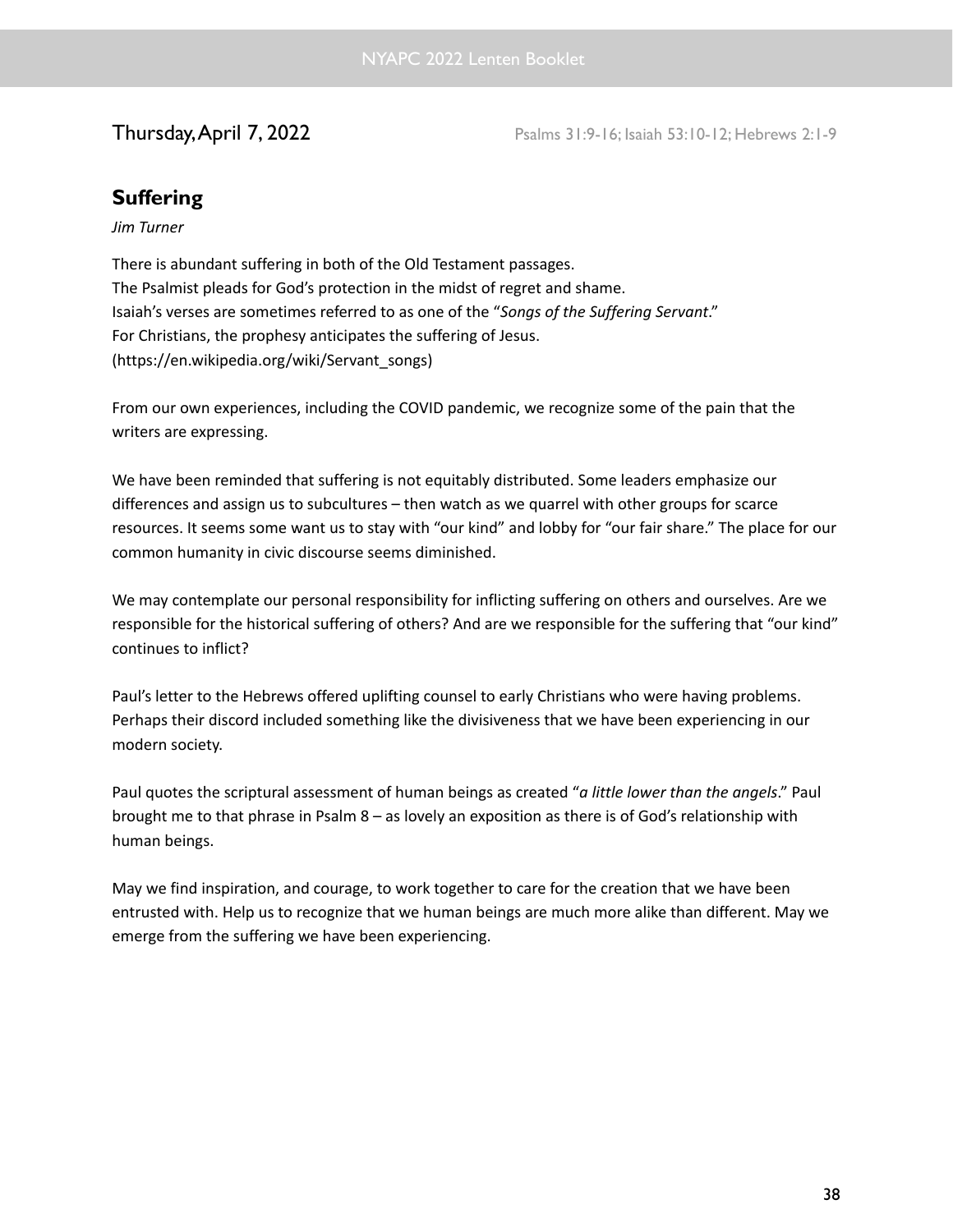**Friday, April 8, 2022** Psalm 31:9-16; Isaiah 54:9-10; Hebrews 2:10-18

# **God's Steadfast Love**

### *Edith Holmes Snyder*

When preparing to pray, I think about people I know who need God's healing, God's protection, God's deliverance – the kinds of help for which the psalmist pleads in the first passage for this day in Lent.

A friend who is battling stage 4 peritoneal cancer;

Elderly relatives whose frailty leaves them no choice but to transition from their home of decades to assisted living;

Former colleagues who have lost their jobs as a result of a change in business model;

Citizens of nations at war, whether in Ukraine, Syria, Ethiopia, and elsewhere, and soldiers ordered to wage it.

Each week, our church's care/prayer list reminds us of these and so many others for whom we seek God's intervention.

Psalm 31 asserts that relief will come to those who understand that only God has the power to affect the future. "But I trust in you, O Lord," says the psalmist. "I say, 'You are my God.' My times are in your hand; *deliver me from the hand of my enemies and persecutors*." (Verses 14-15) God's steadfast love is a saving love.

According to commentators on this and the verses from Isaiah for today, "steadfast love" refers to God's covenant faithfulness, to our understanding of God's character as just and faithful. God does not abandon those who rely on him. Recalling God's promise to Noah, God says, "I have sworn that I will not be angry with you and will not rebuke you. For the mountains may depart and the hills be removed, but my steadfast love shall not depart from you, and my covenant of peace shall not be removed…" (Verses 9-10)

Psalm 31 is often read on Passion, or Palm, Sunday in the context of Jesus' suffering and death. Indeed, Christ's final words from the cross are from verse 5a – "Into your hands I commit my spirit." As he reaches the end of his suffering and dies, Jesus takes refuge in God and doing so intercedes for us all.

The author of Hebrews, whether the Apostle Paul or an unknown writer, makes this connection between Jesus and all those who trust in God's steadfast love. "It was fitting that God, for whom and through whom all things exist, in bringing many children to glory, should make the pioneer of their salvation perfect through sufferings." (Verse 10) Jesus shares our flesh and blood; we are his children and his siblings. "Therefore, [Christ] had to become like his brothers and sisters in every respect, so that he might be a merciful and faithful high priest in the service of God, to make a sacrifice of atonement for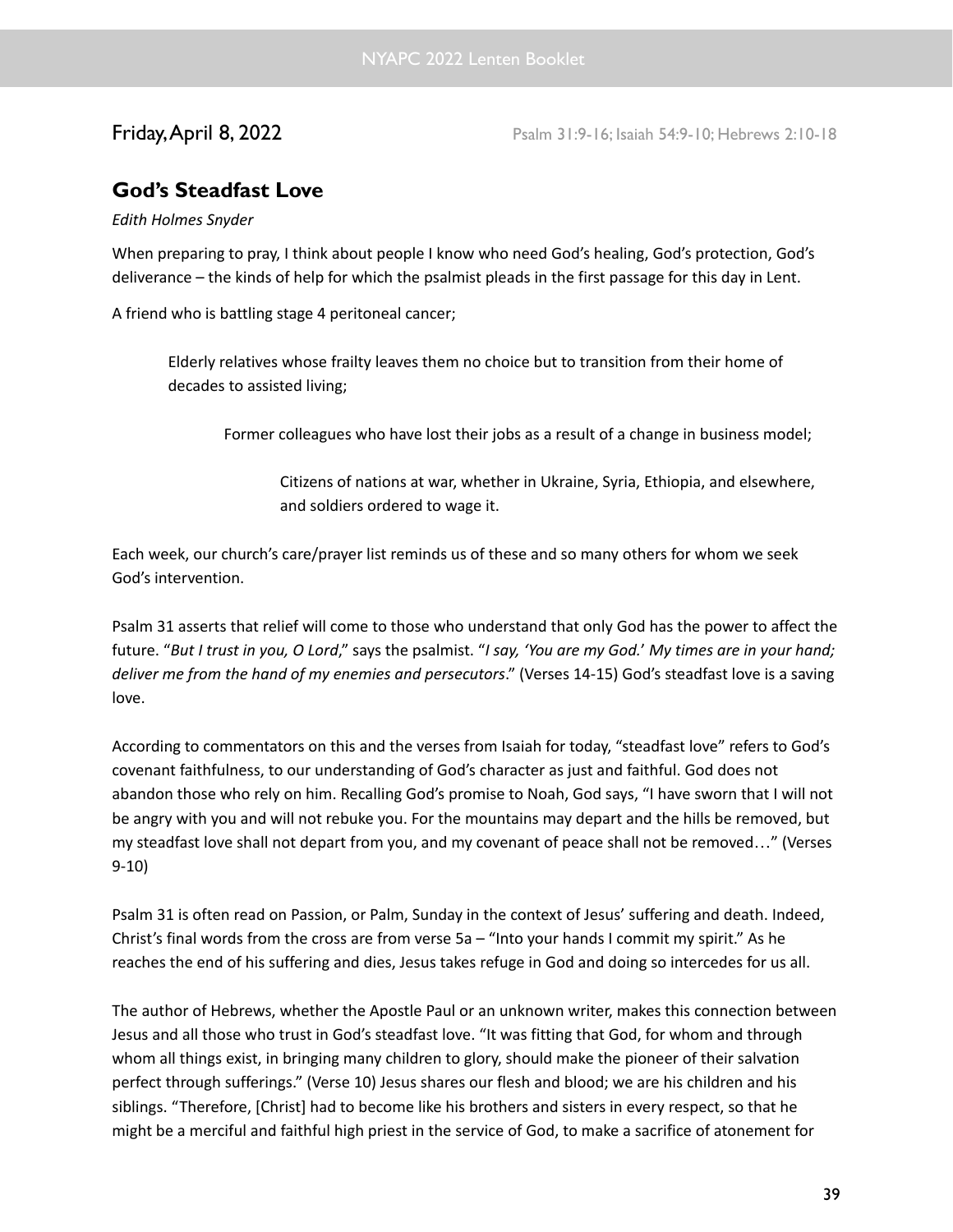the sins of the people. Because he himself was tested by what he suffered, he is able to help those who are being tested." (Verses 17-18)

*Prayer:* Dear God, thank you for the gift of your son Jesus Christ as the pioneer of our salvation, our brother, liberator, and high priest in your service. Help us always to put our trust in you and your steadfast love, especially when we are being tested, when we are suffering.

Saturday, April 9, 2022 **Psalm 31:9-16; Leviticus 23:1-8; Luke 22:1-13** 

# **The Devil Made Me Do It**

*John H. Quinn, Jr.*

Or did he (or it)?

Jesus arrives in Jerusalem on the eve of Passover, the beginning of a seven-day festival during which God had long ago commanded that the entire community stop ordinary work and celebrate – give thanks with each other for God's abundance and deliverance from oppression. He has come to Jerusalem to celebrate these gifts with "the people," including his family and friends. He also has made detailed plans to follow the tradition Moses established for the Passover meal. He anticipates opposition to his teaching by the temple authorities, chief priests and legal experts, because they fear him; they still don't understand his mission, purpose or calling, his strange lifestyle. But he has been working and traveling with a small group of close friends, including Judas Iscariot, who will share the Passover meal with him. Surely, these friends have believed in him and understand him and can joyfully celebrate with him on this special occasion.

During the meal, Judas alone "went out." Why? We are told where he went and what he did. But we are not told why he acted as he did. What about Jesus' teaching, preaching, and his actual lifestyle modeling did Judas not understand, believe and accept? In what manner had Jesus failed to meet Judas' expectations? Was Jesus being so "unrealistic" that Judas "had enough" and decided to leave the dinner party alone? Does the psalmist help us understand what Judas might have been thinking on that night?

"Have mercy on me, Lord, because I'm depressed. My vision fails because of my grief, as do my spirit *and my body. My life is consumed with sadness; my years are consumed with groaning. Strength* fails me because of my suffering; my bones dry up. I'm a joke to all my enemies, still worse to my neighbors. I scare my friends, and whoever sees me in the street runs away! I'm forgotten, like I'm dead, completely out of mind; I'm like a piece of pottery, destroyed. Yes, I've heard all the gossiping, *terror all around; so many gang up against me, they plan to take my life!"*

This is the voice of one in despair. Luke tells us that Judas – an apparent, would-be, faithful disciple (like each of us) - "went out." He apparently felt that he no longer belonged among the disciples. We don't know his motive for acting as he did, but we do know that he was accountable for his actions, whatever motivated them. He deceptively left the dinner and intentionally met with authorities who feared Jesus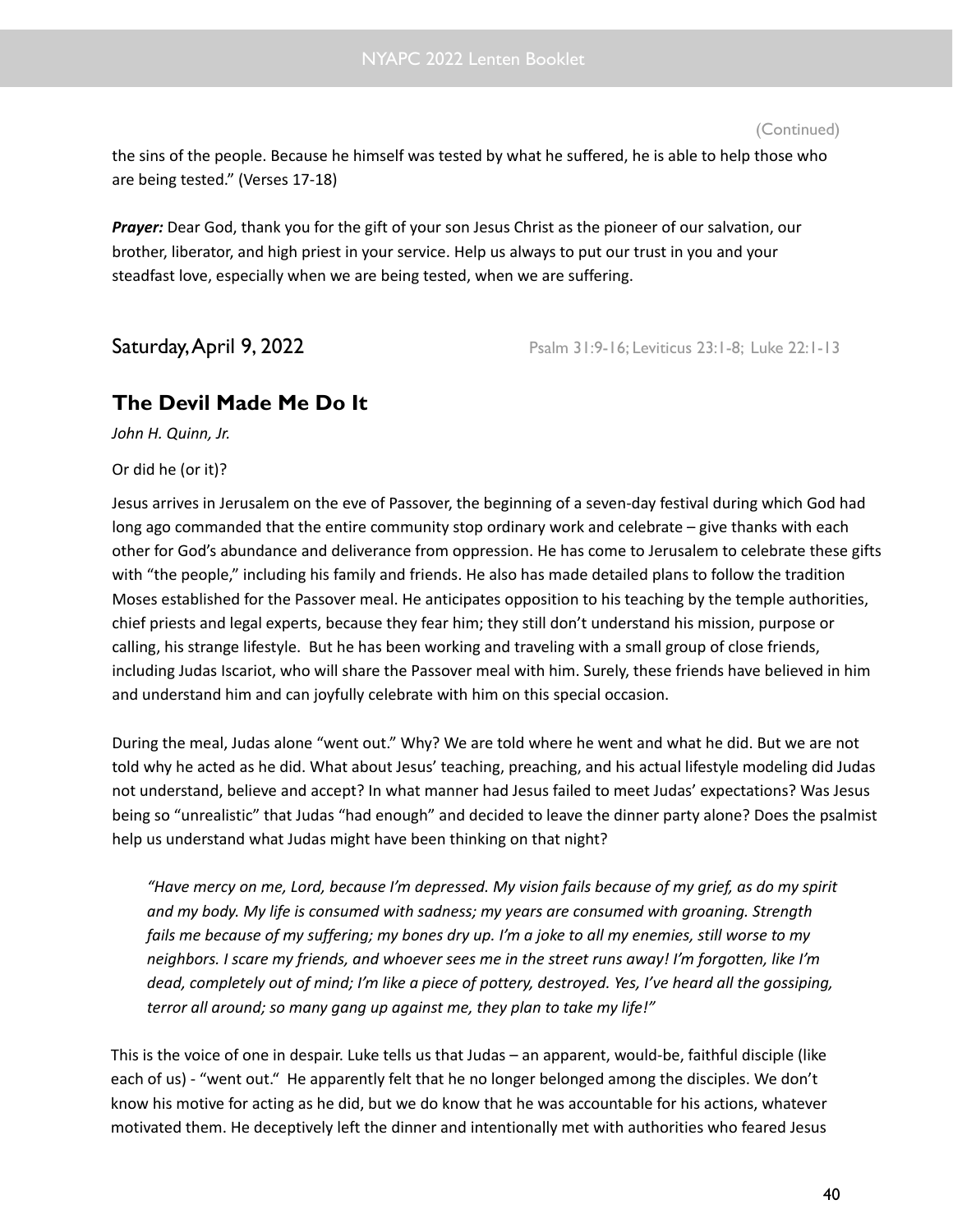and to whom he agreed to "hand over" Jesus. We too effectively "go out" – abandon Jesus and other disciples - if we join or support oppressors by putting our faith in deception or the use of any form of coercive power (such as "market forces," or bullying, or violence) to achieve any ends. But wait. Today's Scripture passages remind us that God's commandment to rest every seven days liberates us from the pursuit of such power; this sabbath rest manifests God's steadfast love and sustaining presence among us. What sense of hopelessness or despair keeps us from relying on this Holy Spirit-provided power? The psalmist answers the question as Jesus does and would have us also pray: *"But me? I trust you, Lord! I* affirm, 'You are my God.' My future is in your hands. Don't hand me over to my enemies, to all who are *out to get me! Shine your face on your servant; save me by your faithful love!"*

Is it Judas' insight failure, his apparent belief that the temple authorities were more realistic than Jesus, that led him to abandon Jesus? I suggest that insight failure – the feeling that I can't lovingly respond to the wrongs of the world because I'm only human, only one person, too busy with important work, too sinful or too ignorant – leads to the despair from which the psalmist yearns to escape and which Judas did not timely reject nor escape.

**Prayer:** Oh God of hope, fill each of us – and all of us – with all joy and peace, in faith, so that each of us - and all of us - overflow with hope, by the power of the Holy Spirit. Help us to trust and act in reliance on your promises and steadfast love for all of us and the rest of creation. Forgive us when we fail to trust and act in reliance on your promises. Amen.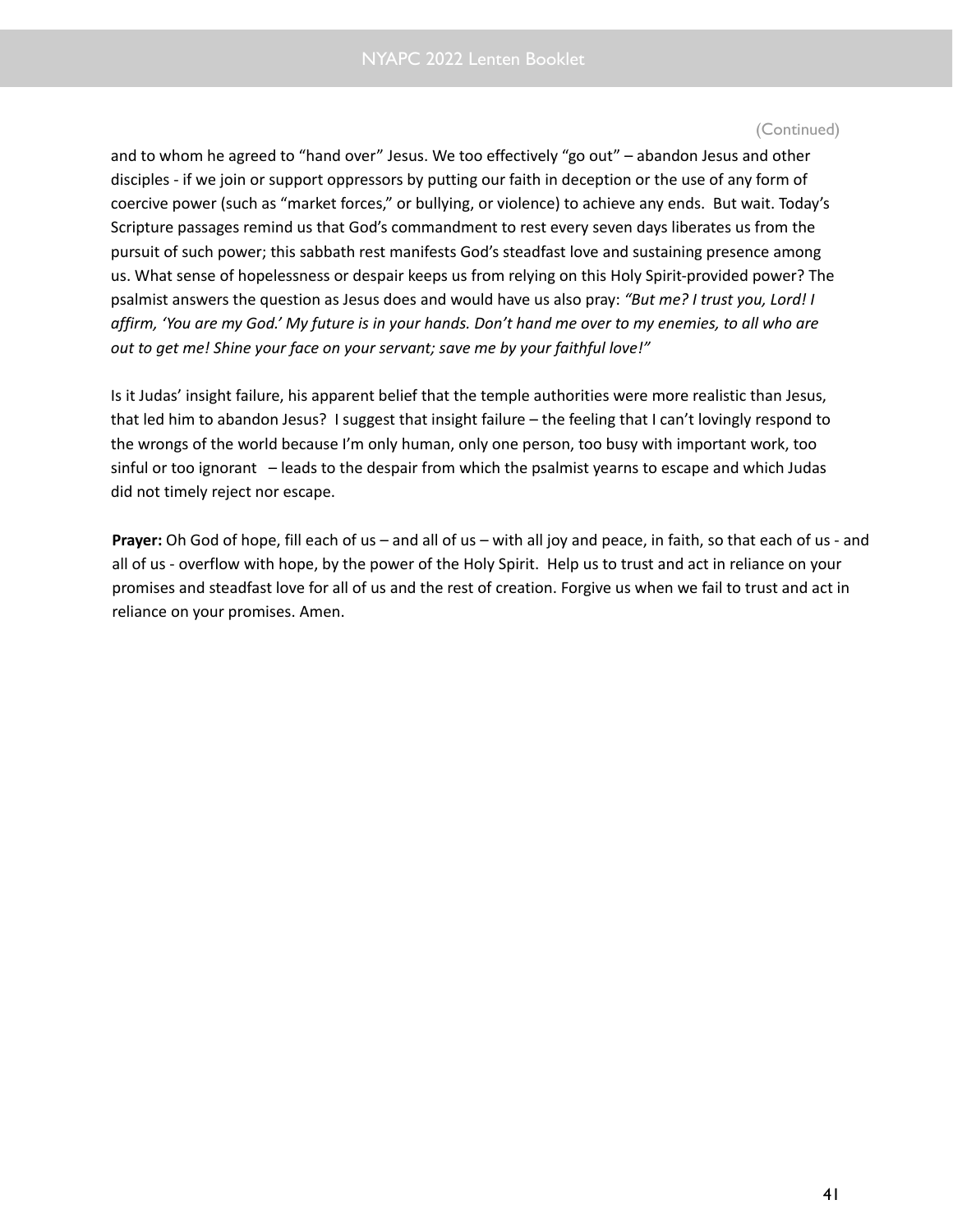# **Palm Sunday, April 10, 2022** Isaiah 50:4-9a; Psalm 31:9-16

Luke 22:14:-23:56; Philippians 2:5-11

### *Kristin Ford*

In opening my Bible to read the familiar Scripture passages for today, the thing that most jumped out to me was the fact that Barabbas was guilty of murder and *insurrection*. I certainly remembered from reading this story many times that he had been charged with a serious crime, but insurrection?!

I imagine that for many of you, like for me, that word lands differently a little over a year after violent white supremacists stormed the United States Capitol to try to overturn the results of our election, egged on by a reckless president. Insurrection – a violent attack on the government – hits closer to home now than I ever imagined it would. And the person who is accused of insurrection is Barabbas, who Pilate frees in response to the demands of the mob. Meanwhile, Jesus – who Pilate is disinclined to crucify until he caves to the crowd – is put to death.

Do you remember the horrifying images from January 6 at the Capitol? One of the most shocking was a banner that read, "Jesus 2020." What a horrifying perversion of the Gospel in service of a fanatical white Christian nationalism.

Turning over this Scripture, there's a lot to tease apart in terms of ideas around power, empire, authority, kingdom, and leadership. Jesus' sacrifice was the result of – and an example of – servant leadership. This was not a path he chose nor wished. As he prays in Luke 22:42, "Father, if you are willing, remove this cup from me; yet, not my will but yours be done." But Jesus is willing to play his part to bring about God's kingdom. As Luke 22:26 reads, "…rather the greatest among you must become like the youngest, and the leader like one who serves. For who is greater, the one who is at the table or the one who serves? Is it not the one at the table? But I am among you as one who serves." Or as Philippians 2:7-8 reminds us, Jesus "emptied himself, taking the form of a slave, being born in human likeness. And being found in human form, he humbled himself and became obedient to the point of death – even death on a cross…"

In Jesus, we have a new model of leadership, authority, and power. Barabbas fits into the old mold – zealotry and armed insurrection, a mold that the January 6 attackers seem to be trying to revive in our own context. Jesus shows us a different way. Not one of docile acquiesce to the injustices of power and the failings of our institutions. As the people of Israel were subjected to cripplingly high levels of taxation, we can see an analog in the fight for economic opportunity and a living wage. As the people of Israel lived in subjugation, we can look to our own context of trying to beat back partisan attacks on the freedom to vote as a vocal minority tries desperately to hold on to political power despite not representing the voices or values of the majority. Jesus shows us a way to challenge conventional wisdom and uproot injustice without falling into traps of violence or zealotry. The question for us: how can we live into this vision of God's world today?

**Prayer:** God, we see injustice all around us. Help us to work towards your kingdom on Earth with persistence and love, looking to Jesus' model of upside-down, inside-out servant leadership. Amen*.*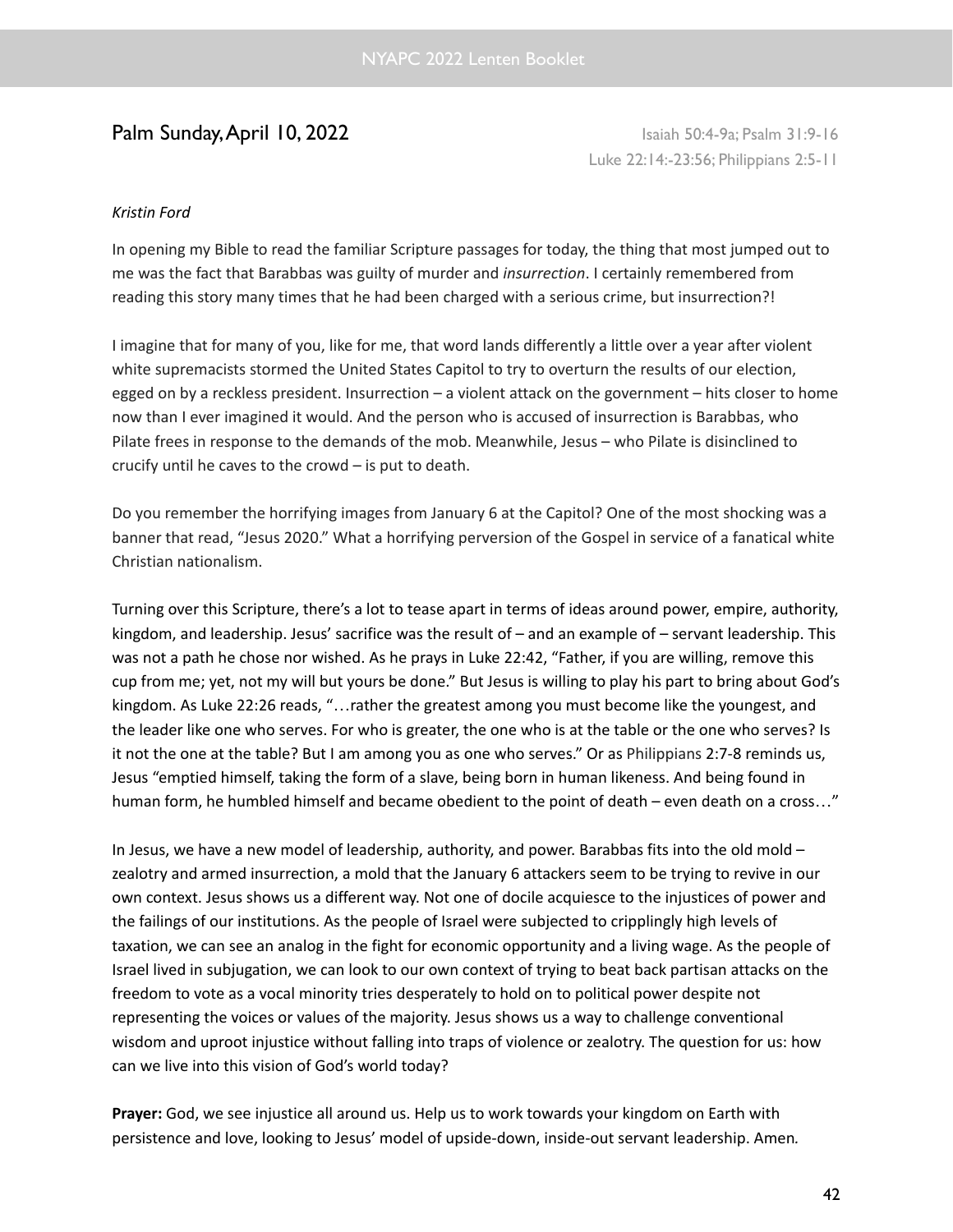# **Monday, April 11, 2022 Island 2:1-9; Psalm 36:5-11**

John 12:1-1; Hebrews 9:11-15

### *Heather Ferguson*

I have been reflecting lately on the theme of abundance and hospitality, partly inspired by Pastor Sarah's sermons and serving as a volunteer for protest hospitality in early June 2020. What happens when we operate from a place of love, trust and abundance instead of fear and scarcity?

In Psalm 36:5-11, this theme of abundance of God's love is boldly communicated. There is enough of the love for all of us, with themes of refuge, feast and light.

*"How priceless is your unfailing love, O God! People take refuge in the shadow of your wings. They* feast on the abundance of your house; you give them drink from your river of delights. For with you *is the fountain of life; in your light we see light."*

New York Avenue Presbyterian Church provided more than refuge and nourishment that Saturday in early June 2020. It provided a place where like-minded people could come together to mourn and figure out a new way forward. Like many, I came downtown that day feeling drained and heartbroken, but left feeling uplifted by the gratefulness of the peaceful protestors and the generosity of those freely offering food, drink and medical care. It was a day of abundance among strangers that I had never seen before.

The theme of generosity is also reflected in John 12:1-11, where Jesus attends a dinner in Bethany, six days before Passover, to celebrate the raising of Lazarus from the dead. Mary takes a pint of expensive perfume and pours it on Jesus' feet, filling the house with fragrance. Talk about an act of abundance! This act of "extravagant love" was met with protest by Judas Iscariot, that the perfume should be sold and given to the poor. Jesus responds that Judas should leave Mary alone, and remarks on the fact that this was intended for his funeral, and also "you will always have the poor among you, but you will not always have me." Mary's act reflected her love of Jesus and came from abundance - there was enough of Jesus's love for everyone.

The idea of God's abundant love is also reflected in Isaiah 42:1-9, where God is speaking to exiles from Israel who have lost everything. Not only have they lost their home, they feel abandoned by God. A servant, Isaiah, is sent to comfort the exiles in Babylonia. Isaiah reassures them that not only do they have God's care and protection, but there is the promise of new life and hope for the future.

*"Behold, the former things have come to pass, and new things I now declare; before they spring forth I tell you of them."*

Here, the Israelites have lost everything they built, and they were given the promise of new life and abundance. As we emerge from the pandemic, I am hopeful the church continues to forge down the path of seeking a new way, of providing hospitality, refuge and nourishment.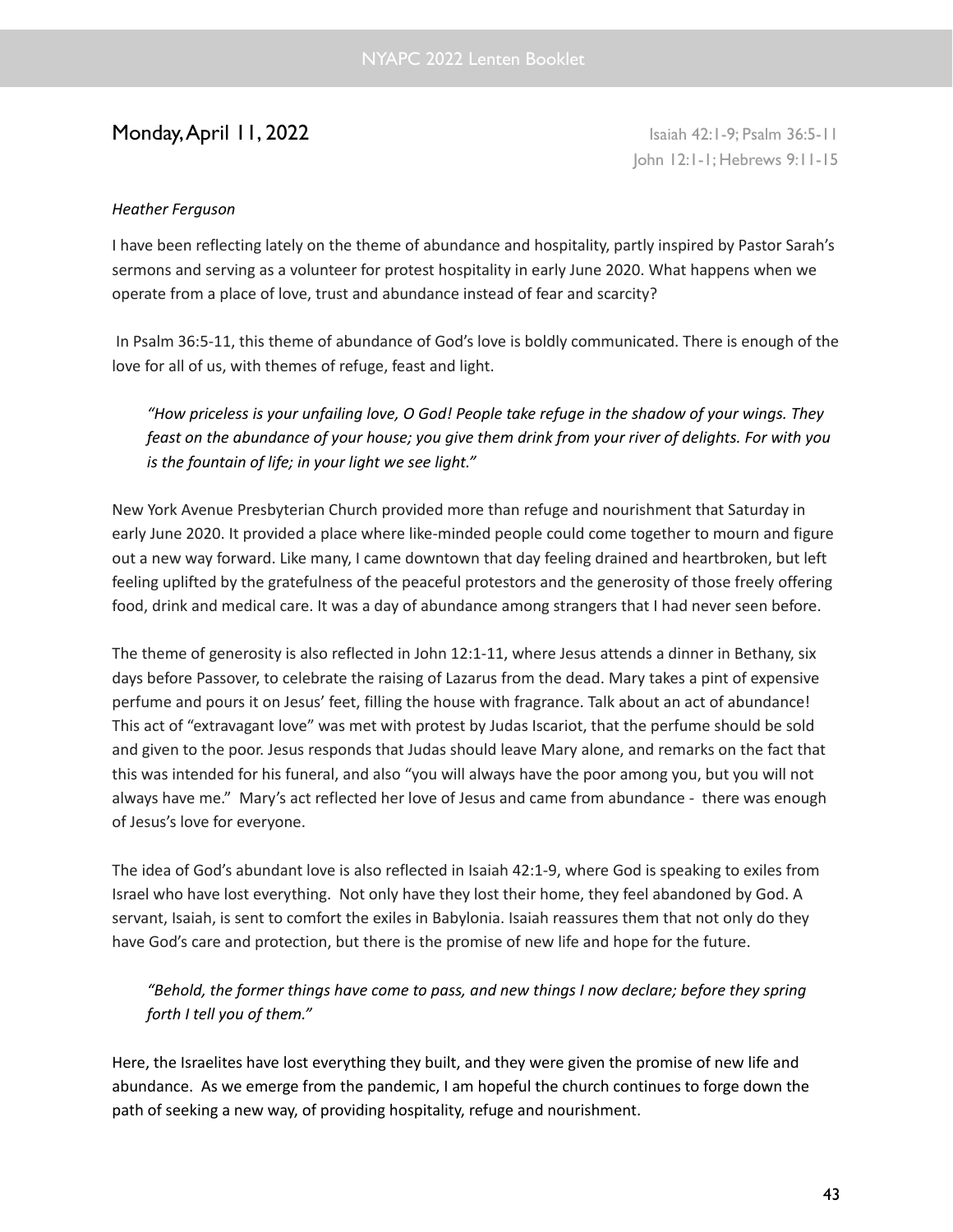**Prayer:** Dear God, let us recognize that sometimes we find ourselves acting out of fear or scarcity. When this happens, let us remind ourselves that Jesus's love is endless. Let us be brave enough to give generously and abundantly, knowing there is indeed enough for all of us. Amen.

**Tuesday, April 12, 2022 ISaiah 49:1-7; Psalm 71:1-14** John 12:20-36; 1 Corinthians 1:18-31

### *Nathan Moon*

What in heaven's name can be wrong with our thought process that every year we seem to be on the brink or in the midst of some tragedy or other! Aside from my health issues the world has been at war for nearly my entire lifetime. Isaiah writes:

"I have labored in vain, I have spent my strength for nothing and vanity; yet surely my cause is with *the LORD, and my reward with my God*."

We certainly do seem to labor in vain if our labor is intended to heal.

How do we attain the reward of the Lord? We really must put our faith in the Lord and fear not. In Psalms we read:

"In you, O LORD, I take refuge; let me never be put to shame. In your righteousness deliver me and rescue me; incline your ear to me and save me. Be to me a rock of refuge, a strong fortress, to save me, for you are my rock and my fortress. Rescue me, O my God, from the hand of the wicked, from the grasp of the unjust and cruel. For you, O Lord, are my hope, my trust, O LORD, from my youth. My praise is continually of you. My mouth is filled with your praise, and with your glory all day long. O God, do not be far from me; O my God, make haste to help me! But I will hope continually and will *praise you yet more and more*."

Faith in the Christ is the key. If we trust to our own devices, we are doomed. John writes, "*Now my soul is* troubled. And what should I say—'Father, save me from this hour'? No, it is for this reason that I have *come to this hour. Father, glorify your name.*" I have to believe that Jesus could easily have escaped the cross. Yet he did not, but rather endured it for our edification. He called us to our own responsibility saying, "The light is with you for a little longer. Walk while you have the light, so that the darkness may not overtake you. If you walk in the darkness, you do not know where you are going. While you have the *light, believe in the light, so that you may become children of light.*"

In 1st Corinthians 1 we read:

"For the message about the cross is foolishness to those who are perishing, but to us who are being saved it is the power of God. For it is written, 'I will destroy the wisdom of the wise, and the discernment of the discerning I will thwart.' For since, in the wisdom of God, the world did not know *God through wisdom, God decided, through the foolishness of our proclamation, to save those who*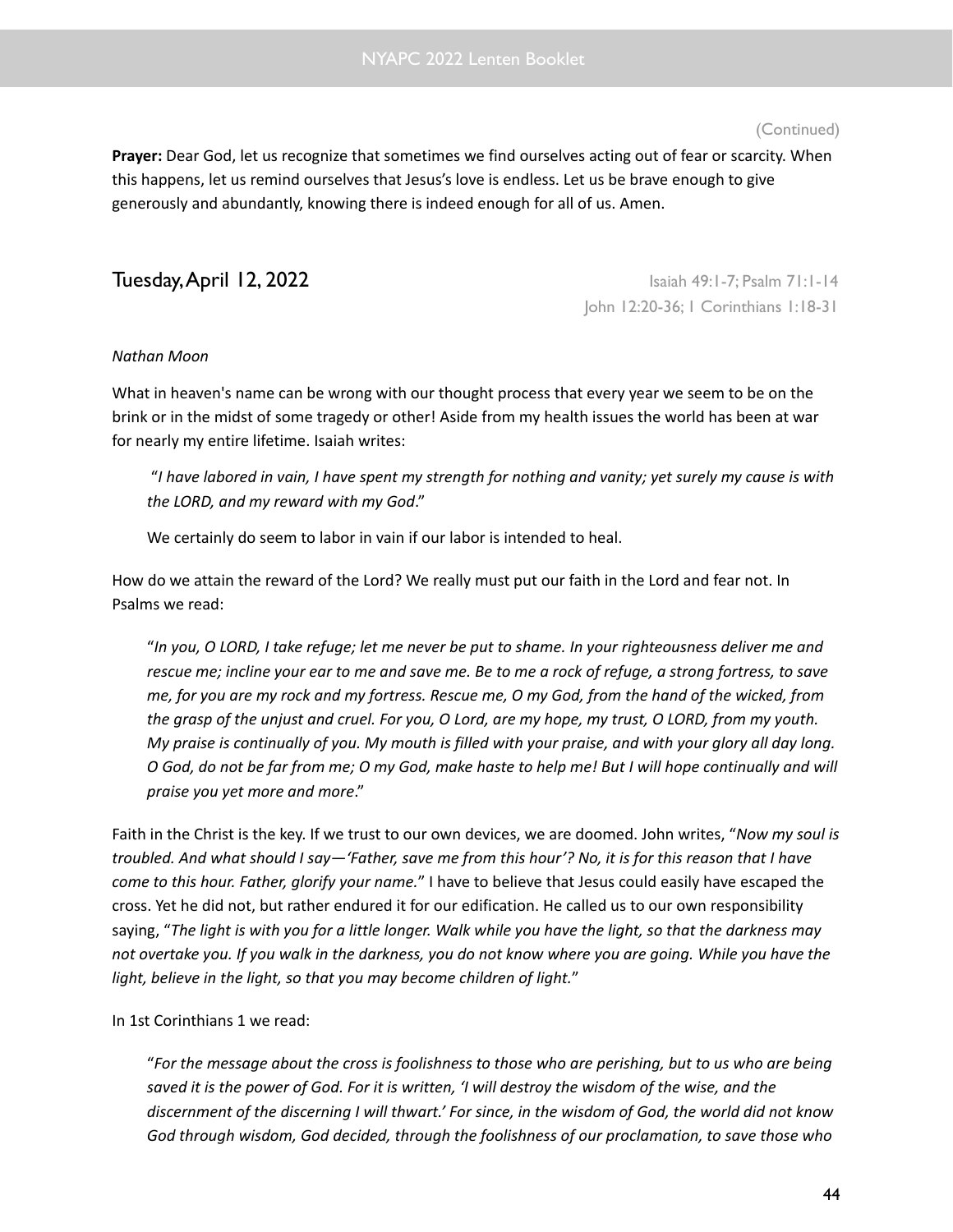believe." "But to those who are the called, both Jews and Greeks, Christ is the power of God and the *wisdom of God. For God's foolishness is wiser than human wisdom, and God's weakness is stronger than human strength.*"

"*Consider your own call, brothers and sisters: not many of you were wise by human standards, not* many were powerful, not many were of noble birth. God is the source of your life in Christ Jesus, *who became for us wisdom from God, and righteousness and sanctification and redemption, in order that, as it is written, "Let the one who boasts, boast in the Lord*."

In Faith and Humility, Nathan Moon

Wednesday,April 13, 2022 Isaiah 50:4-9a; Psalm 70

John 13: 21-32; Hebrews 12: 1-3

# **Hang InThere!**

### *Betsy Merritt & Jim Bird*

The Isaiah passage sets the paradigm—an obedient servant who has learned, often through suffering, to rely on the master's dependable support. The message is subtle and feels a bit confusing. It extolls obedience, rather than rebellion, but at the same time, urges us as servants of God to stand strong in the face of cruel attacks, to engage in principled *dis*obedience when the attacks come from those who have not learned, and do not know the truth. The details of the potential attacks (e.g., whipping on the back and spitting in the face) foretell the treatment of Jesus on his way to the cross. The servants can endure abuse, confident that the Lord God will stand beside them. Psalm 70 is David's prayer for relief from his adversaries, another servant acknowledging his reliance on a higher power. He seeks vindication that the Lord is able to help his suffering servants. But even in his desperation and panic, David's faith never falters. He has no doubt that God *will* rescue him; he just wants God to hurry.

In John 13 we see Jesus demonstrating the themes announced in Isaiah and echoed by David. He knows that Judas will betray him. (Earlier in verse 2 of this chapter, we learn that the Devil had "already put it into the heart of Judas" to betray Jesus. As *The Message* says, the Devil had Judas "firmly in his grip.") While talking with the disciples over dinner, Jesus becomes "troubled in spirit" (or "visibly upset," according to *The Message*), and announces that one of the disciples will betray him. The shocked disciples anxiously beg Jesus to identify the suspect, wondering who among them could possibly do such a thing. Jesus identifies Judas by handing him a piece of bread, after "dipping" it. As Jesus hands over the bread, the Devil "enters" into Judas. Jesus then tells Judas to act quickly, obedient to the suffering he knows will follow. The disciples miss the signal, as Jesus must have known they would. Since Judas managed the group's money (an interesting coincidence?), some thought that when Jesus told him to hurry, Judas was just heading out to buy provisions for the feast, or to give some money to people in need. But they soon learn the bitter truth.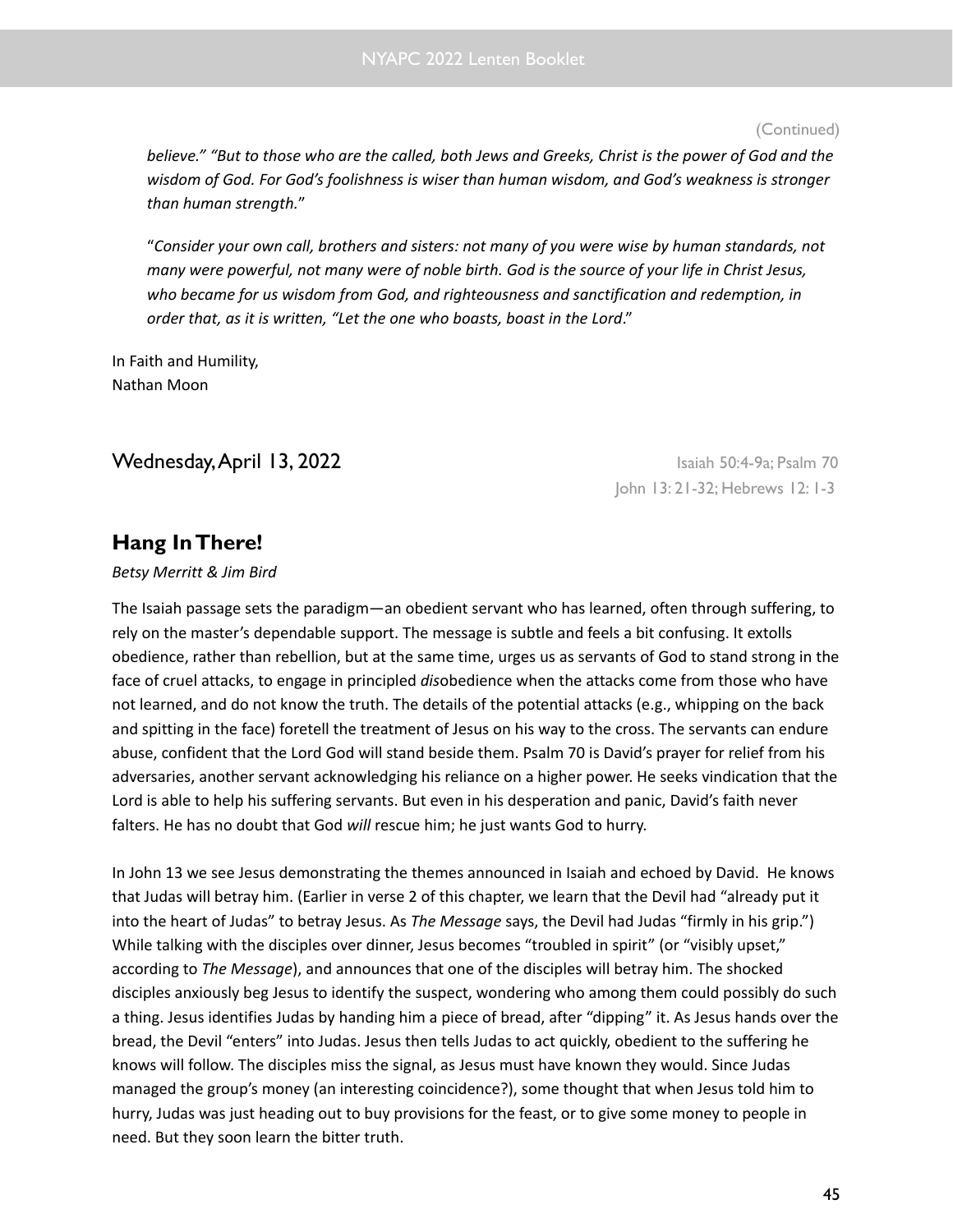In Hebrews 12 Paul brings the message home, encouraging us that we are surrounded by a great cloud of witnesses (including David and Isaiah), and calls us to "run with endurance the race that is set before us," looking to Jesus, who obediently "endured the cross" for the "joy set before Him," as our inspiration. That cloud of witnesses is especially large for us now, as we have lost so many on this earth in the past two years.

**Prayer:** Help us, God, to run with endurance the race we are called to run, inspired by the cloud of witnesses. Strengthen us to live faithfully and persevere, trusting in your unconditional love and redemption.

# **Maundy Thursday, April 14, 2022** Exodus 12:1-10; Psalm 116:1-2, 12-19

John 13:1-7,31-35; 1Corinthians 11:23-26

# **"It's AllThat Easy,And It's AllThat Hard"**

### *David Gillies*

I love the way that Sarah closes the benediction each week – it gets right to the point that being a Christian asks something of us. The passages for today take us from Passover to Maundy Thursday and the Last Supper. All tremendous reminders that the Lord does great things, provides for us, keeps promises, and those that follow these teachings are less dependable. I've often thought that it should have been easy for the apostles – they saw miracles performed weekly, if not daily! They were able to cast out demons and speak to and learn from Jesus in the flesh. How could you not believe, and live that belief? But then, being a Christian was seen by the powers that be as a subversive act, and was a dangerous act. And it was all so new. The passage from John underscores how much the apostles did not yet fully understand. In particular, in verse 33, Jesus refers to the disciples as "Little children" – incapable of understanding all that would be clear after his death and resurrection.

Today, at least for most of us, being a Christian is not dangerous. But it still asks us to comprehend and do things that are sometimes uncomfortable – engage and love the neediest among us, even those you dislike, and give a fair portion of your material possessions. As Sarah says, it shouldn't be that hard, but it is. Psalm 116 tells us how to express our love of the Lord in numerous ways, including verse 18: "*I will pay my vows to the Lord in the presence of all his people.*" And even that is harder than it seems, as how many of us are uncomfortable sharing our faith among strangers?

I'm not trying to make us feel worse about our shortcomings, as the Lord knows we will fall short, and there is beauty and fulfillment in trying. Today is Maundy Thursday, and on the day he predicted his betrayal, Jesus gave us a new commandment: "…*that you love one another. Just as I have loved you, you* also should love one another. By this everyone will know that you are my disciples, if you have love for *one another.*" If nothing else during this season of Lent, let's do that – love one another, and we will be living the spirit of the season for all to see.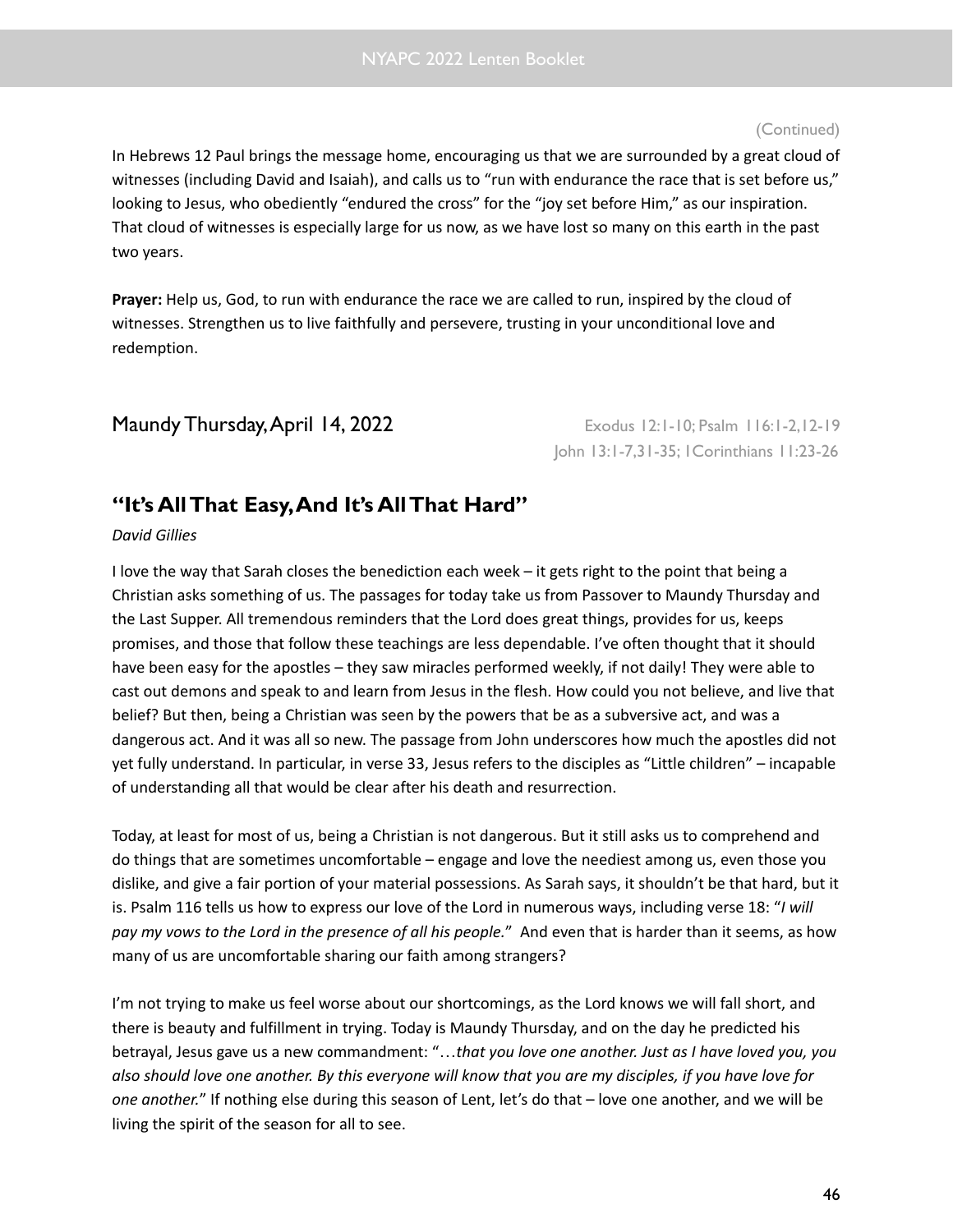# Good Friday, April 15, 2022 John 18:1-19:42

# **Following Nicodemus**

### *Meg Hanna House*

Judas' betrayal, Peter's denial, Pilate, the cries of "crucify him!" and Jesus' death on the cross – the Good Friday story is hard reading, a story of desolation and abandonment, portraying a bleak, dark landscape.

John's telling follows the same outline as the other gospels, yet scholars note important differences: The way Jesus is in charge – from the beginning, when he walks out to meet Judas, to his last words, "it is finished," it is as if Jesus is directing the horrible drama. John's gospel also shifts the timeline, so that Jesus dies on the day of preparation for the Passover, when the lambs are slaughtered, reminding us of John the Baptist's words in chapter one: "Here is the Lamb of God who takes away the sin of the world!"

Another difference? Into this Good Friday landscape walks Nicodemus, carrying a hundred pounds of myrrh and aloes for Jesus' burial. We've met him before, under cover of night, back in chapter three. He comes to Jesus curious and leaves confused, asking "How can these things be?" I've always imagined Nicodemus walking away, shaking his head, thinking, "This makes no sense, I don't understand."

If there is such a thing as making sense of the crucifixion, the author of John does it by putting Jesus in control, by foreshadowing throughout the gospel that this will be Jesus' "hour of glorification," and by portraying Jesus as the sacrificial lamb, whose death takes away our sin. But I have to confess that this idea of redemptive suffering makes no sense to me. I know there are many theories of the atonement, ways of making meaning of the crucifixion, but the phrase "he died for our sins" seems to be what sticks, and try as I might, I can neither explain it nor explain it away.

So, in this desolation and confusion, what happens if instead of trying to make sense of it, I follow Nicodemus? Instead of standing outside the story, what happens if I step into the story, next to Nicodemus and his hundred pounds of myrrh?

First, the weight and fragrance of the myrrh overwhelm my problem-solving brain. Then, I remember that I am not alone: Both Nicodemus and Joseph of Arimathea walk with me. And then I recall Jesus' last action while he was dying on the cross: "Here is your son," he says to his mother. And to his disciple he says, "Here is your mother." John tells us that from that moment on, they were family.

And I realize: Into this desolate scene comes not only Nicodemus, but love. Abundant love. That "love one another" commandment we heard just yesterday. Love that means an unrelated pair can be mother and son. Love as big and fragrant as a hundred pounds of myrrh. The scene is desolate. We are grief stricken with the pains and cruelties of the world and with our own tragedies. And yet, we are not alone. Even here, love enters in.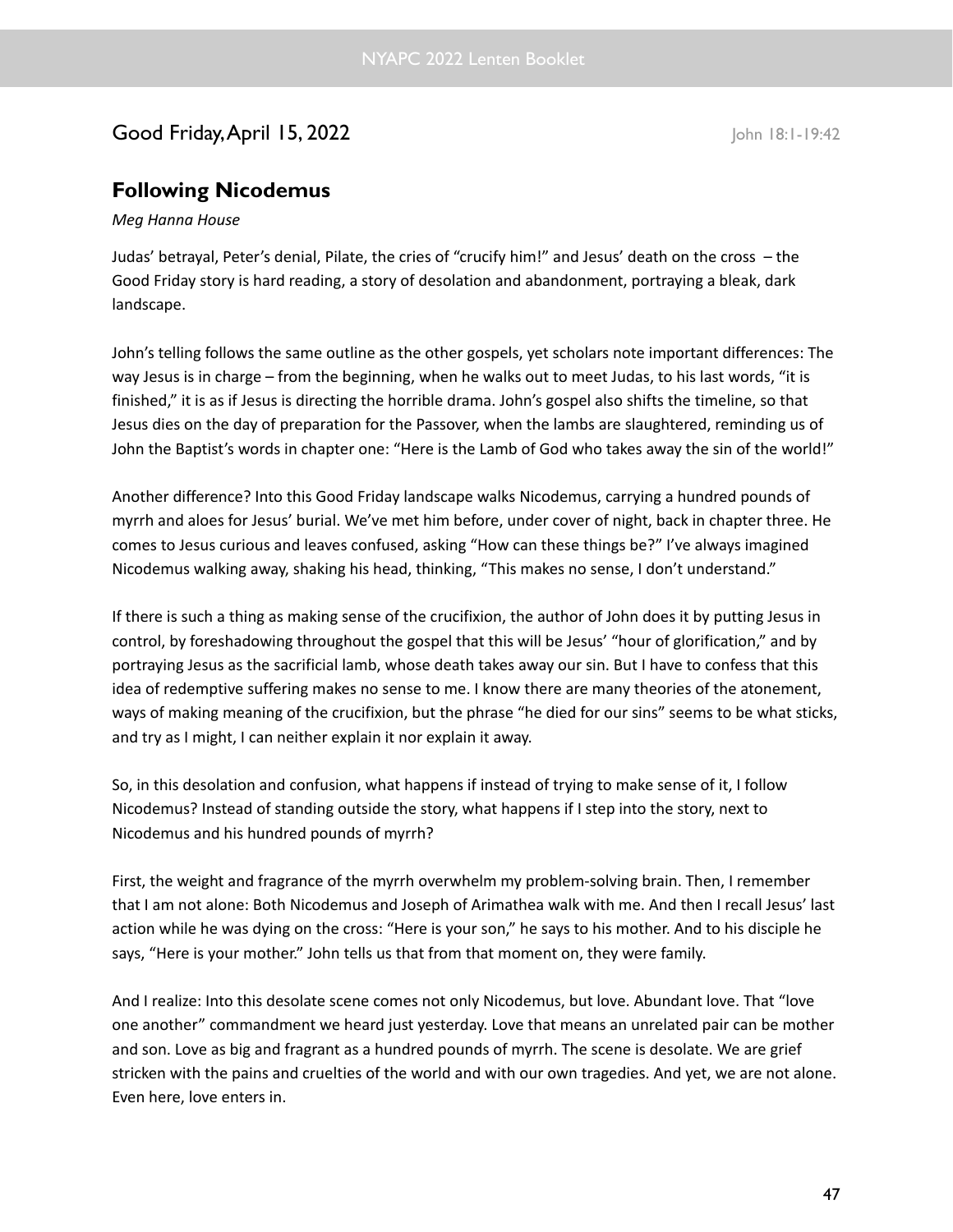# Holy Saturday, April 16, 2022 **Psalm 31:1-4**

# **Refuge**

### *Adlai Amor*

"In you, O Lord, I seek refuge; do not let me ever be put to shame; in your righteousness deliver me. Incline your ear to me; rescue me speedily. Be a rock of refuge for me, a strong fortress to save me. You are indeed my rock and my fortress; for your name's sake lead me and guide me, take me out of the net *that is hidden for me, for you are my refuge."* Psalm 31:1-4 (NRSV)

The word refuge has been on my mind lately. And reading Psalm 31 -- a prayer of a believer in a time of deep distress -- gives me great comfort.

For about a month, there was no week that passed without news of the illness or death of a family member or a childhood friend. Some died or fell ill of COVID-19, others due to cancer, pneumonia, or accident.

Being able to attend their funerals by Zoom or being able to help with their medical bills gave me some comfort, but it was no substitute for being physically present. Even just to be there, quietly accompanying them through their troubles.

Yet David's psalm of lament helped sustain me – just as it sustained David as his troubles were mounting, including hearing the news that his son Absalom had entered Jerusalem to kill him.

Through this psalm, David taught me the importance of affirming my trust in God before God can deliver me and my friends out of our troubles. The psalm reminded me that ultimately, God is our refuge.

As we keep vigil before Easter Sunday, let us lean into the knowledge that in God, we are safe, and we are at peace.

**Prayer:** *Merciful God wake us from the slumber of indifference to refugees, open our eyes to their suffering, and free us from the insensitivity born of worldly comfort and self-centeredness. Inspire us, as nations, communities, and individuals, to see that those who come to our shores are our brothers and* sisters. May we recognize that together, as one human family, we are all migrants, journeying in hope to you, our true home, where every tear will be wiped away, where we will be at peace and safe in your *embrace. (Pope Francis)*